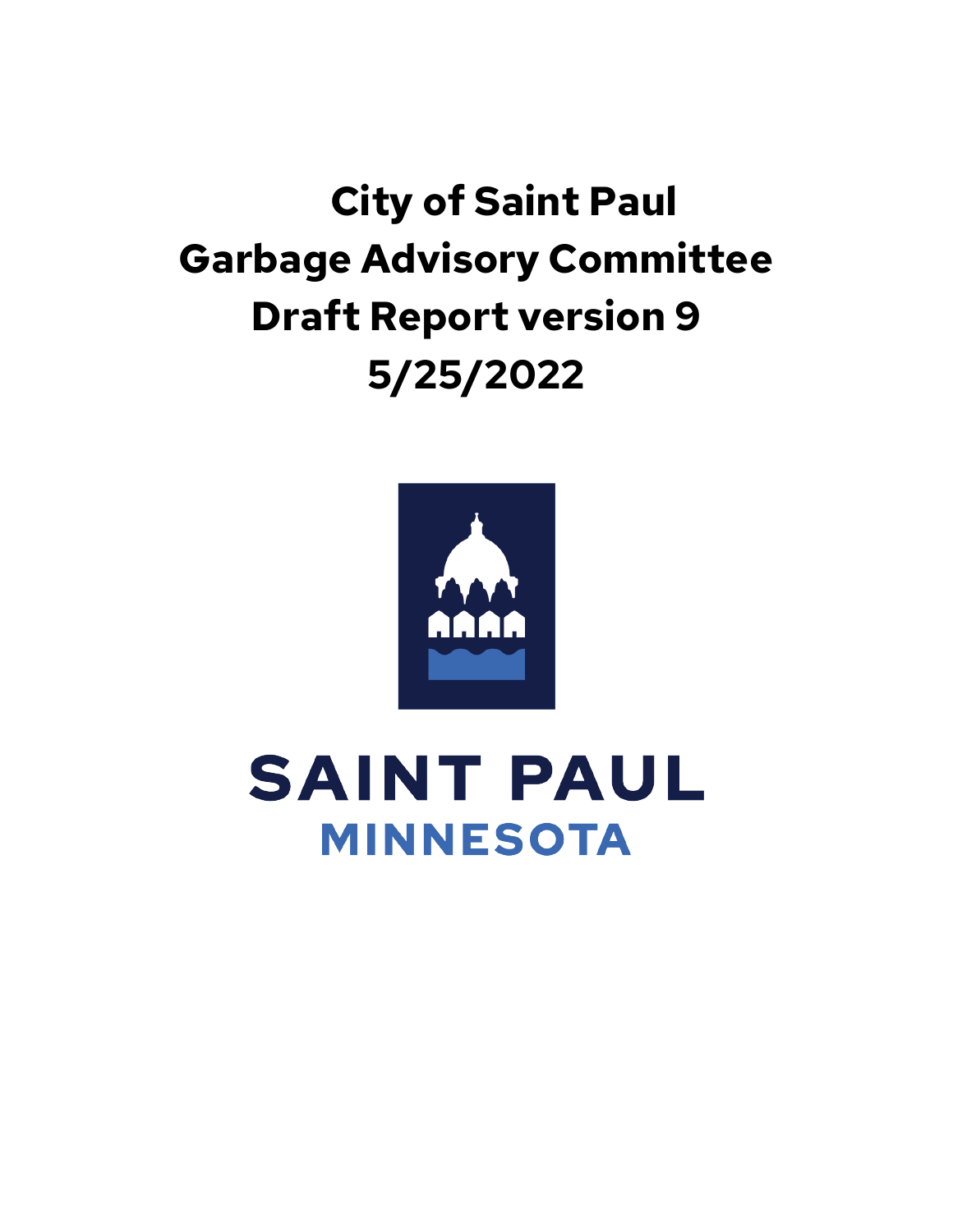

# Table of Contents

| I.  |                                                                     |  |
|-----|---------------------------------------------------------------------|--|
|     |                                                                     |  |
|     | The Next Generation of the City's Solid Waste Management Program  6 |  |
|     |                                                                     |  |
| Н.  |                                                                     |  |
|     |                                                                     |  |
|     |                                                                     |  |
|     |                                                                     |  |
|     |                                                                     |  |
|     |                                                                     |  |
| Ш.  |                                                                     |  |
|     |                                                                     |  |
|     |                                                                     |  |
|     |                                                                     |  |
|     |                                                                     |  |
|     |                                                                     |  |
| IV. |                                                                     |  |
|     |                                                                     |  |
|     |                                                                     |  |
|     |                                                                     |  |
|     |                                                                     |  |
|     |                                                                     |  |
| V.  |                                                                     |  |
|     |                                                                     |  |
|     |                                                                     |  |
|     |                                                                     |  |
|     |                                                                     |  |
|     |                                                                     |  |
| VI. |                                                                     |  |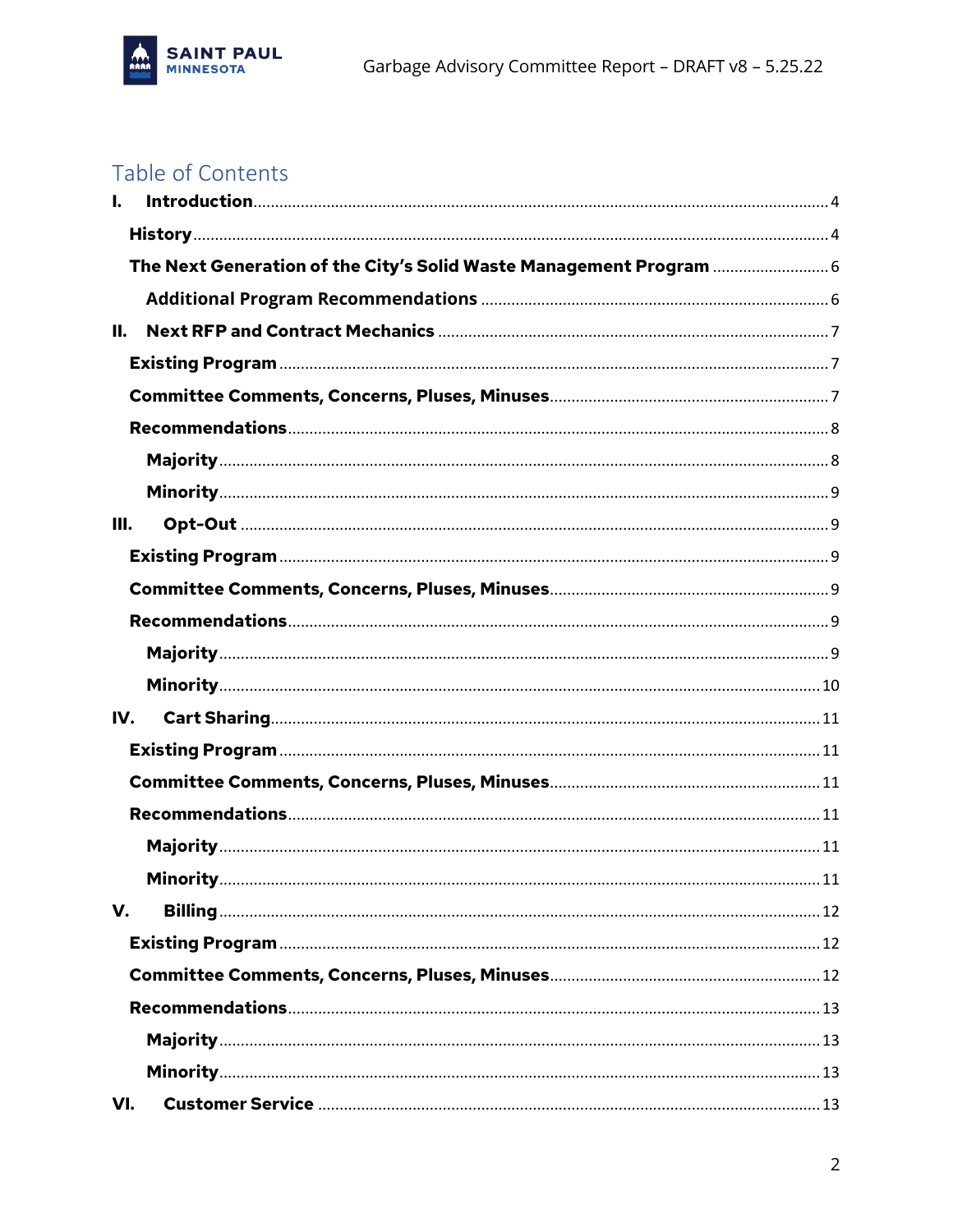

| VII. |  |
|------|--|
|      |  |
|      |  |
|      |  |
|      |  |
|      |  |
|      |  |
|      |  |
|      |  |
|      |  |
|      |  |
| IX.  |  |
|      |  |
|      |  |
|      |  |
|      |  |
|      |  |
| Х.   |  |
|      |  |
|      |  |
|      |  |
|      |  |
|      |  |
| XI.  |  |
|      |  |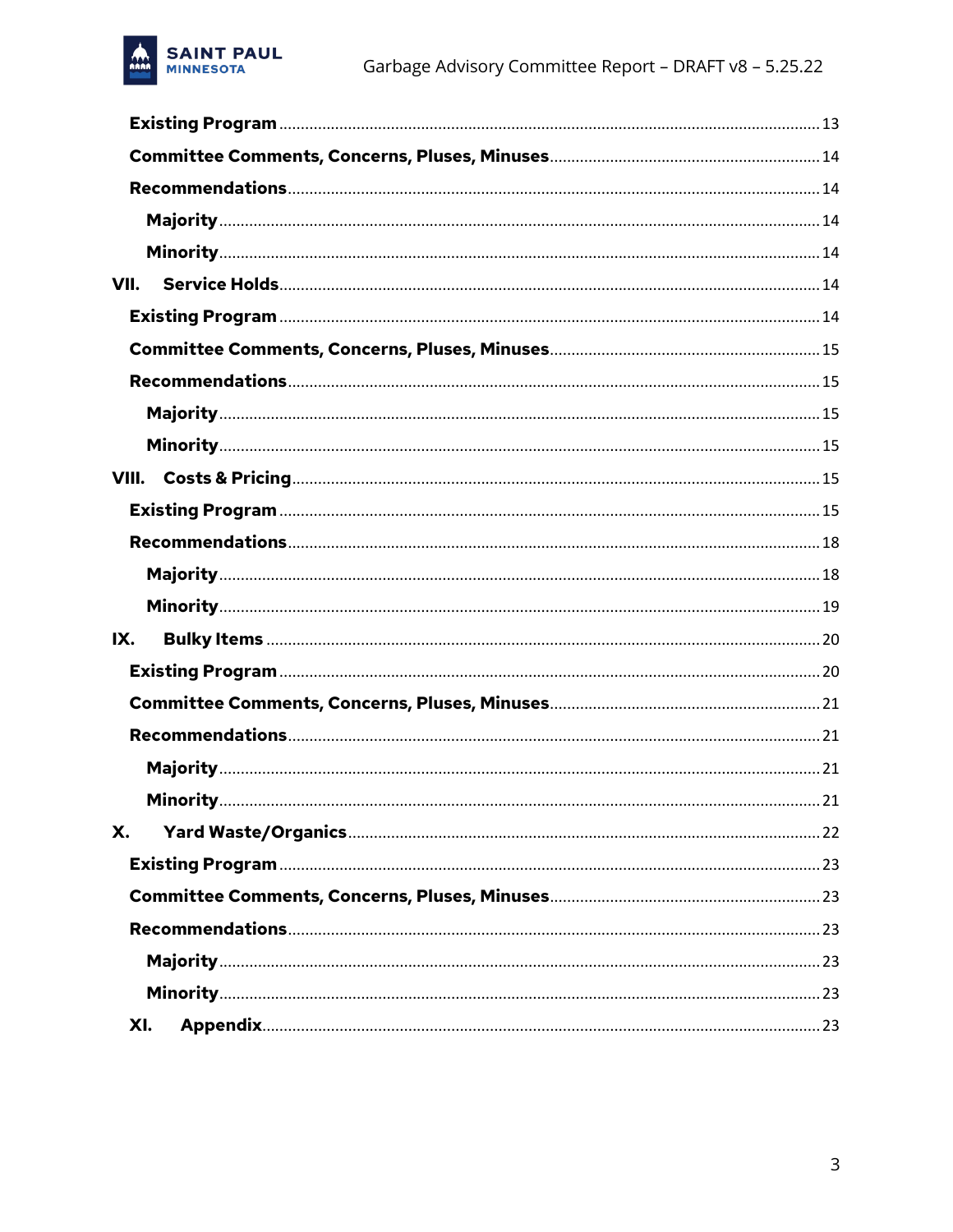

# <span id="page-3-0"></span>**I. Introduction**

The November 2019 consideration of the 2020 garbage rates included comments by the public which proposed creation of a garbage advisory group to provide input to the Council for future changes to the Coordinated Collection (CC) Program. The current contract for garbage, bulky item, and yard waste collection ends September 30, 2023. The City must consider what the next iteration of the program will be, and what changes should be considered.

A Garbage Advisory Committee, comprised of residents who applied for a position, was convened. Eighteen members were appointed by the Mayor with the advice and consent of Council Members. The members represented the wide diversity of St. Paul residents:

- Various geographic, income, language, and cultural areas of the City
- Homeowners, renters, and rental property owners with 1-4-unit or townhouse properties
- Persons who wished to adjust and improve the CC program and those opposed to it
- Persons with some garbage knowledge and those without
- Persons highly engaged in the Sustainability movement, and those who were not

The charge of the Committee was to advise the City on issues associated with the City's solid waste management programs and as individually interested, to be an ambassador for the Committee and the City with neighbors and neighborhood organizations. Changes to recycling and organics collections were not included in the Committee's work, except as they informed the Committee on the role of those programs in an integrated solid waste management system.

All meetings of the Committee were open to the public. A public web page specific to the Committee's work was established which held all meeting and recordings, materials and a web form for submission of public comments (Garbage Advisory Committee | Saint Paul [Minnesota \(stpaul.gov\)\)](https://www.stpaul.gov/departments/public-works/residential-garbage/garbage-advisory-committee) were posted. There was also time on the Committee's meeting agendas for non-Committee individuals to provide comments and advice.

This Report of the Committee provides program areas for the City to evaluate as it moves forward with the CC program.

#### <span id="page-3-1"></span>**History**

Between 2009 and 2015 the City of Saint Paul enhanced the City's efforts toward sustainability, environmental and public health protection, and conservation of energy and natural resources. Studies by the State of Minnesota and the Wilder Foundation found that many City residents paid a higher cost for solid waste management than surrounding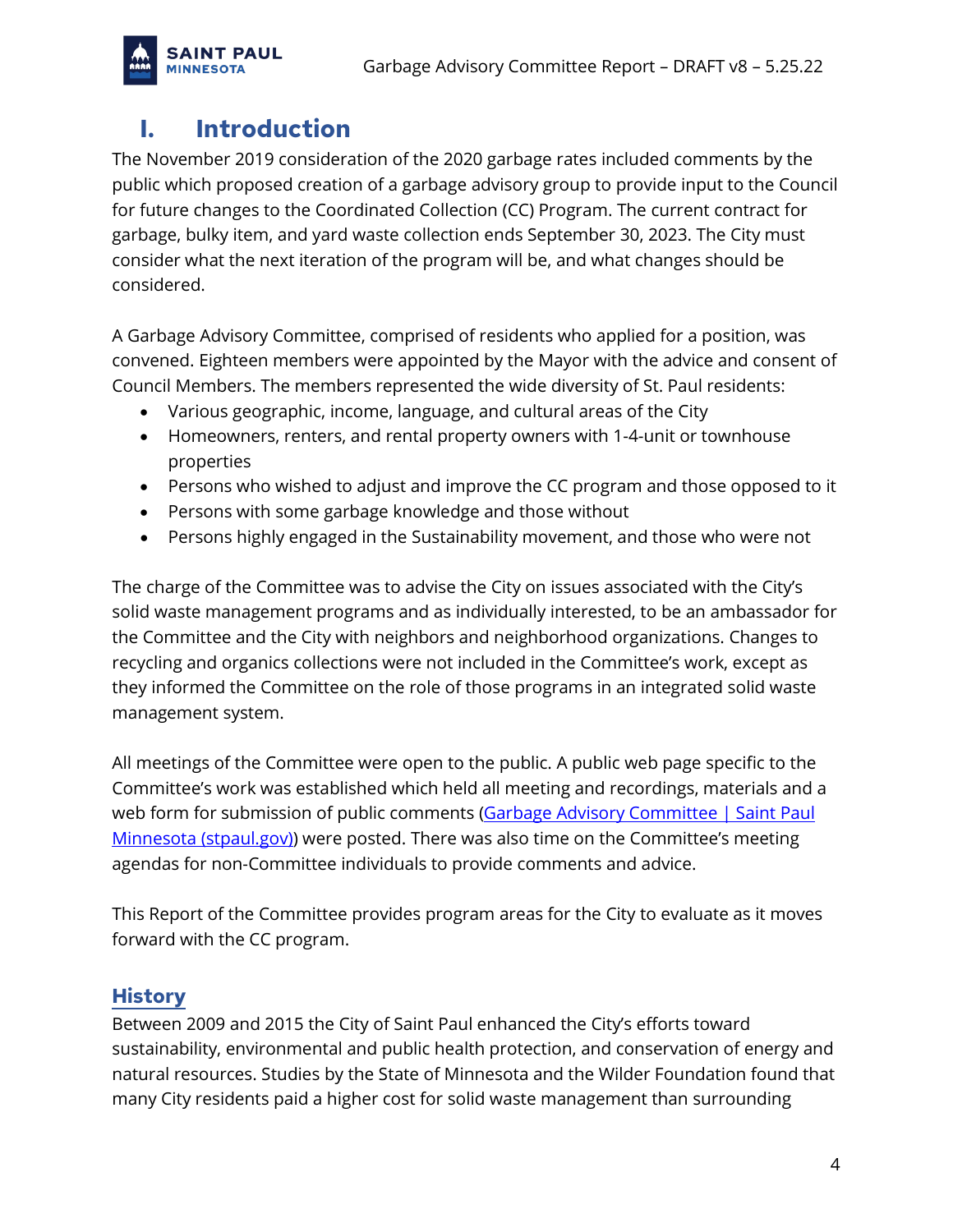

cities. In 2015 the Macalester-Groveland Community Council researched trash collection in Saint Paul through surveys, community meetings and interviews and urged the City to adopt organized trash collection. The City began a process to implement a coordinated collection program in 2016. A series of community meetings, surveys, and Open Saint Paul activities sought additional input and advice from residents (RES 16-337 h[ttps://www.stpaul.gov/sites/default/files/Media%20Root/Public%20Works/OTC%20Resolut](https://www.stpaul.gov/sites/default/files/Media%20Root/Public%20Works/OTC%20Resolution.pdf)

[ion.pdf\)](https://www.stpaul.gov/sites/default/files/Media%20Root/Public%20Works/OTC%20Resolution.pdf).

On July 19, 2017, the Council directed City staff to negotiate with the existing licensed residential collectors in accordance with Minnesota Statutes. On November 18, 2017, the Council authorized the execution of a 5-year contract between the City of Saint Paul and St. Paul Haulers, LLC for the provision of trash collection services. All 1-4-unit residential properties located in Saint Paul became part of this system.

The City Council defined the following goals and anticipated benefits of the Coordinated Collection Program:

- Stable, uniform rates and reasonable, low cost.
	- o A survey of residents found wide disparities in prices charged by haulers. Review of (# of invoices received) invoices submitted by residents noted a small (Q: was it really just small cart size? If not sure, just delete "small") cart with weekly service cost between \$10.33 and \$53.65 per month. The City wished to ensure that residents would get consistent service at a reasonable price throughout the City.
- Reduction in illegal dumping.
	- $\circ$  When people choose not to or are unable to sign up for garbage service, they may find other ways to dispose of their garbage, including illegal dumping. Illegal dumping affects the entire community by decreasing property values, harming the environment, and costing the City over \$300,000 a year to clean up. It was hoped that standard service throughout the City would reduce illegal dumping.
- Reduced truck traffic.
	- $\circ$  Before coordinated collection, there were 15 haulers serving overlapping areas. Multiple trucks in alleys and streets creates unnecessary noise, alley and street wear and tear, additional exhaust, and safety issues. Coordinated collection resulted in one truck per week serves most alleys or streets for garbage collection.
- Equitable service and pricing.
	- o Saint Paul is home to new residents from throughout the world. A standard service allowed all residents to receive uniform prices which were not based on their ability to negotiate lower prices or availability of service in their area.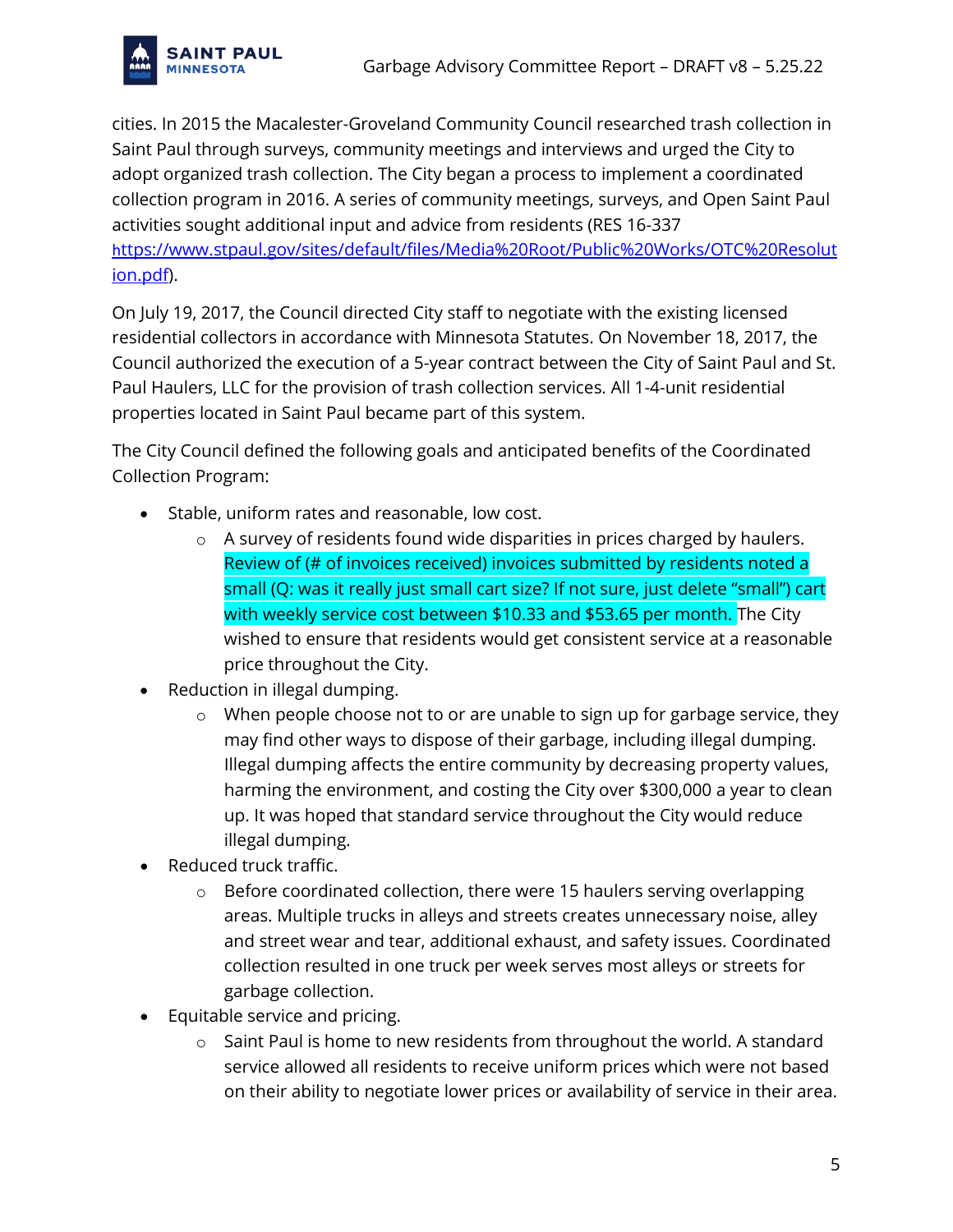

Additional information can be found on the City's Residential Garbage website page: [Coordinated Collection | Saint Paul Minnesota \(stpaul.gov\)](https://www.stpaul.gov/departments/public-works/residential-garbage/coordinated-collection)

#### <span id="page-5-0"></span>**The Next Generation of the City's Solid Waste Management Program**

The following report sections detail the program areas the Committee considered to improve the Coordinated Collection Program. Each section contains an outline of the topic, the ideas and comments the Committee had during discussion of the topic, the majority option and differing or minority option(s). Minority options are not "less than" majority options; there are several sections in which the diverse options did not receive a majority. Comments by Committee members are included in the options, and a complete list of all comments and ideas, from the Committee and from the public, are included in Appendix A.

#### <span id="page-5-1"></span>**Additional Program Recommendations**

While these items are not part of the next contract, the committee would like the next generation of the City's solid waste management program to include the following:

- Efforts to promote waste reduction
- Recycling incentive(s)
- Develop and/or promote City programs to encourage reuse (e.g., FreeCycle)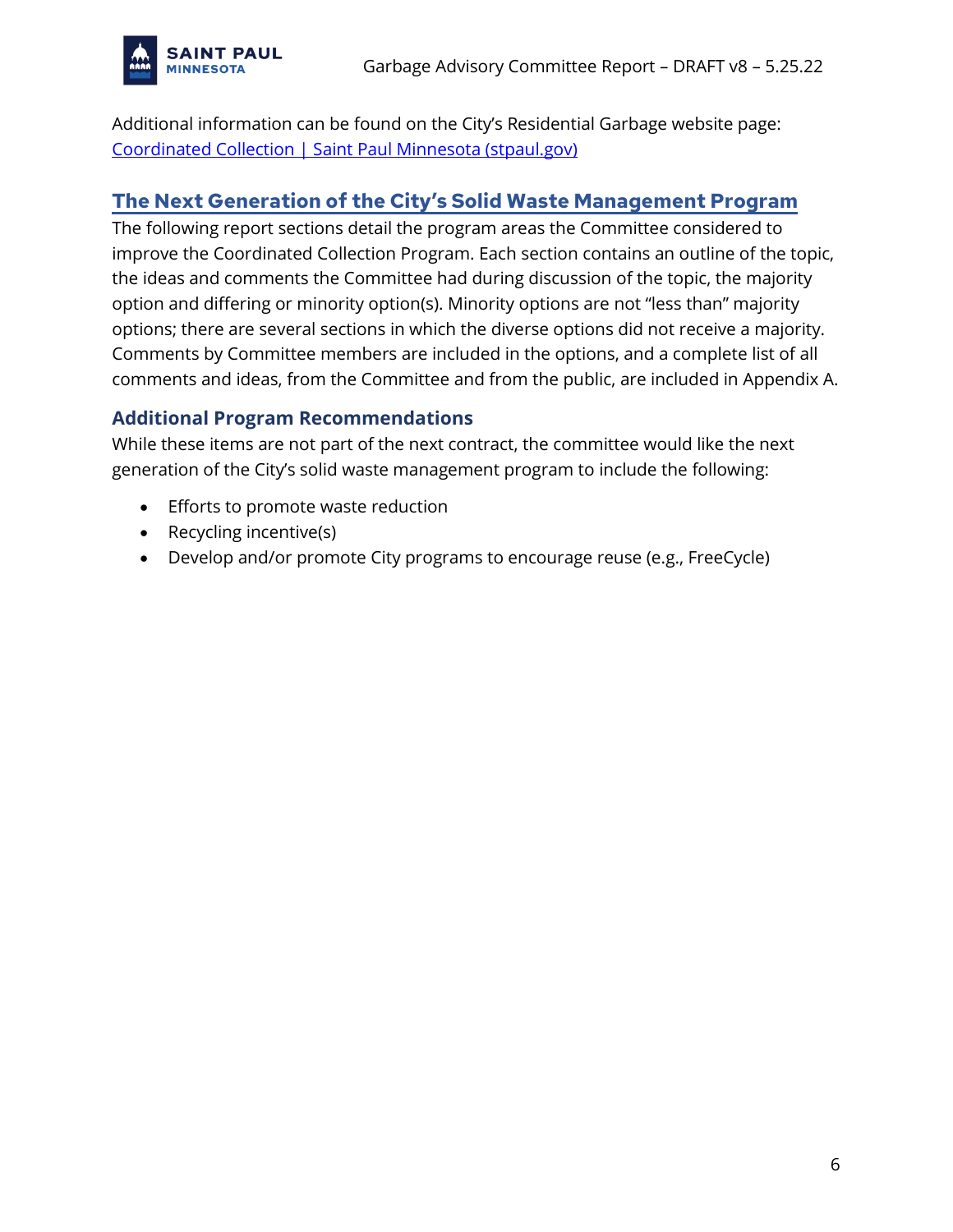

# <span id="page-6-0"></span>**II. Next RFP and Contract Mechanics**

The Committee members considered the process of implementing the next garbage program and ways it could be improved. The Committee members focused on elements that could be included in the RFP and contract processes to improve transparency.

#### <span id="page-6-1"></span>**Existing Program**

The City has a contract with the Saint Paul Haulers' Consortium. An amendment to the contract was made in 2019 to clarify billing issues. The contract ends September 30, 2023.

The terms of the contract require the haulers to be the primary customer service entity, to bill customers, to manage cart inventory, to collect garbage and deliver it to the Countydesignated location, to receive requests from customers for bulky item disposal and to provide that service and bill appropriately. The haulers pay the tipping fee at the disposal facility. The haulers must also provide data and reports to the City.

The City provides "next-level" or dispute resolution customer services. The City reimburses the haulers for any late fees, non-payments or other "bad debt" they incur in for the Saint Paul customers through assessment of the fees on property taxes. The City provides the garbage carts and cart parts to each hauler. The City provides education to residents on setouts and proper placement of garbage carts and the rules for garbage collection. The City provides the tags haulers use to communicate with residents when there are problems. The City enforces contract provisions for collection services, customer service, and billing disputes.

#### <span id="page-6-2"></span>**Committee Comments, Concerns, Pluses, Minuses**

- The focus of the garbage program should be to keep Saint Paul clean. All committee members want this.
- Small garbage haulers, included in the first contract process, were able to sell their routes for good price. They had time to adjust to the new program or sell.
- There needs to be transparency in the reasons for the increase in the Ramsey County tipping fees, taxes on garbage, and their impact on prices that residents pay for garbage service.
- A focus of the next contract should be to invest in and promote reduce/reuse/recycle and NOT just throw away more. The trash and recycling companies' line is "When in doubt, throw it out," which just adds fuel to the throw away mentality.
- There is a desire to contract with a local hauler who cares if customers are happy (or not) with their garbage service.
- There is a desire to move garbage collection to a City department versus a private garbage hauler.
- There is a desire for a single hauler and/or a municipal service citywide.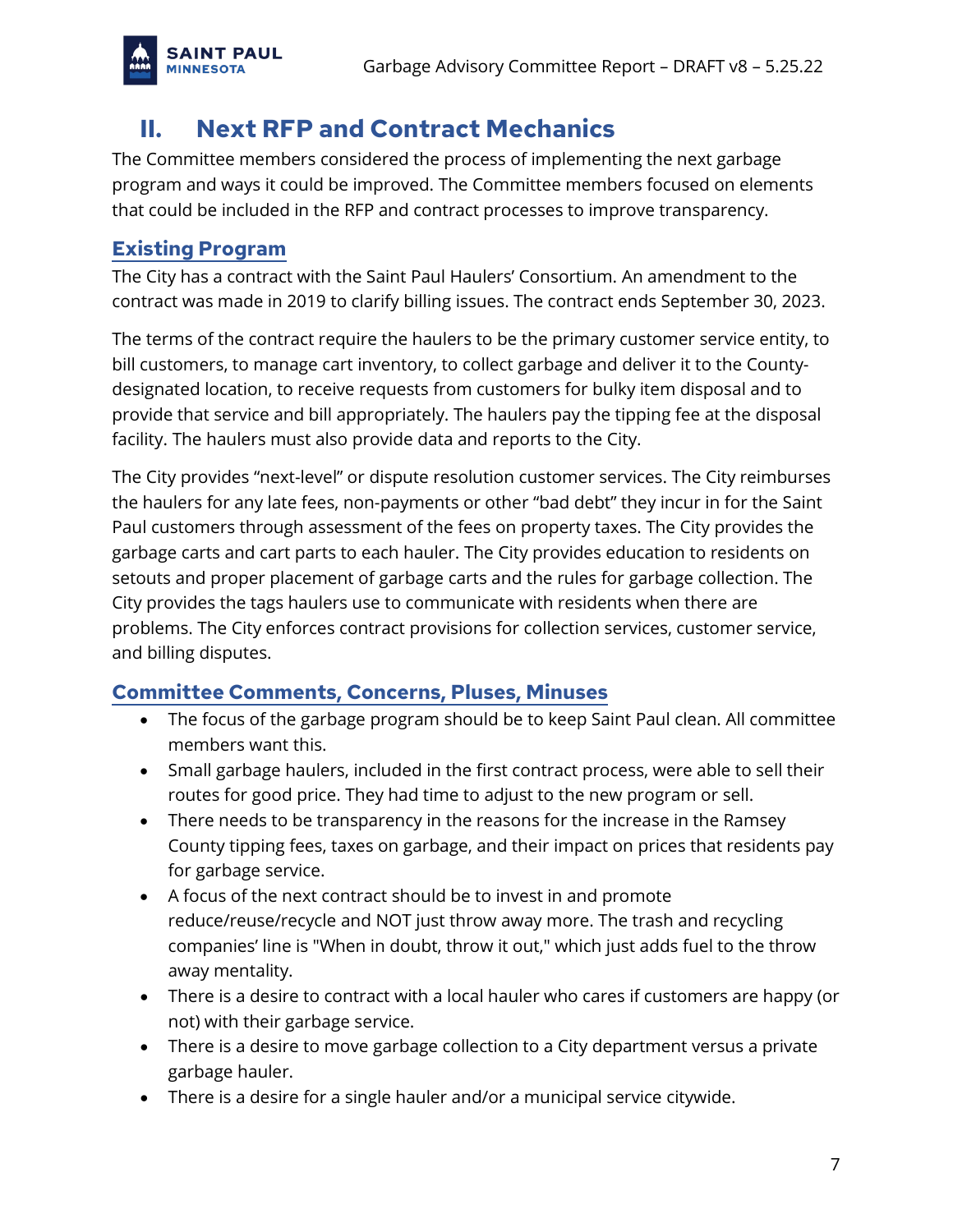- 
- The committee would like more teeth to guarantee excellent customer service.
- The length of the current contract is too long.
- There should be open meetings or hybrid meetings for contract negotiations so that the public can watch the meetings live or recorded, but not necessarily contribute during the meeting.
- Transparency in the negotiations and the contract details should be improved.
- There is frustration that details of contract negotiations and details weren't clear and large promises to the community weren't kept.
- The City should be clear about what is possible (legally and practically) in the next contract.
- Before the Citywide garbage program, some committee members had a <national hauler,> who is now in the Consortium, and fired them for poor service.
- We wish the trucks didn't have to make 2 passes down the alley
- We wish the garbage company was more local.
- The contract should allow the expansion of the City's garbage program to properties with 5+ units. They would be able to use the bulky program; to help prevent illegal dumping.
- Larger and adjacent properties should be able to have dumpsters instead of carts.

## <span id="page-7-0"></span>**Recommendations**

### <span id="page-7-1"></span>**Majority**

- 1. The Committee supports an RFP to select the next garbage contractor(s). There is consensus that haulers should compete for the City's garbage collection service.
- 2. More teeth should be included in the contract to hold haulers accountable for service.
- 3. The next contract should promote reduce/reuse/recycle, and not promote the idea to just throw away more stuff.
- 4. Notification should be sent to customers if a hauler is being purchased by another hauler.
- 5. Include a municipal collection option and/or make the City the hauler
	- Fewer complaints, City workers get benefits
	- Could be very expensive
	- Over time the City should look at being the hauler (generate revenue for the City?)
- 6. Hire expert Counsel. We (the taxpayers) must have good negotiators this time around versus the last time.
- 7. Shorter contract than current one. The next contract should be for 3 years.
- 8. Require Customer Service/Operations office within the City government.
- 9. Track total waste across City so we can accurately gauge waste reduction to meet goals.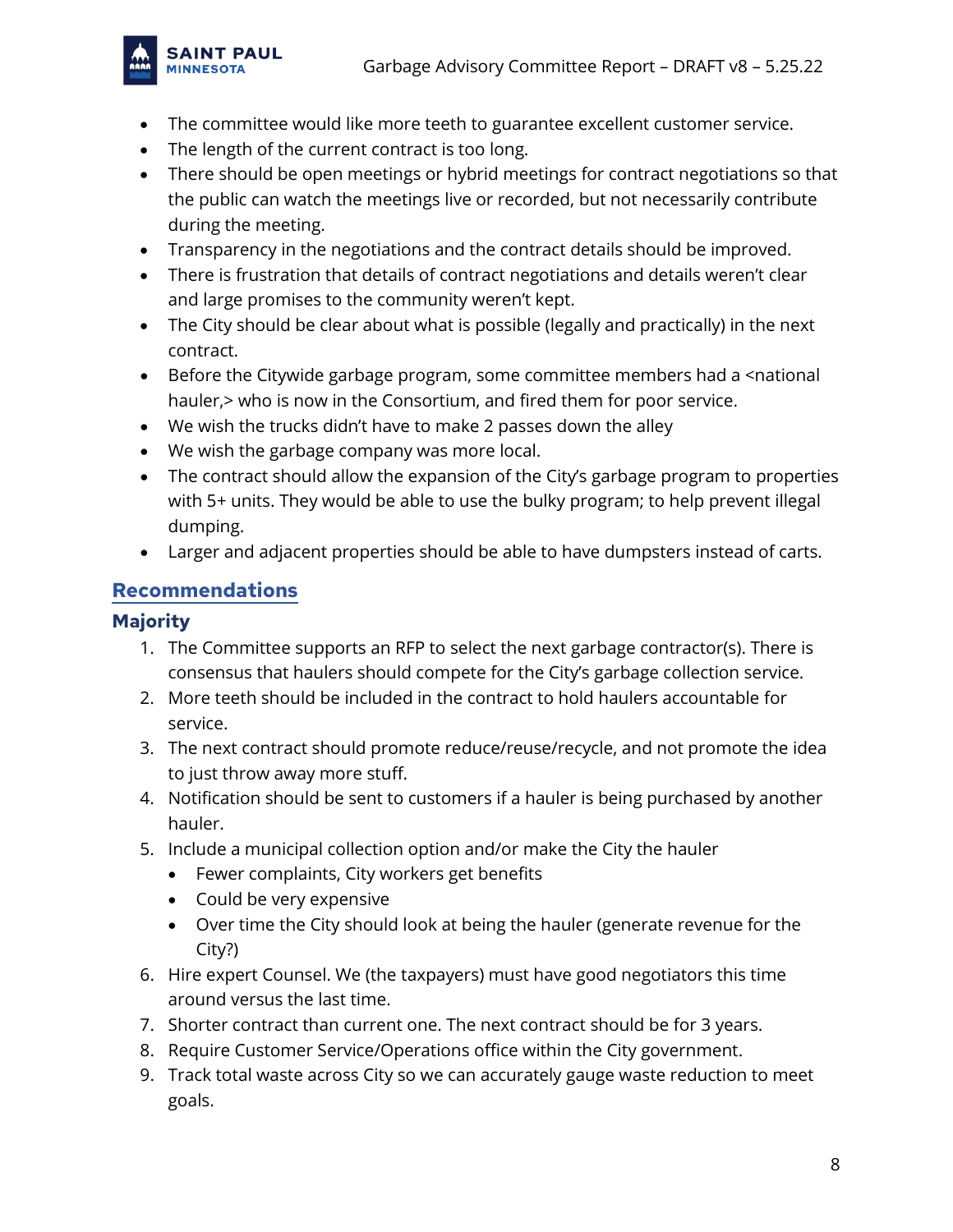

#### <span id="page-8-0"></span>**Minority**

There is varying support to include the items below in the RFP process or RFP:

- 1. Track and reduce vehicle miles travelled, including from hauler's garage to the service area.
- 2. Explore including 5+ unit properties as an opt-in in the next contract to reduce the number of trucks in neighborhoods.

# <span id="page-8-1"></span>**III. Opt-Out**

This topic contains the situations Committee members discussed to allow Very Low waste generators to opt out of the City's CC program.

#### <span id="page-8-2"></span>**Existing Program**

The contract with the Haulers' Consortium requires each dwelling unit to have at least one garbage cart. The contract does not allow opt-out from garbage services.

#### <span id="page-8-3"></span>**Committee Comments, Concerns, Pluses, Minuses**

Comments from committee members who are in favor of an opt-out option:

- Opt-outs should be allowed.
- Allows garbage service to be more affordable for low waste generators.

Comments from committee members who are not in favor of an opt-out option:

- Everyone has waste and needs to dispose of it.
- It costs money to check to make sure properties are correctly disposing of garbage.
- Opt-out allows some residents to get a discount and creates inequality. Current citywide garbage system, which requires all to have carts, is more equitable.
- Opt-out risks only some residents will have the knowledge and resources to use the system and will be subsidized.

#### <span id="page-8-4"></span>**Recommendations**

The Committee discussed the topic of opt-out extensively. The Committee discussed a range of recommendations. There was not a majority recommendation for any one of these scenarios, therefore all are presented as minority recommendations. Some committee members are concerned that having too many options and/or too many exceptions may result in a loss of efficiency.

#### <span id="page-8-5"></span>**Majority**

1. The Committee agreed on the common goals of fair and equitable garbage service for everyone and flexibility to meet different needs with a range of options.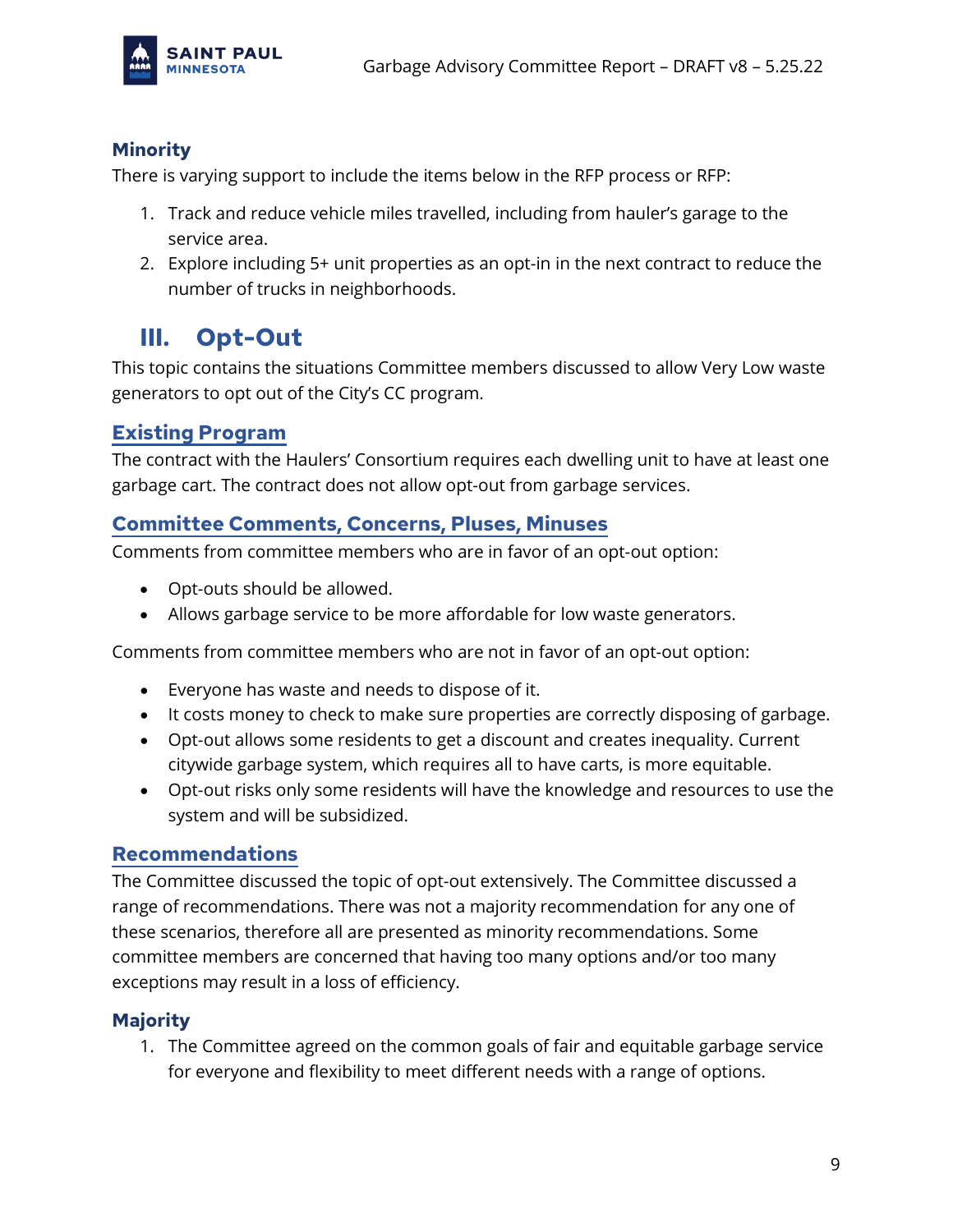

- 2. Address opt-out options separately for single family and multi-unit (2-4 units) buildings.
- 3. If opt-out is allowed, right sizing should be the goal.

#### <span id="page-9-0"></span>**Minority**

Single Unit Residences

- 1. Do not offer opt out services.
- 2. Allow opt-outs with an application fee for all properties.
- 3. If the garbage is not properly managed at an opt-out property, the City could require garbage service.
	- Alternate: If there is a garbage issue and it is brought in front of the City Council, the owner would lose the ability to opt out.

Multi-unit Residences

- 1. Do not offer opt out services.
- 2. Allow opt-outs with an application fee for all properties.
- 3. Allow Homeowner Associations to opt-in or opt-out. Homeowner Associations are considered "Common Interest Communities" (CIC) in the Saint Paul Code of Ordinances. It does not appear there are specific ordinances regarding CICs in relation to the CC program. Buildings, whether part of a CIC or not, of four units or less were considered part of the CC program. Several options for HOAs were discussed:
	- HOAs could manage their own trash as a commercial entity.
	- No opt-out application fee required but would have to prove that the HOA is providing garbage service.
	- Require an opt-out application fee, but only one fee per HOA, not per unit.
	- Exempt HOAs from the City ordinance so they are not in City garbage program.
	- HOAs over  $\mu$  units are exempt from ordinance/City garbage program. For example, a HOA comprised of mixed size buildings (some 4 unit and some 6 unit buildings) has some buildings in and some building out of the current City garbage program.
	- HOAs under \_\_# units must pay an opt-out fee.
- 4. Allow 5+ units to opt-in to the City garbage program and be able to opt-out at a future time (i.e., change of ownership).
	- Have flexibility to change but not every month.
- 5. If the garbage is not properly managed at an opt-out property, the City could require garbage service.
	- Alternate: If there is a garbage issue and it is brought in front of the City Council, the owner would lose the ability to opt out.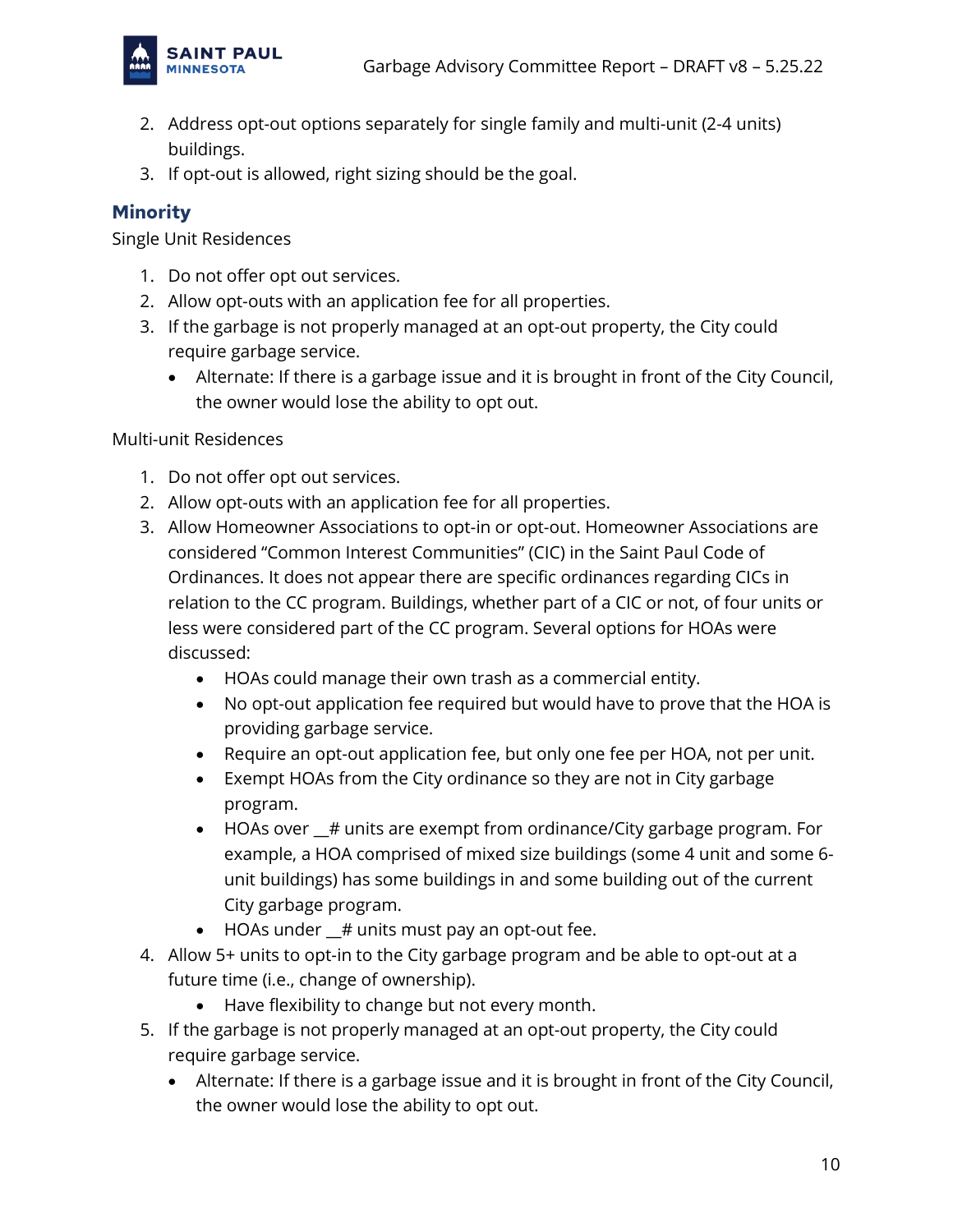

# <span id="page-10-0"></span>**IV. Cart Sharing**

This topic contains the situations Committee members discussed to allow Very Low waste generators to share services, and situations in which persons in multi-unit properties or who are neighbors could be allowed to share cart(s) and services.

#### <span id="page-10-1"></span>**Existing Program**

The contract with the Haulers' Consortium requires each dwelling unit to have at least one garbage cart. The contract does not allow cart sharing between units of a residential property or between consenting neighbors.

#### <span id="page-10-2"></span>**Committee Comments, Concerns, Pluses, Minuses**

Comments from committee members who are in favor of cart sharing:

- Cart sharing should be allowed.
- Cart sharing decreases the number of carts at a property, which enhances the neighborhood.
- Allows garbage service to be more affordable for low waste generators.

Comments from committee members who are not in favor of cart sharing:

- Everyone has waste and needs to dispose of it.
- It costs money to check to make sure properties are correctly disposing of garbage.
- Cart share allows some residents to get a discount and creates inequality. Current citywide garbage system, which requires all to have carts, is more equitable.
- Cart sharing risks only some residents will have the knowledge and resources to use the system and will be subsidized.

#### <span id="page-10-3"></span>**Recommendations**

The Committee discussed the topic of cart sharing extensively. The Committee discussed a range of recommendations. There was not a majority recommendation for any one of these scenarios, therefore all are presented as minority recommendations. Some committee members are concerned that having too many options and/or too many exceptions may result in a loss of efficiency.

#### <span id="page-10-4"></span>**Majority**

- 1. The Committee agreed on the common goals of fair and equitable garbage service for everyone and flexibility to meet different needs with a range of options.
- 2. Address cart sharing options separately for single family and multi-unit (2-4 units) buildings.
- 3. If cart sharing is allowed, right sizing should be the goal.

#### <span id="page-10-5"></span>**Minority**

Single Unit Residences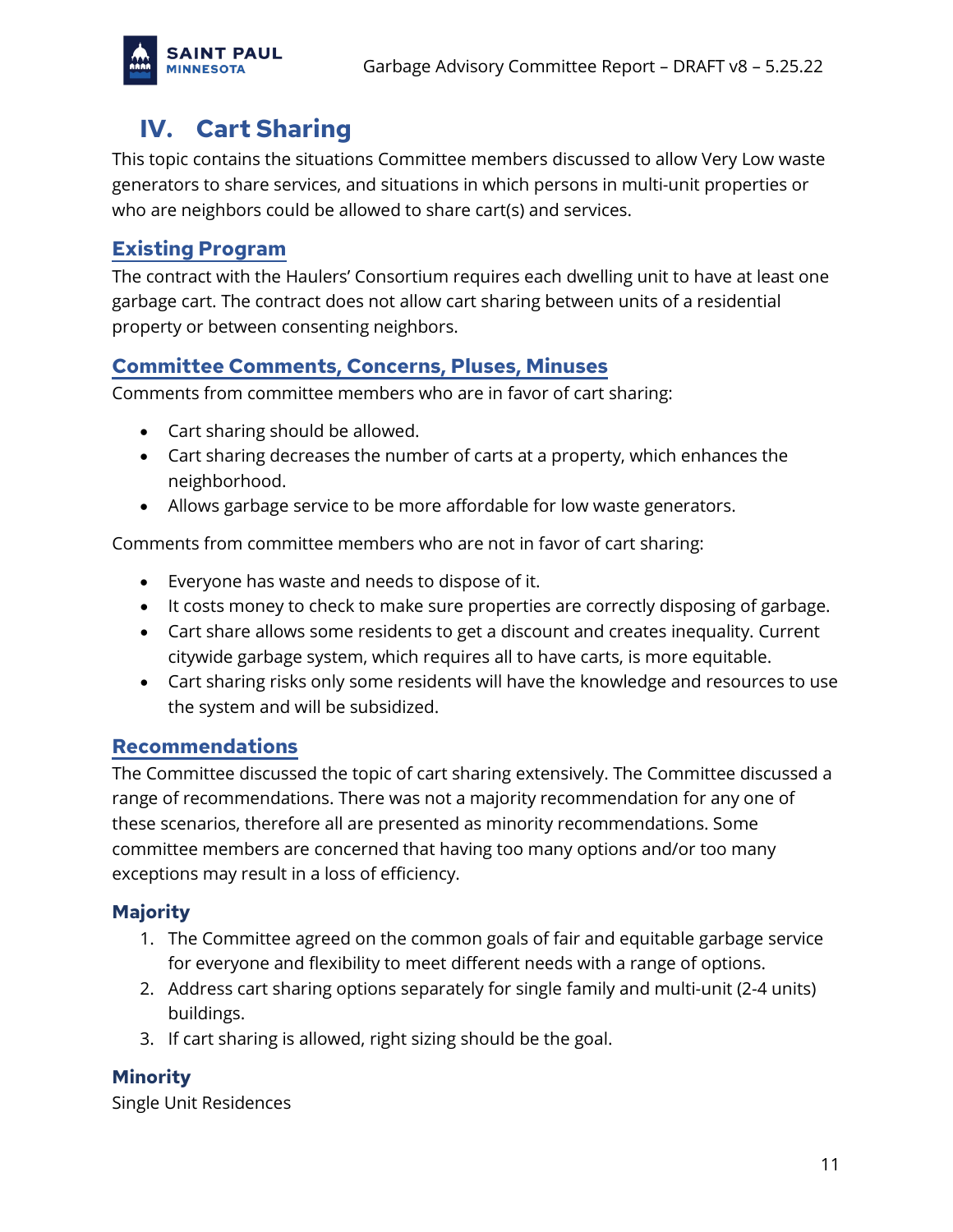

- 1. Do not allow cart sharing.
- 2. Cart-sharing could be applied for, with a fee to pay for enforcement.
	- Allow neighbors (different address) in single family homes to share carts.
	- Be clear about who to share with just a different address; doesn't need to be next to your house.
- 3. If there is an overflow of garbage at a cart-sharing property, the City could require more carts.
	- Alternate: If there is an overflowing garbage issue and it is brought in front of the City Council, the owner(s) would lose the ability to choose cart number/size.

Multi-unit Residences

- 1. Do not allow cart sharing.
- 2. Cart-sharing could be applied for, with a fee to pay for enforcement.
- 3. Allow multi-unit properties to share carts (right sizing).
	- At least one cart per address, but no mandated number of carts based on number of units.
	- Allow multi-units to have dumpsters.
- 4. If there is an overflow of garbage at a cart-sharing property, the City could require more carts.
	- Alternate: If there is an overflowing garbage issue and it is brought in front of the City Council, the owner(s) would lose the ability to choose cart number/size.

# <span id="page-11-0"></span>**V. Billing**

This program area provides recommendations on the billing of residents for solid waste services.

#### <span id="page-11-1"></span>**Existing Program**

Haulers mail out invoices on the 5<sup>th</sup> day of the first month of quarterly service (January, April, July, and October). The invoice covers the next three months. Payment is due the 25<sup>th</sup> of the billing month. For the hauler to receive payment, it must clear your bank or financial institution by the due date. Payments not received by the due date, will incur a late fee of 5% and the end of each month of the billing cycle. Up to three late fees are possible per billing cycle. At the end of the quarter, all unpaid bills are turned over to the City for assessment. Your hauler can no longer take payment for that quarter in accordance with the contract.

#### <span id="page-11-2"></span>**Committee Comments, Concerns, Pluses, Minuses**

• Multi-language support should be easily available.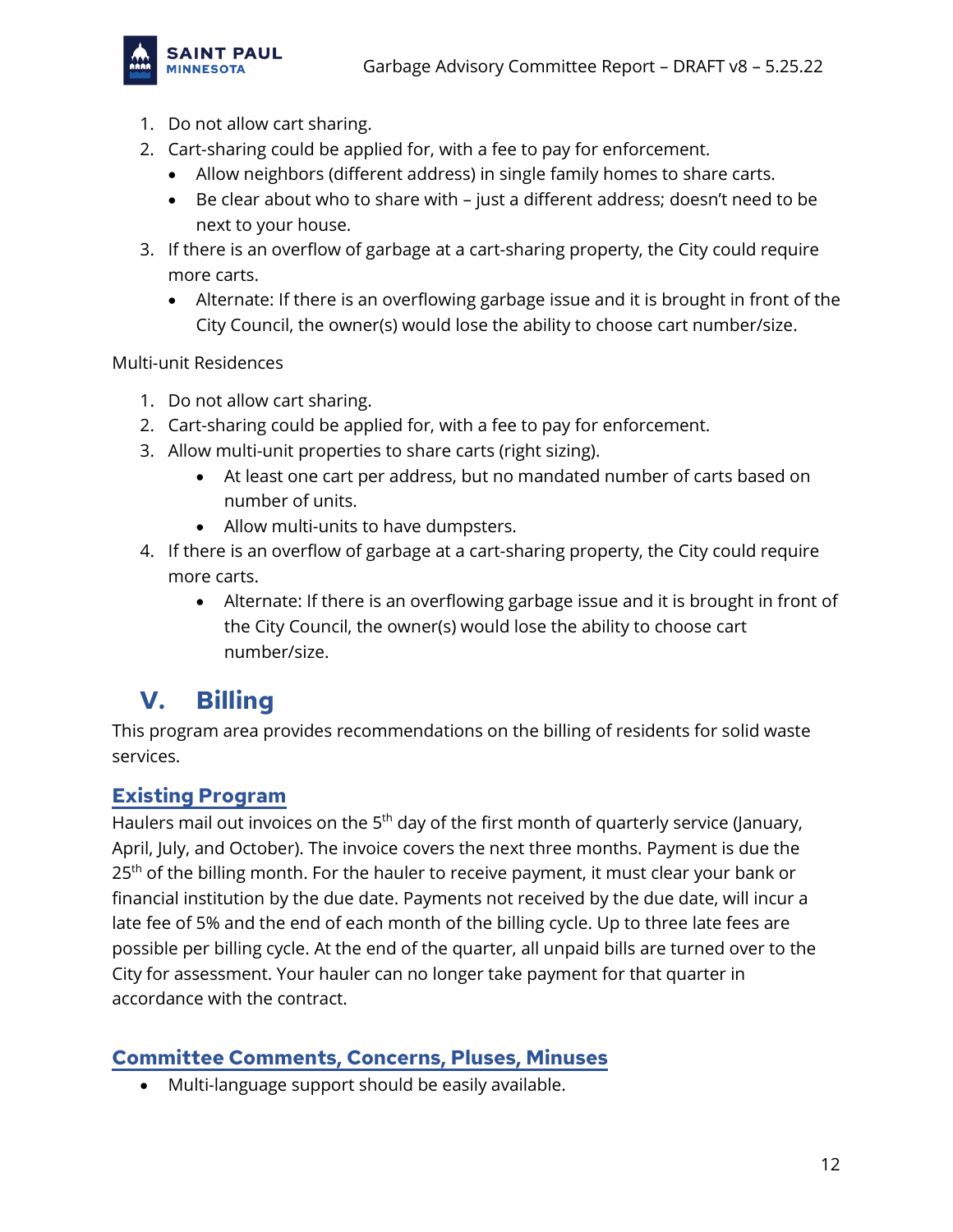

- Physical presence less important; understand our contract and operations here.
- Have a single bill with yard waste and bulkies all in one.
- There was a question of the legality of property tax assessment if trash was never picked up from the dwelling unit and there was no documented public health hazard of refuse on the property.

### <span id="page-12-0"></span>**Recommendations**

#### <span id="page-12-1"></span>**Majority**

- 1. City should handle Customer billing, with costs comparable or better to the existing hauler costs.
- 2. Multi-language support (at a minimum the major languages spoken in Saint Paul: English, Hmong, Spanish, Somali) should be easily available. Customers should be able to request a bill in a different language. The City should promote the service by sending message(s) in multiple languages that this service is available.
- 3. The winning <contractor> should have office/presence in Saint Paul for local help with pickups and questions
	- If the City handles billing this isn't needed; but recommended if City Council doesn't adopt billing by the City.
- 4. Due date for billing should be 30 days from when the bill is received.
- 5. Single bill should be available for multi-unit properties if customer wants it.
- 6. There should be an option to have monthly billing versus quarterly billing. Customers would have to request monthly billing. The default should stay as quarterly.
	- Since rental properties need to refund tenant bills within 21 days, they need monthly billing and/or the ability to get current charges between quarterly bills.

## <span id="page-12-2"></span>**Minority**

1. None

# <span id="page-12-3"></span>**VI. Customer Service**

This program area provides recommendations on the handling of customer service.

## <span id="page-12-4"></span>**Existing Program**

If residents have problems with the collection services and/or the bills, they are to first call the Haulers to resolve these issues. If satisfaction is not achieved, the City will attempt to mediate/resolve the dispute. The City offers an opportunity for residents to contest any assessments via the legislative hearing process.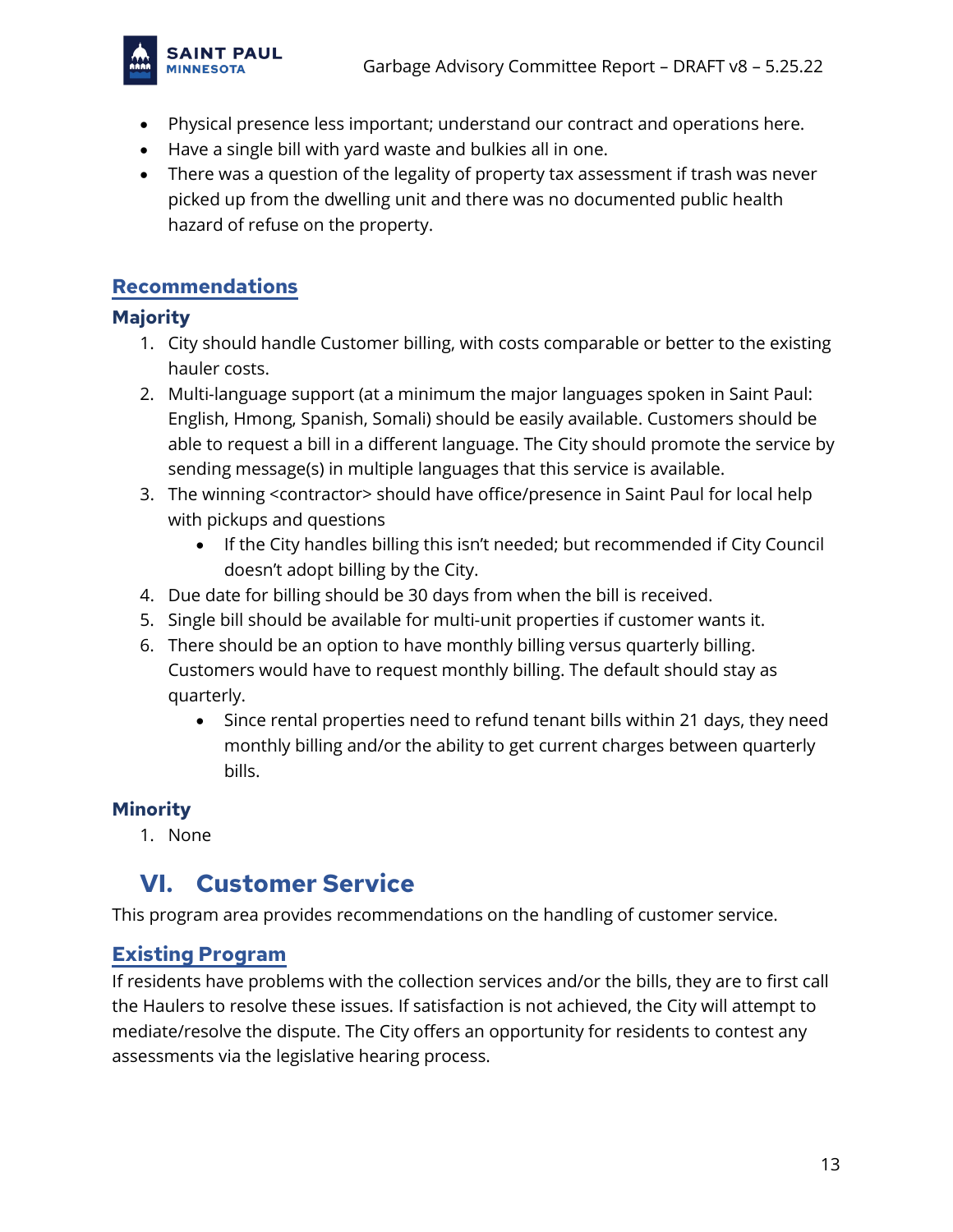

#### <span id="page-13-0"></span>**Committee Comments, Concerns, Pluses, Minuses**

- Consistent customer service will be provided if it all goes through the City.
- If hauler is providing customer service, they need to understand our contract and operations in Saint Paul.
- Offer an online portal for customer service.
- Do more cart placement education, including using photos to show where carts should be placed in relation to the curb, edge of alley, and street.
- Provide more information for new residents about cart size options.

#### <span id="page-13-1"></span>**Recommendations**

#### <span id="page-13-2"></span>**Majority**

- 1. City should handle Customer Service.
- 2. Implement the most cost-effective option between the hauler providing customer service and the City providing customer service.
- 3. If the hauler provides the customer service, require hauler to report issues/customer service, including call volumes and trends, to the City so that the City can monitor quality of service.
- 4. Multi-language support (at a minimum the major languages spoken in Saint Paul: English, Hmong, Spanish, Somali) should be easily available for customer service.
- 5. Walk-up service should be available to seniors/disability/anyone who asks.

#### <span id="page-13-3"></span>**Minority**

1. Keep system as it is now. The hauler does customer service; residents could contact City if issues not addressed.

# <span id="page-13-4"></span>**VII. Service Holds**

The process for temporary suspension of services is discussed in this section.

#### <span id="page-13-5"></span>**Existing Program**

The City's program has two options for temporarily stopping garbage service: Temporary Service Hold and an Unoccupied Dwelling Unit Registration. Service holds may not be used to avoid paying for service if a residence is occupied.

Temporary absences for service holds can include, but are not limited to extended vacations, temporary employment or education relocation, extended absence due to health reasons, or other similar situations.

Property owners that have a vacant unit can request an Unoccupied Dwelling Registration Form to suspend service until the unit becomes occupied. Unoccupied Dwelling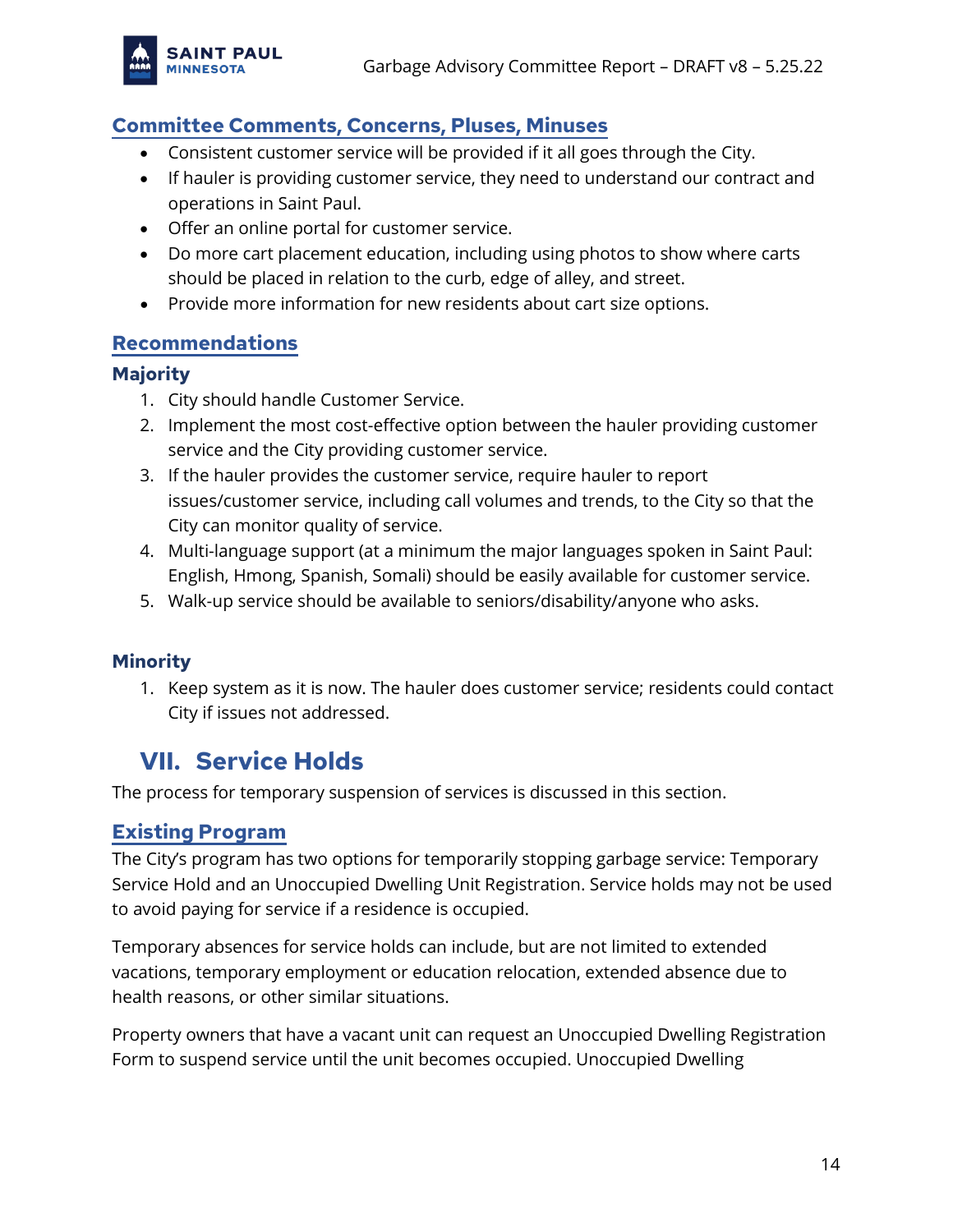

Registrations go into effect the 1st of the month after the month they are received by the City of Saint Paul and are evaluated annually.

Temporary Service Holds can be used to suspend garbage service for a short time. Examples for temporary services holds include extended vacations, temporary employment or education relocation, extended absence due to health reasons, or other similar situations. Requests must be made, to the hauler, two weeks prior to the hold start date. Qualifying absences must be a minimum of four weeks and cannot exceed 26 weeks in a calendar year. Residents may request up to two service holds per calendar year.

#### <span id="page-14-0"></span>**Committee Comments, Concerns, Pluses, Minuses**

• Use the same form for opt-out and service holds.

#### <span id="page-14-1"></span>**Recommendations**

#### <span id="page-14-2"></span>**Majority**

- 1. Do not require residents to provide a reason for a temporary service hold.
- 2. There should be a written plan to hold or stop garbage temporarily that outlines:
	- What qualifies?
	- How much is saved?
	- When is service stopped and started?
	- The actual costs and savings related to the service hold (i.e., what is the amount of the credit that will be applied on the next bill?) and/or a widget/calculator that allows the customer to figure out the costs and savings related to the service hold.

#### <span id="page-14-3"></span>**Minority**

- 1. Allow service holds even if dwelling is occupied (alternate for very small generator)
- 2. Service holds and opt-outs should remain separate. Service hold should not be used in place of opt-out. The concern is that if don't allow opt-out then service hold gets used and there is no fee associated with it

# <span id="page-14-4"></span>**VIII. Costs & Pricing**

Discussion of the cost and prices of solid waste services are discussed in this section.

#### <span id="page-14-5"></span>**Existing Program**

Residential properties with 1-4 dwelling units, are required to have service and a garbage cart per unit. Depending on cart size either 2 or 3 bulky items can be collected each calendar year at no additional cost. Cart size/collection frequency can be changed once per year at no additional charge. The costs of garbage service has been: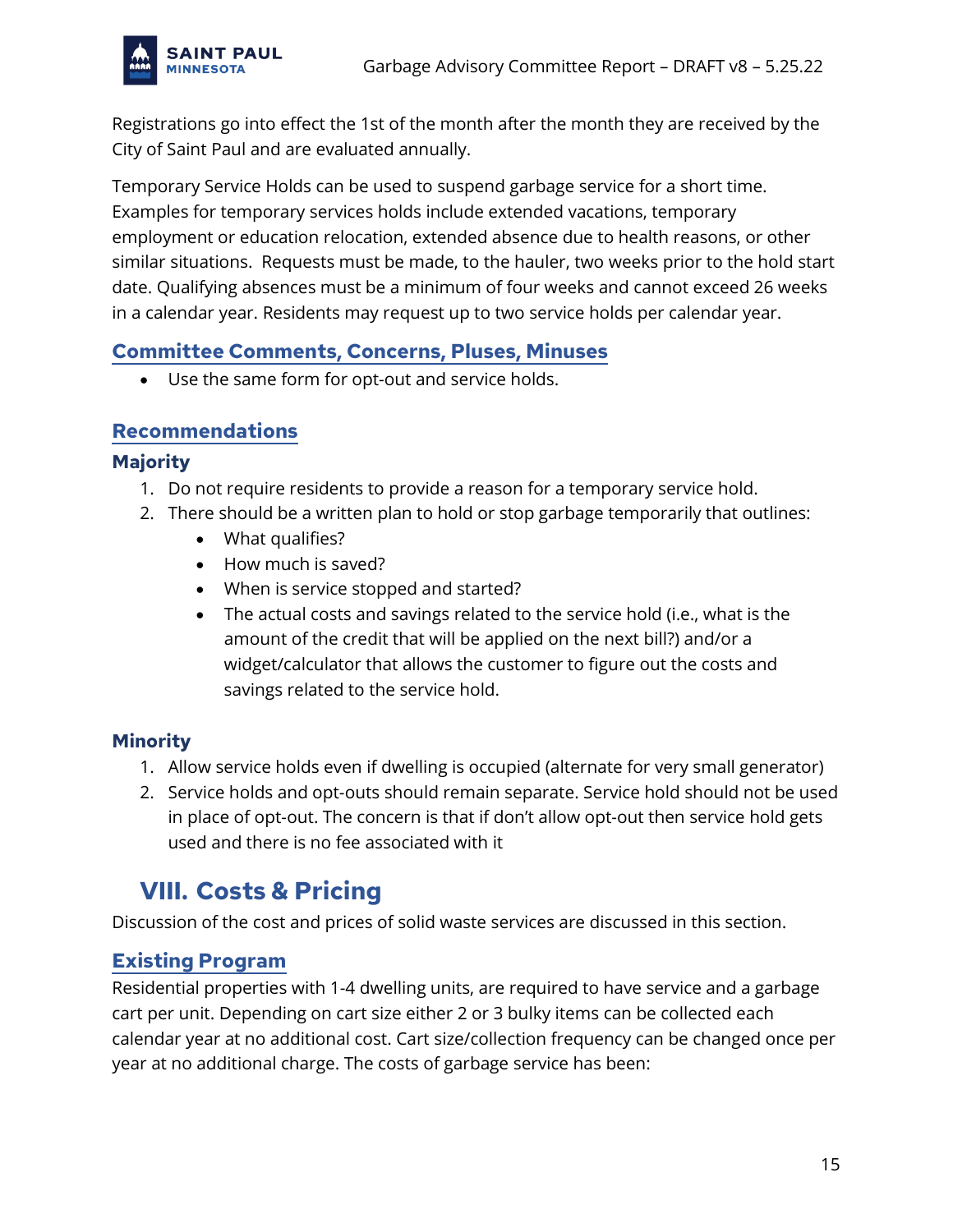

#### 2019 Rates

| Cart<br><b>Size</b> |    | <b>Gallons Collection</b> | <b>Bulky Items</b><br>Annually | Quarterly Rates, taxes<br>included |
|---------------------|----|---------------------------|--------------------------------|------------------------------------|
| Small               | 35 | Every other<br>week       | フ                              | \$60.83                            |
| Small               | 35 | Weekly                    | 2                              | \$70.34                            |
| Medium 64           |    | Weekly                    | 3                              | \$96.08                            |
| Large               | 96 | Weekly                    | 3                              | \$102.44                           |

#### 2020 Rates

| Cart<br><b>Size</b> |    | Gallons Collection  | <b>Bulky Items</b><br>Annually | Quarterly Rates, taxes<br>included |
|---------------------|----|---------------------|--------------------------------|------------------------------------|
| Small               | 35 | Every other<br>week | $\mathcal{P}$                  | \$57.60                            |
| Small               | 35 | Weekly              | $\mathcal{P}$                  | \$67.29                            |
| Medium 64           |    | Weekly              | 3                              | \$93.09                            |
| Large               | 96 | Weekly              | 3                              | \$99.45                            |

#### 2021 Rates

| Cart<br>Size |    | Gallons Collection  | <b>Bulky Items</b><br>Annually | Quarterly Rates, taxes<br>included |
|--------------|----|---------------------|--------------------------------|------------------------------------|
| Small        | 35 | Every other<br>week | $\mathcal{P}$                  | \$59.23                            |
| Small        | 35 | Weekly              | 2                              | \$69.04                            |
| Medium 64    |    | Weekly              | 3                              | \$94.87                            |
| Large        | 96 | Weekly              | 3                              | \$101.23                           |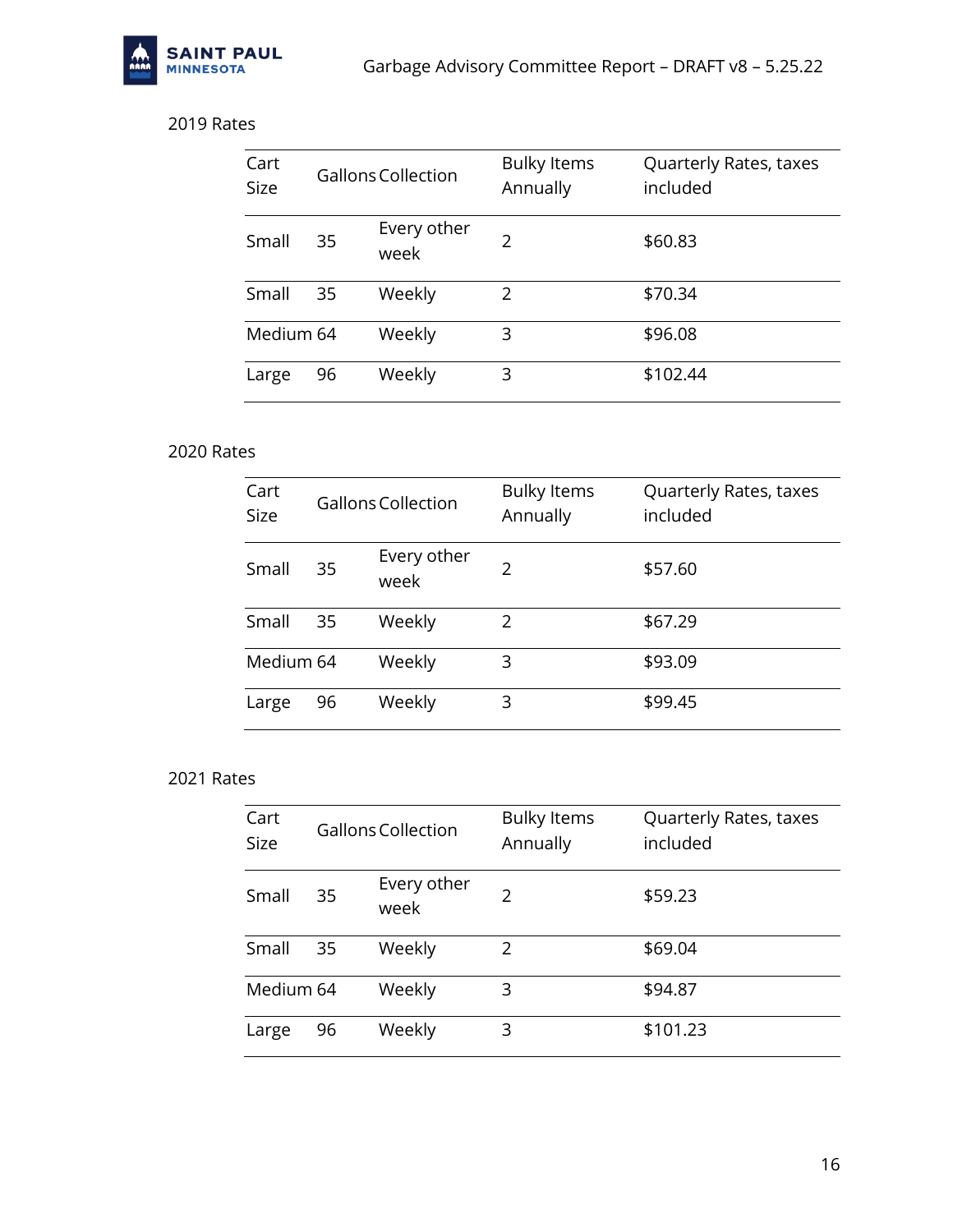

| Cart<br><b>Size</b> | Gallons Collection |                     | <b>Bulky Items</b><br>Annually | Quarterly Rates, taxes<br>included |
|---------------------|--------------------|---------------------|--------------------------------|------------------------------------|
| Small               | 35                 | Every other<br>week | $\mathcal{P}$                  | \$59.30                            |
| Small               | 35                 | Weekly              | 2                              | \$69.81                            |
| Medium 64           |                    | Weekly              | 3                              | \$96.56                            |
| Large               | 96                 | Weekly              | 3                              | \$106.81                           |

2022 Rates

An annual fee is added to the Ramsey County property tax statement for each dwelling unit to cover costs of carts, program administration and assessments, outreach, and education efforts. The annual fee has been:

| Year | <b>Dwelling Unit Annual Fee</b> |
|------|---------------------------------|
| 2018 | \$24.60                         |
| 2019 | \$24.60                         |
| 2020 | \$24.60                         |
| 2021 | \$27.12                         |
| 2022 | \$28.08                         |

The Annual Fee is used for the following purposes:

#### 2022 Budget

| <b>Employee Expenses:</b>               | \$483,487                                                  |
|-----------------------------------------|------------------------------------------------------------|
|                                         | (5 persons in PW, 1 person Assessments, 1/4 person in DSI) |
| Services                                | \$3,847,336                                                |
| Assessment Recording Fees (\$3,497,041) |                                                            |
| Phones, PCs, Enterprise technology      |                                                            |
| Graphics and Printing, Postage          |                                                            |
| City services overhead                  |                                                            |
| Materials and Supplies \$147,229        |                                                            |
| Carts                                   |                                                            |
| Paper and computer supplies             |                                                            |
| Financing                               | \$971,972                                                  |
| Transfer to General Fund                |                                                            |
| Transfer to Debt Service Fund           |                                                            |
| Transfer to Internal Service Fund       |                                                            |
| Total                                   | \$5,449,975                                                |
|                                         |                                                            |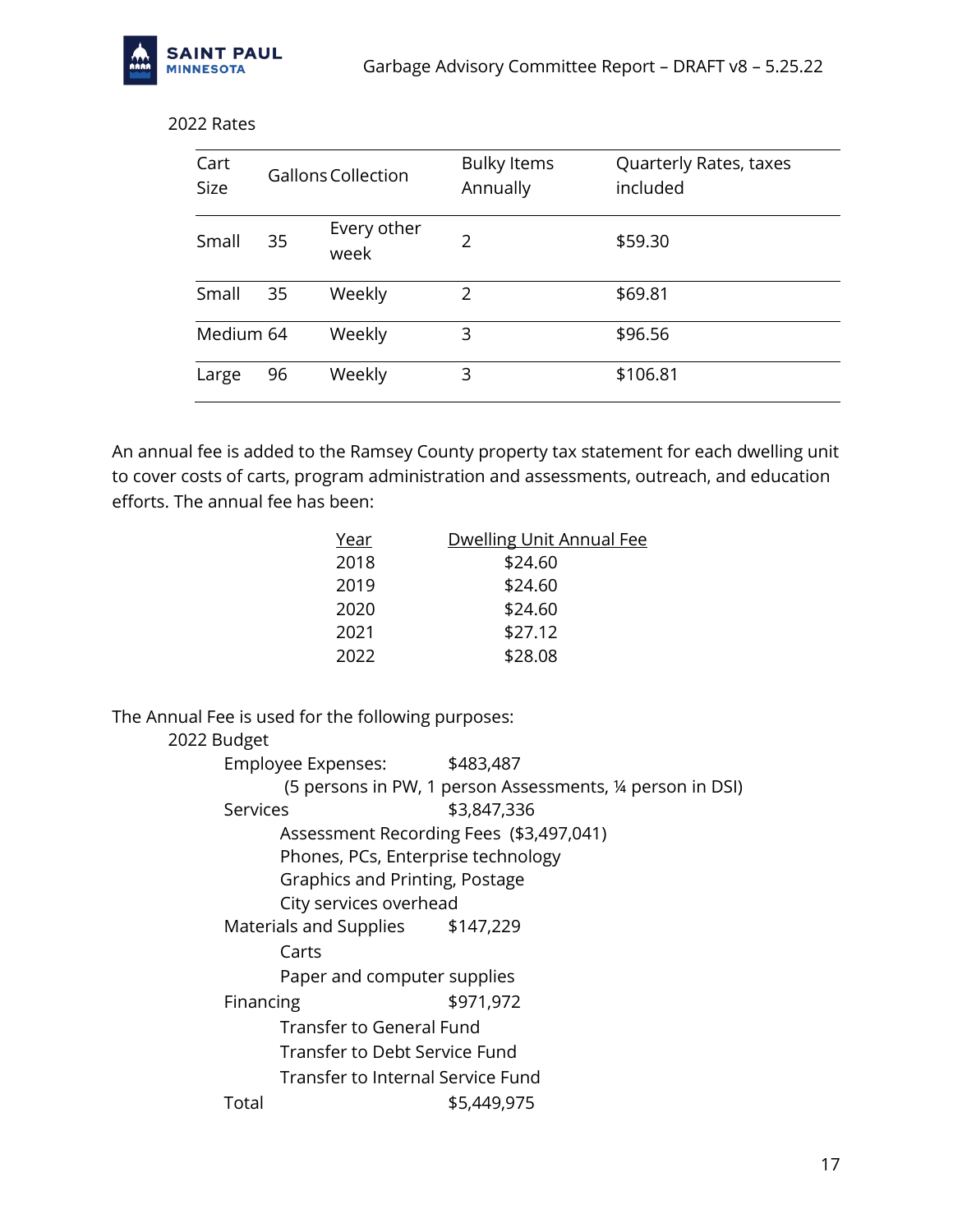

The contract with the St. Paul Haulers, LLC provides specific annual cost adjustments based on the Consumer Price Index, the tons of garbage hauled the previous year, and the tipping fee charged by the County. County and State Solid Waste Management taxes are added to the bill for garbage and bulky item services.

The tipping fee charged by the County affects the rates each year. The rates have been:

| Net Disposal Rate at R&E, 2018 | \$65.00 |
|--------------------------------|---------|
| Net Disposal Rate at R&E, 2019 | \$69.00 |
| Net Disposal Rate at R&E, 2020 | \$82.00 |
| Net Disposal Rate at R&E, 2021 | \$84.00 |
| Net Disposal Rate at R&E, 2022 | \$87.00 |

Recycling and yard wastes organics separately collected for composting are not taxed by the County or the State. (Mn.Stat. 297H. Solid Waste Management Taxes.) Ramsey County's planned organics collection program will collect organics in the same cart as garbage and it will be processed at the same facility as garbage. Thus, Ramsey County will be taxing organics as allowed under state law.

#### **Committee Comments, Concerns, Pluses, Minuses**

- The garbage program pricing structure should encourage waste reduction by using pricing and cart sizing.
- A pricing structure with extreme differences to encourage waste reduction could incentivize people to do other things with garbage, not necessarily recycle it.
- The Administrative fees that the City charges on the property taxes are too high.
- The City should consider charging for garbage service by the amount of garbage picked up. For example, if little trash is in the cart, give a discount, since currently the haulers bill extra when the cart lid is open six inches or more because of excess garbage.
- Bill by weight if possible.
- There is a minimum cost to garbage <service> that should be paid regardless of how much is thrown out.
- Give monetary incentives to recycle.

#### <span id="page-17-0"></span>**Recommendations**

#### <span id="page-17-1"></span>**Majority**

- 1. Decrease overall costs for all customers.
- 2. There should be a charge for excess garbage in the cart. The hauler should charge this fee, if they have to remove a bag in order to tip the cart.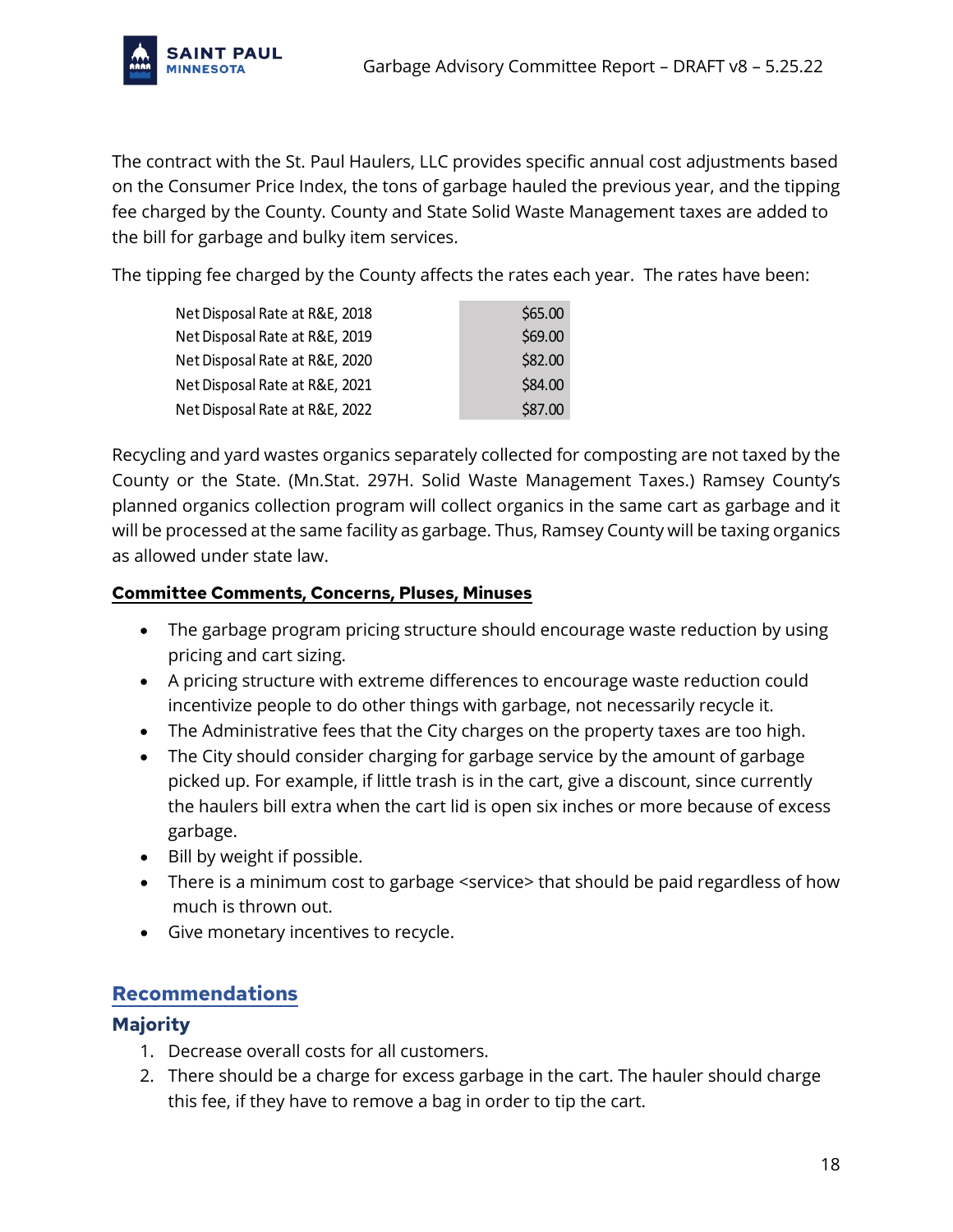

- 3. There should be more transparency in the City Garbage Annual Service Fee. For example, show the categories that make up the total cost into categories.
- 4. County and state taxes should take into account the separated organics proposed to be in the cart. [Alisa's NOTE to committee: do we need to expand on this one more based on the explanation of Ramsey County vs Hennepin County?)
- 5. Customers with small cart every-other-week service should be able to call for temporary weekly or extra service for a fee.
- 6. There should be monthly garbage service at a reduced cost unless it is a public health hazard.
- 7. There should be a discount for paying the garbage bill yearly.

#### <span id="page-18-0"></span>**Minority**

- 1. Different views on how to charge for garbage services:
	- Base unit cost per property plus cart(s) fee
	- Base unit cost per dwelling unit plus cart(s) fee
	- Yard waste and bulky pickup should be a la cart services for a fee
	- All garbage services (regular pickup, yard waste, bulky items) included in the cost for a cart, varying by cart size
	- The base fee should not include bulky item pickup and/or yard waste
- 2. Pricing structure should have a base unit cost that is the same for all cart sizes to pay for collection, trucks, billing, administration, and non-variable services. Cost per cart size to be added to base unit cost.
- 3. Pricing structure should be based on volume so small carts do not subsidize large carts. For example:
	- 96 gallon \$50 + taxes
	- $\bullet$  65 gallon  $$33.50 + taxes$
	- 32 gallon \$18 + taxes
	- 32 gallon EOW \$9 + taxes
- 4. If carts are empty, the fee should be reduced (Converse of fee for overstuffed carts or carts with lid open more than 6 inches).
- 5. There should be fewer cart sizes, ideally one standard cart size for all.
- 6. Different views on how to pay for the administrative cost on the property taxes (currently the City Garbage Annual Service Fee) separate from the cart and garbage service:
	- Administrative fee per parcel ID
	- Administrative fee per dwelling unit
	- The administrative fee should be included in the garbage service costs and not charged on the property tax.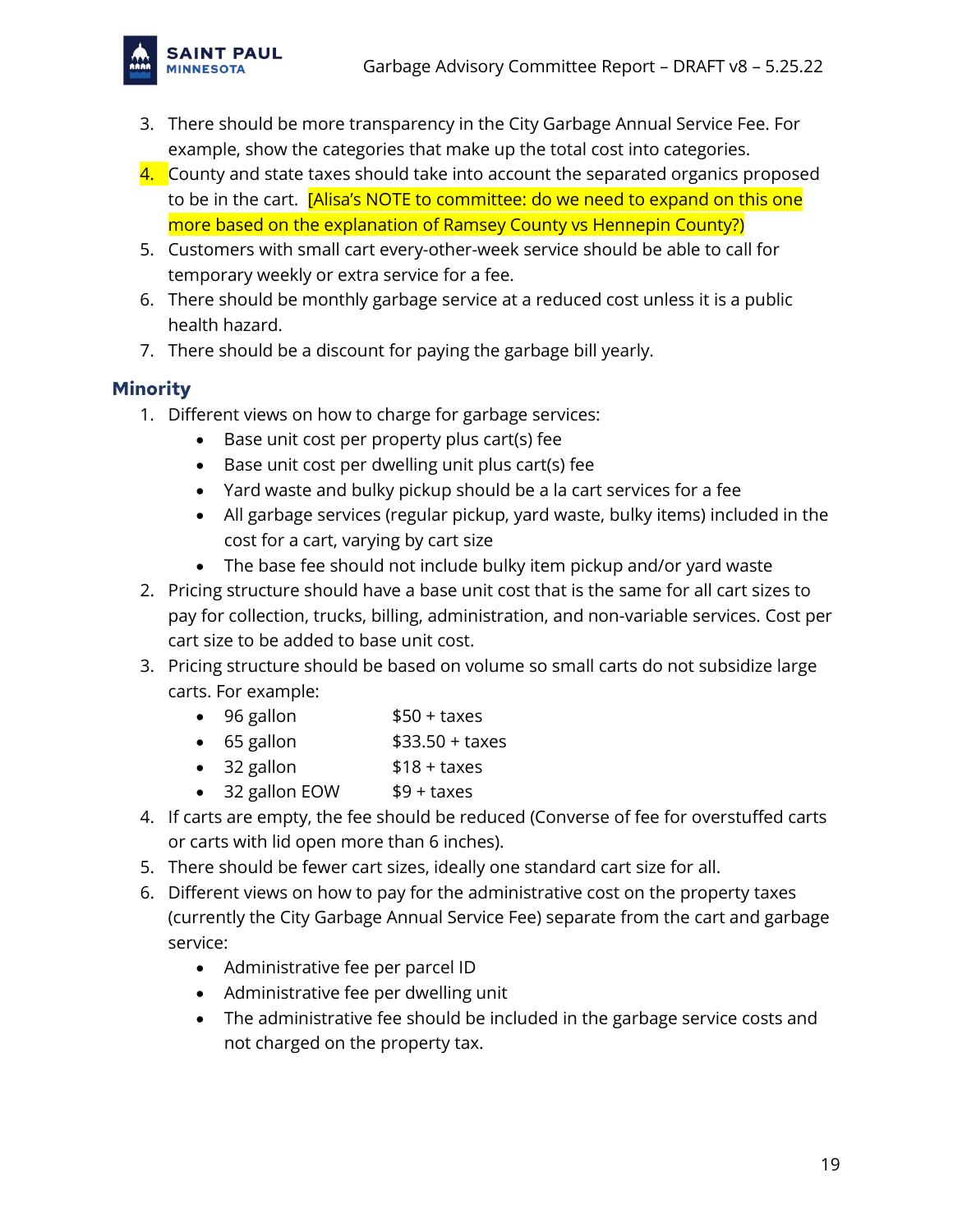

- 7. Maplewood has a program to opt-out of garbage service through an application (with fee), subject to certain rules. Minneapolis city ordinance requires solid waste and recycling services for all residences with four or fewer units.
- 8. Provide incentives to encourage waste reduction.

# <span id="page-19-0"></span>**IX. Bulky Items**

Bulky items include furniture, large plastic toys, appliances, electronics and TVs, and other waste items that do not fit into a garbage cart. Bulky items do not include construction and demolition wastes, car parts, stumps and large branches, or large landscape materials.

#### <span id="page-19-1"></span>**Existing Program**

The citywide garbage collection program includes collection and disposal of 2 or 3 bulky items, depending on cart size, per residential property unit per calendar year at no additional charge. Haulers must be contacted in advance to determine the set-out date. Collection and disposal of additional bulky items can be arranged with the Haulers for specified additional charges (\$10-\$35 per bulky item (plus tax)).

The City is provided data only on the number of bulky items collected through the Contract provisions. The number of bulky items collected by service (car) size is not known, neither is the number of bulky items collected for additional fees.

The bulky items collected, and the percentage used as a function the total possible bulky pickups to be used are:

|      | <b>Bulky Collected</b><br>(Included) | <b>Total Possible</b> | % used |
|------|--------------------------------------|-----------------------|--------|
| 2019 | 14,509                               | 191,496               | 7.6%   |
| 2020 | 21,000                               | 190,833               | 11%    |
| 2021 | 19,493                               | 196,045               | 9.9%   |

Limited data is available on the number of illegal dumping cleanups performed by Public Works and the cost. Illegal dumping cleanups are also performed by DSI, Ramsey County and MNDOT on areas they are responsible for.

> Requested Cleanups of Illegal Dumping By Saint Paul Public Works

|       | <b>Dy Jaillet automony violing</b> |                                      |
|-------|------------------------------------|--------------------------------------|
| Year  | Number of                          | <b>Dollars</b>                       |
|       | Requests                           | Spent                                |
| 2022: | 423                                | \$218,325 (January through April 15) |
| 2021: | 2,541                              | \$703,734                            |
| 2020: | 2,621                              | \$513,850                            |
| 2019: | 2,573                              | \$445,937                            |
| 2018: |                                    | \$447,122                            |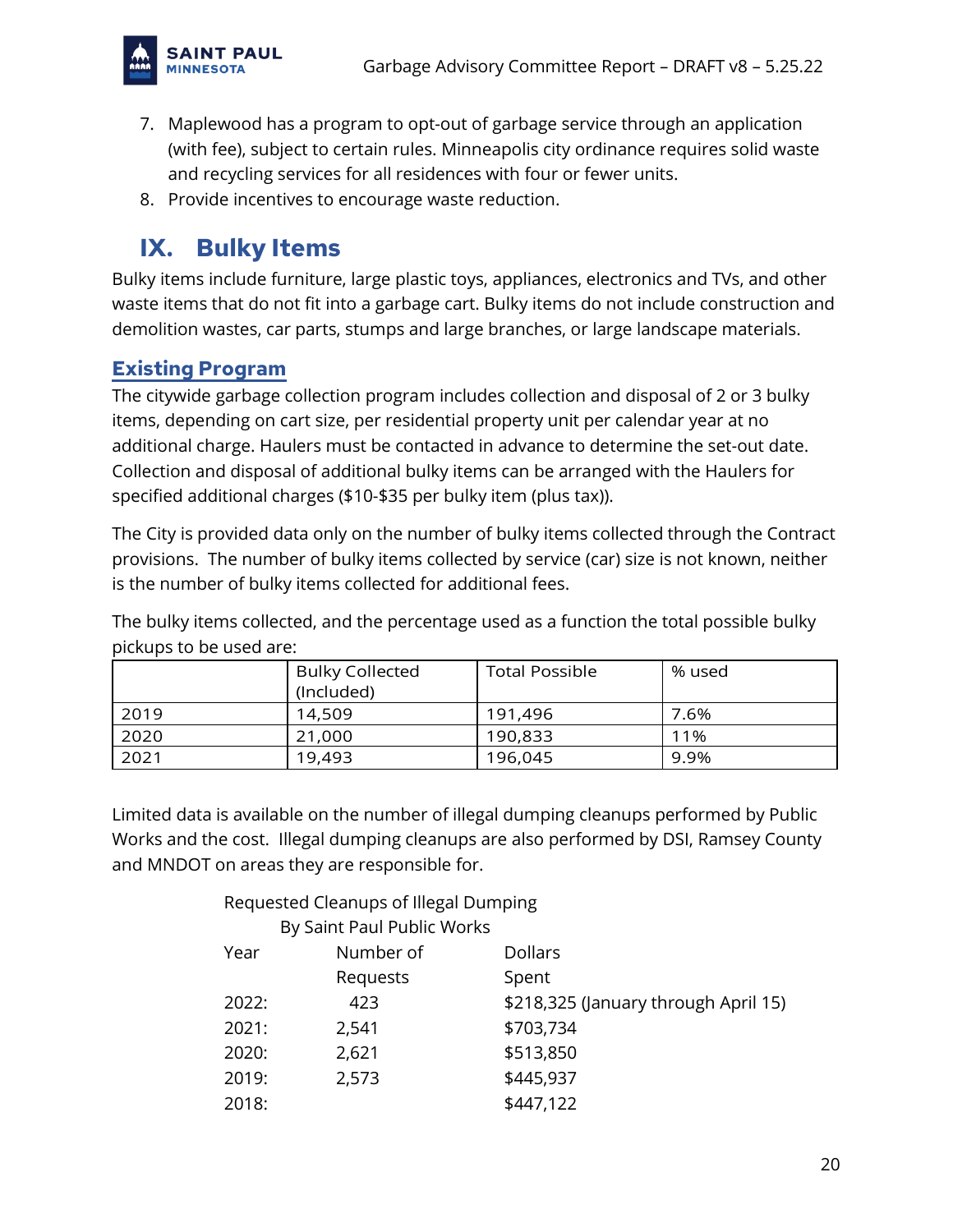

#### <span id="page-20-0"></span>**Committee Comments, Concerns, Pluses, Minuses**

- There is a concern that bulky item pickups have not stopped illegal dumping.
- Bulky item pickup should occur regularly as part of the garbage service.
- Bulky item pickup should be available as an additional charge on the bill.
- Bulky item pickup should happen once a year at the curb, like the City of Bloomington has historically done.
- Concern was expressed that folks can't store bulky items for a whole year as needed if bulky pickup is annually as historically done in the City of Bloomington.
- There should be consistent rules on how many hours/days (48 hours, 1 week, etc.) to call ahead for bulky item pickup.
- A committee member tried to use bulky item pickup. The hauler kept asking what size the bulky was and then said it was too big to qualify as one of their bulky items allowed per the current contract.
- A committee member tried to use the included bulky item pickup and it was too difficult to contact the hauler to schedule the pickup.

#### <span id="page-20-1"></span>**Recommendations**

#### <span id="page-20-2"></span>**Majority**

1. Committee members agree that bulky item disposal should be addressed.

#### <span id="page-20-3"></span>**Minority**

The committee feels that bulky item pickup is a complicated topic and divided the recommendations into several areas.

#### **Options for the Type of Bulky Pickup Program**

- 1. Bulky item pickups should be included as part of the garbage service pricing.
- 2. Increase the number (more than 2 or 3) of bulky item pickups.
- 3. Have same contract as Maplewood in which the hauler collects bulky items for a fee all year, and there is a 20% discount on bulky items during the Fall Cleanup Campaign.
- 4. Have a program like Minneapolis in which up to two large items are taken each week at no additional charge. Bulky items with recyclable parts are to be set out only on recycling day (every other week), other items can be set out any week.
- 5. If bulky item pickup is part of garbage service pricing, then an end-of-year rebate should be given if the bulky service is not used.
- 6. Offer 1 bulky item pickup per address and let owners buy in for additional pick-ups (like yard waste service charged per bag).
- 7. Allow one day per year curbside pickup across Saint Paul as an opt-in option with a participation charge.
- 8. If cart sharing is allowed, then the number of bulky items allowed as part of the garbage service pricing should be dependent on the cart number/size.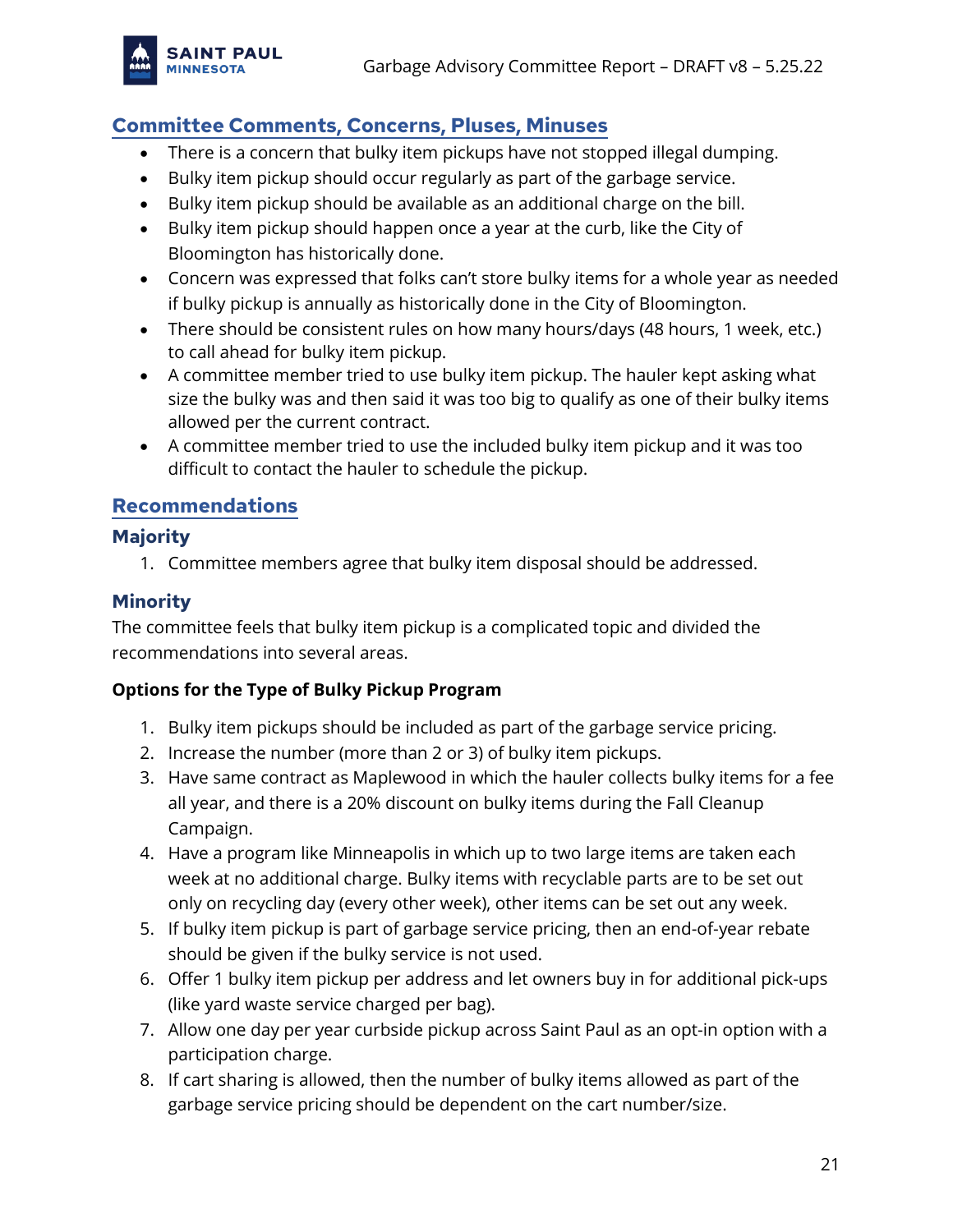

- 9. Bulky item pickup should be a separate opt-in service (no pick-ups as part of cart service).
- 10. Bulky item pickup should be charged by the item and accessible as needed.
- 11. There should be no limit on the number of bulky item pickups allowed to reduce illegal dumping, like the City of Minneapolis.
- 12. Bulky item pickup should be year-round and not seasonal.
- 13. Special program for garbage and bulky pickups around colleges/universities occur during move in/move out times to address additional bulky items and overflowing garbage. Notice is given prior to move in/move out times that bill payers will be charged if they have bulky items/extra garbage bags on the curb or alley during this time.

#### **Ways to Improve a Bulky Item Pickup Program**

- 1. Re-use/recycle mattresses like Second Chance Recycling does.
- 2. The person (owner, renter/tenant), who is authorized to schedule a bulky item pickup, needs to be defined.
- 3. A better and easier way to schedule a bulky item pickup is needed.
- 4. Better communication is needed about the bulky item pickup program:
	- Existence of program and program details, including how to use it
	- One number to call for bulky item pickups and questions
	- Interpretation and translation (language line) to assist limited English speakers

# <span id="page-21-0"></span>**X. Yard Waste/Organics**

Yard wastes include grass clippings, garden weeds, bundles of small branches, and fall leaves. Yard wastes do not include organics, pet wastes, stones, hardscape materials, large branches, or stumps. Yard waste may not be placed in mixed municipal solid waste, or in a (resource recovery facility except for the purposes of reuse, composting, or co-composting. Yard Wastes may not be disposed of in plastic bags. Yard waste services are not subject to the State and County Solid Waste Management taxes if they are dropped off at a yard waste facility, or put in separate containers and disposed of at a qualified facility

Organics include food wastes, non-recyclable paper (paper towels, tissues), and compostable to-go containers. Ramsey County is developing an organics collection program that will allow residents to put organics in a special compostable bag which will be collected with their garbage and processed at the R&E Center. Because the organics will be placed in the garbage carts, they will be subject to the State and County Solid Waste Management taxes per state law.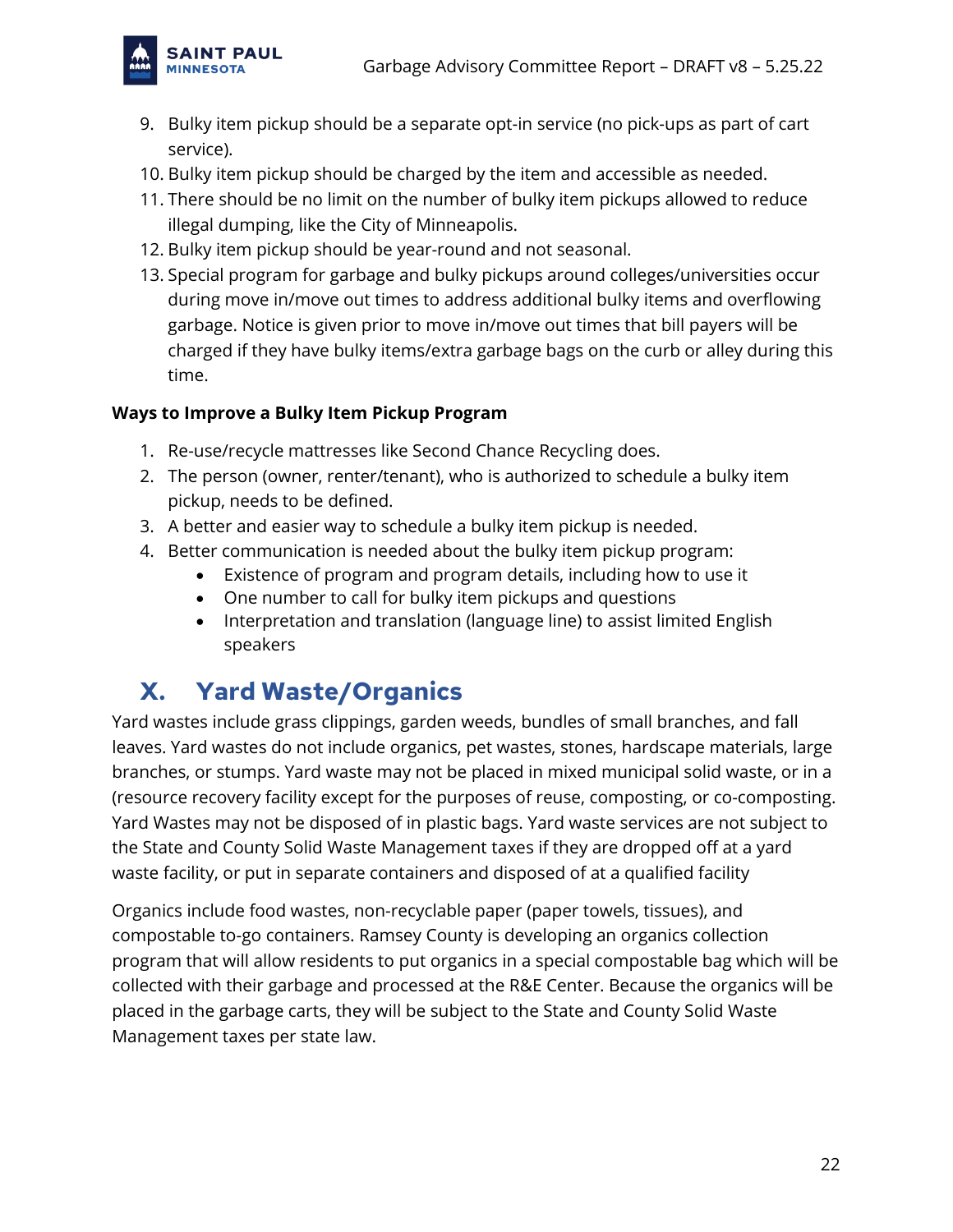

#### <span id="page-22-0"></span>**Existing Program**

Residents can contract with haulers for April – November weekly service, including a yard waste cart and up to eight (8) yard waste bags per week. Residents can also purchase "a la carte" service by calling the hauler. Yard waste services do not have a State or County Solid Waste Management Tax added.

Organics can be taken to a Ramsey County drop-off site, or vegetative organics can be composted in a back-yard bin. There is no charge or tax for use of the County drop-off program.

#### <span id="page-22-1"></span>**Committee Comments, Concerns, Pluses, Minuses**

- Not everyone uses yard waste collection; many back-yard compost or use the Ramsey County drop-off sites.
- Include yard waste in cost of full-service (not separate) so that everyone has yard waste service.
- Encourage more composting in yard or leaving the grass clippings on the lawn.
- Yard waste collection, either annual or a la carte, should be easier to arrange. It's difficult to contact hauler and/or arrange for pickup of yard waste.
- When durable compostable bag program begins in 2023 compost will be taxed as a part of garbage collection and disposal.
	- o Be transparent to community about this.
- Increasing the garbage cart size to allow room to throw in compost bags, instead of taking them to a drop-off site means a higher cost to the resident.
- Yard waste by the bag instead of whole year commitment.
- Should be able to get stickers from City for yard waste by the bag or extra bags of trash.

#### <span id="page-22-2"></span>**Recommendations**

#### <span id="page-22-3"></span>**Majority**

- 1. Keep yard waste collection as a separate paid service.
- 2. Have the option to pay for yard waste collection per bag or full season (have both annual and a la carte options).

#### <span id="page-22-4"></span>**Minority**

1. Incorporate cost of yard waste into the full garbage program so everyone has yard waste service.

# <span id="page-22-5"></span>**XI. Appendix**

Will contain all Committee and Public comments received; we will continue to add to this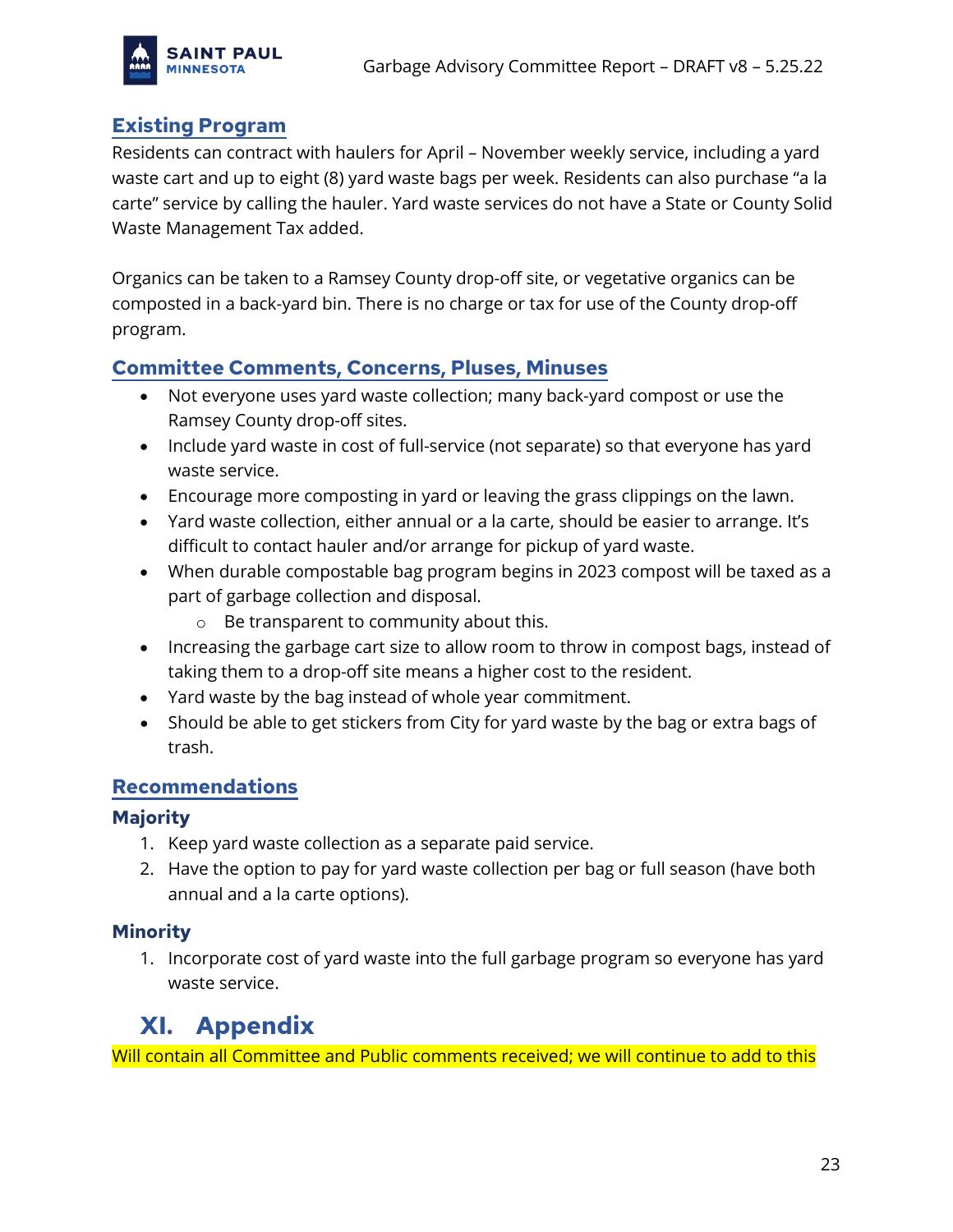

Comments from the form Advisory Committee Feedback posted on stpaul.gov/garbage. All comments as of May 18, 2022.

Two changes that I'd request that the committee endorse:

1) Allow neighbors to share carts

2) Adopt a program similar to that in Maplewood where residents who are "zero-waster" (i.e. low volume of trash, recycle heavily, compost their own garbage, etc.) be allowed to fill out a one time form to opt-out of the mandatory participation collection program and pay a nominal one time fee to do so. "We" haul our own trash to transfer stations at a GREATLY reduced annual cost. Thanks.

I am disappointed with Waste Management as my garbage hauler. I wish we could've gotten a more local business that understands/cares how things are done in St. Paul. For the second year in a row we have had to call in to the company (they don't make it easy to find a phone number) to get them to pick up our Christmas tree, even though the St. Paul Holiday collection page clearly states that in St. Paul we don't need to call our hauler, rather we can just bring the tree to the curb and it will be picked up by Jan 15. After a week and a half of the tree being at the curb I finally called them today and they act mystified that they should pick it up without me calling ahead to create a "ticket" for this. Can you please communicate to them how their contract with St. Paul works? And please consider replacing them with a local hauler in the future? I miss calling an actual Minnesotan who cares that I am happy with their service.

Hello,

I'm pleased to see that a committee has been formed to review the current state of our garbage system. In reviewing the notes from January 6, I noticed two significant items missing from the dislikes list: customer service, and ability to have yard waste picked up. Both bulky item and yard waste is very difficult to schedule and actually have it get picked up and customer service is very poor with my current provider (waste management). Customer service is an issue of high concern for many residents since we have no choice in choosing our provider and there is no accountability from providers.

I would like to hear what your community engagement plan is and suggest that you work with the district councils to host surveys to collect meaningful data on challenges with current providers. Thank you. I look forward to hearing more about your work on this issue. ward 3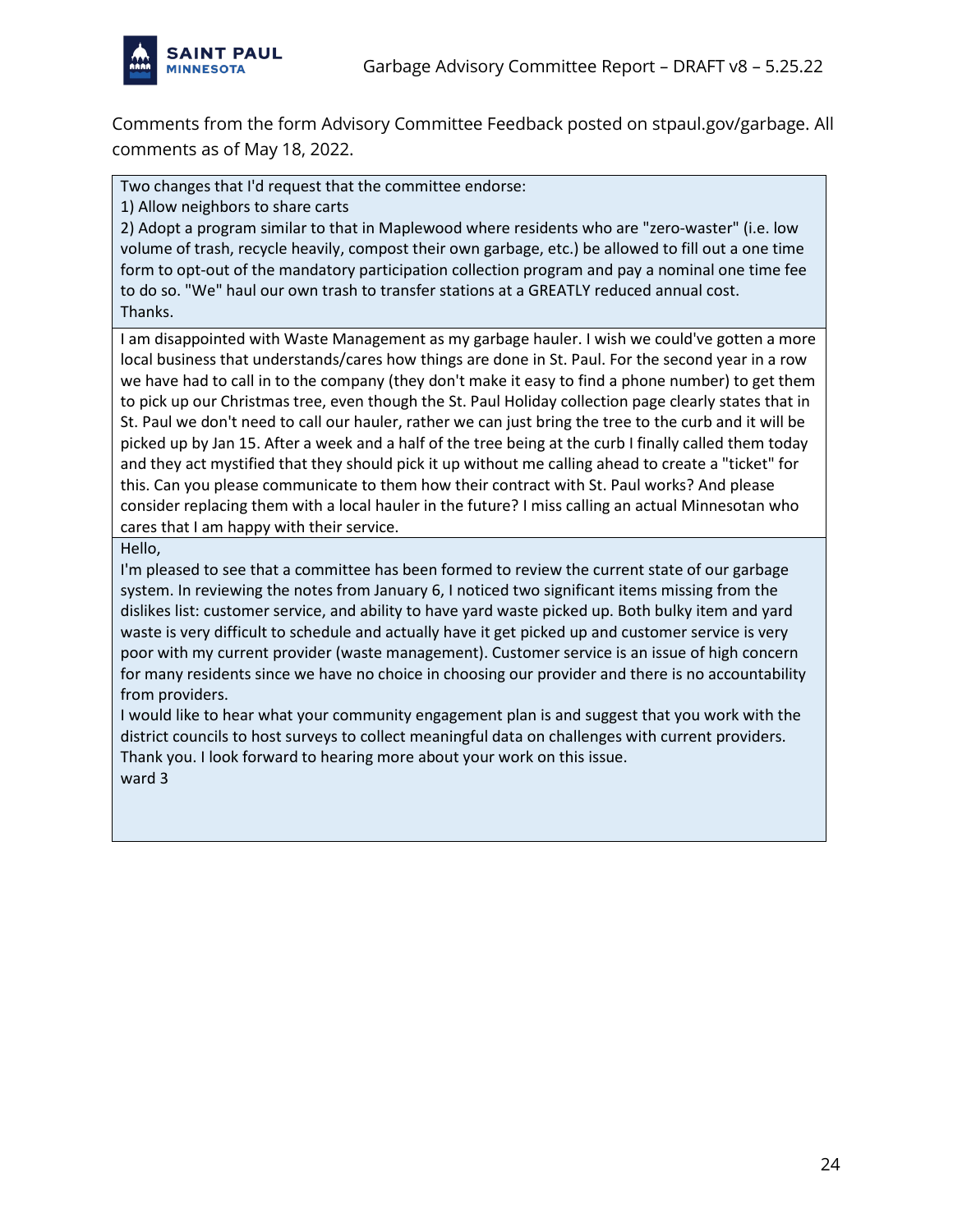

1. This is the second year in a row that Christmas trees have not been picked up as promised. We received a notice that trees would be picked up between January 2 and 15. However, numerous trees have been sitting in my alley for a couple weeks now and are still there as of today, January 20. Can this be addressed in the next contract? There is no space for trees to be piled up in our alley for weeks. It would be helpful if we could be given a more accurate estimate of when they will actually pick up the trees so we can put them out at the appropriate time.

2. Waste Management does not give an adequate amount of time to pay bills and then they aggressively impose late fees. I received my bill in the mail yesterday afternoon, January 19, 2022. The "invoice date" shown on the bill was January 6, 2022. It apparently took 13 days for my bill to arrive. The "due date" was listed as January 26, 2022. Thus they are expecting us to mail the bill the next day and for it to arrive in 6 calendar days (four business days). Seems like an unfair double standard. It is also pretty unreasonable and dare I say, possibly being done in bad faith. Could the next contract possibly require them to give us a more reasonable amount of time to send in out payments?

#### Thank You!

We like having one truck per week in our alley. We like having the option of bi-weekly pick up as we recycle a lot of waste.

We wish the truck didn't have to make 2 passes down the alley.

We wish the company was more local; disappointed that waste management concentrated their share of the program.

Thanjs to this mandatory program we are getting less service than we git from Jen Berquist and Son at about a 25% higher price, not including the City fee. Competition has been eliminated and the large national haulers have out many of the small haulers out if business. This orogram is an utter disaster. As far as it stopping illegal dumping, simply drive down Pleasant Avenue by the yard waste site and look at all the trash and electronics dumped along the street.

#### Very happy with current service

I'd like to see free pickup of all large items instead of just two or three a year. Minneapolis has this with their garbage collection. If they can do it, so can we. Also, the community pickups that happen a few times a year should go back to taking everything instead of just a few specific types of items. The collections this year were useless to me and I had a lot of stuff I was planning to bring which is now sitting in my basement.

Big fan of the new coordinated garbage program. Additionally, have nothing but top marks for the garbage collector Gene's Disposal. Thank you for implementing this system.

It would be great if compost and yard waste could be picked up from separate containers on trash day and brought to the Ramsey county sites. It would save on the emissions from the many cars and trucks of individuals going there now. I realize many would still go to get compost and wood chips, but it might help air quality.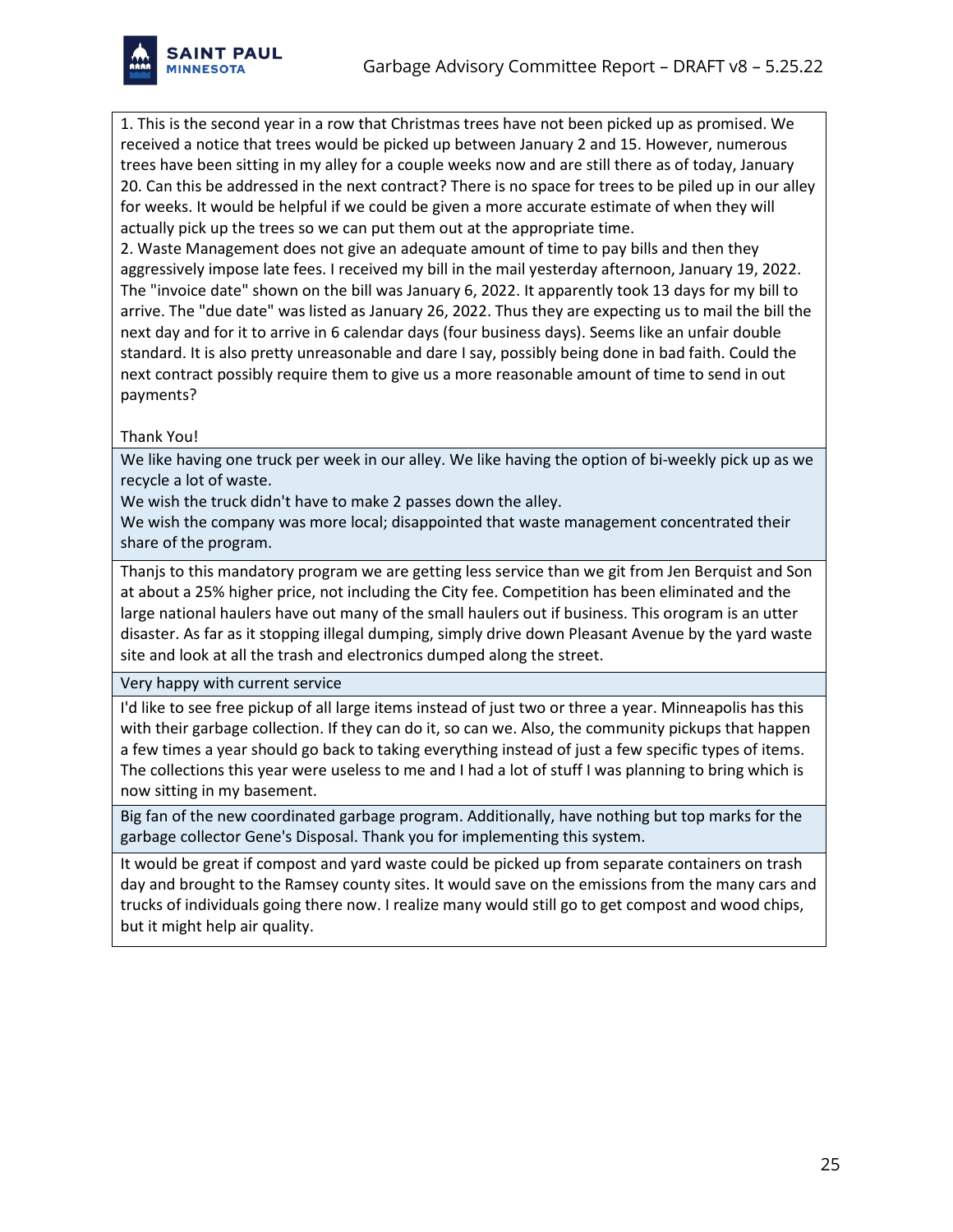

#### Hi,

I have some thoughts and comments on the current Saint Paul waste removal setup from my view as a homeowner of a single residence.

- The current price differences between cart sizes doesn't seem well balanced. For example I could easily use a bi-weekly cart by recycling a little more and cutting back on disposables, but for a mere \$3.50 more a month I can get weekly service instead and still have room in the cart to spare some weeks.

- I can set out an extra bag of trash for \$3 but cannot set out any surplus recycle. If I have extra recyclable stuff with the current system, it's easier to toss it vs. driving way over to the Como drop site.

- Why is our cost total for having trash/recycle/yardwaste hauled so expensive?? Surrounding cities (Minneapolis, Richfield, SLP, Maplewood) have lower rates when adding everything up from what I've researched.

- Would doing a citywide contract or bidding districts of the city directly with individual haulers vs. the current hauler pool agreement get lower prices for residents?

- It would be nice to have the option to choose a local hauler vs. being stuck with a national conglomerate. That said my service from Advanced was good. Since WM took over it's been okay.

- I like the annual yardwaste service option, very convenient as I have a lot and also never have time to go to the compost sites when they are open due to odd work schedule.

- I like the idea of collecting organics waste to be recycled in special bags with the trash, vs. getting yet ANOTHER cart.

- I think the city looks way more cluttered since coordinated hauling came out with all the surplus recycle and trash carts sitting around in the alleys and along streets. I'd certainly support allowing smaller multi-family properties the option of replacing 3x 30 gallon carts with 1 90 gallon one and similar sensible solutions.

- It would be nice to get a small credit back for unused bulkies, or be able to carryover 1 or 2 to the next year. I've been paying into this service plan for 3 years now and have not used a bulky item collection yet.

- Make it easier for residents by having a way for all trash/recycle service requests to go online thru a city website portal. (cart size change, cart repairs, bulky item pickup request, request yard waste service or cancel, etc.) Having to call a call center in Phoenix or wherever, navigate a robo phone menu, and then be on hold for 15 minutes just to get a question answered is annoying.

#### Thank you

To reduce costs, I would like sharing of carts and either fewer or no bulky pick up or pay as you go. I have been entitled to 12 bulkies and have used it once. I would like this service changed as most of my neighbors are not using this service either. Yet rates keep going up which makes no sense.

Doing a great job garbage team!

We've been consistent users of the Ramsey County organics recycling program and are confused about St. Paul's plans to accept organics with trash in the near future. Up 'til now, the organics have gone in thin biodegradable bags, which definitely wouldn't hold up if they were mixed with regular trash in a trash truck. How will this work? Thanks!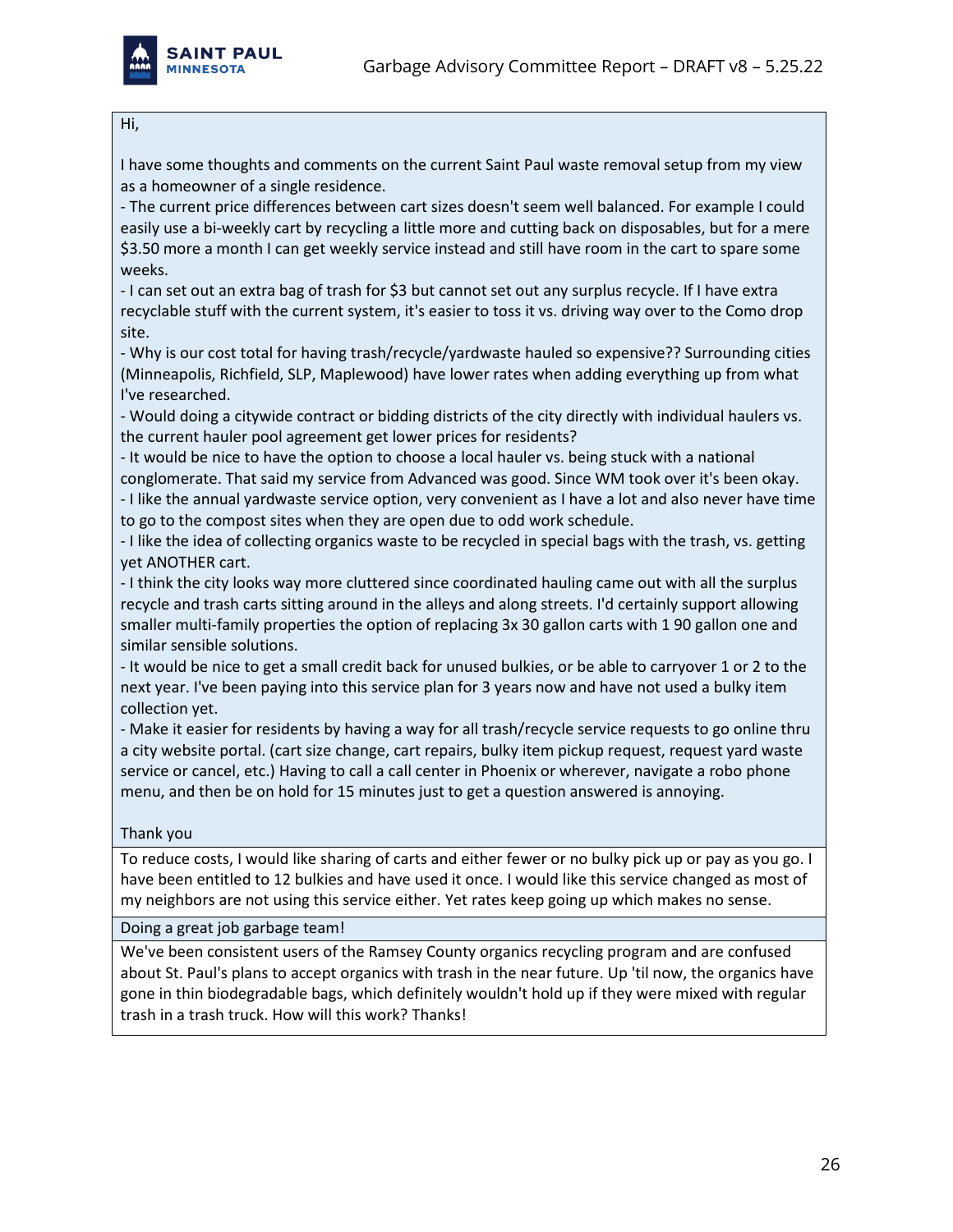

WM sucks! The last couple months our trash has been left untouched. My husband then spends the entire next day trying to reach someone there which escalates his PTSD. It looks like our neighbors have the same problem.

We have placed our trash can in the same spot once the snow accumulates and suddenly this year that is not ok. Both of us have health issues and we cannot carve out a chunk of sludge to get the can "on" the curb next to the street. We have done this for 30 years! (we closed during the Halloween Blizzard)

We previously had WM and fired them for poor service. They are not a good choice.

I am so glad that the city is doing organized trash and I appreciate all of your work on this project. Requests: compost pick-up; lower costs, ability to share bins with neighbors.

added yard waste pick up

Organized yard waste pickup is needed!

Please tell me who exactly is this form being sent to? Names? Titles? Address? Please identify the persons with whom are these communications being shared. Thank you.

Hello - I would love to attend a meeting, even though I have not been vaccinated. Will wait until the weather gets warmer. In the meantime, will read the minutes. If someone could pass along my suggestions, would greatly appreciate your effort.

1. Would like to find out if smaller containers can be offered - smaller than small - for those who use very little garage. Or if sharing a container with a neighbor is being discussed. I own a duplex and would love to go back to one container.

2. Assume there will be compost pick at at some point or a place to drop it off within 6 blocks. Feel adding more containers only adds to alley build up of plastic.

3. Is anyone discussing the fact that trucks are leaving containers in the middle of the alley? Is everyone having this problem?

4. Are schools giving tours of recycling plants to educate children how to recycle? Seems as important as bringing kids to farms.

Thank you for addressing concerns, aiming for a better system and cleaner earth.

My small every other week trash bin costs too much. I never fill it. I compost and recycle and give away what I don't need. Big families that generate huge amounts of trash are being subsidized by charging me for services I barely use. It is not right. My trash costs doubled because of St Paul taking away my right to find a hauler who charges a low fee based upon my low garbage. And don't tell me voters voted to do this. I didn't vote for this. Stop forcing me to pay for other peoples trash.

Need to address issues with homeowners that own a duplex who are no longer using their property for rental to use one cart. I'm still getting charged for two carts for myself and my wife for both the garbage (2) and recycling (2) programs despite repeated contacts with city council member and SPPW.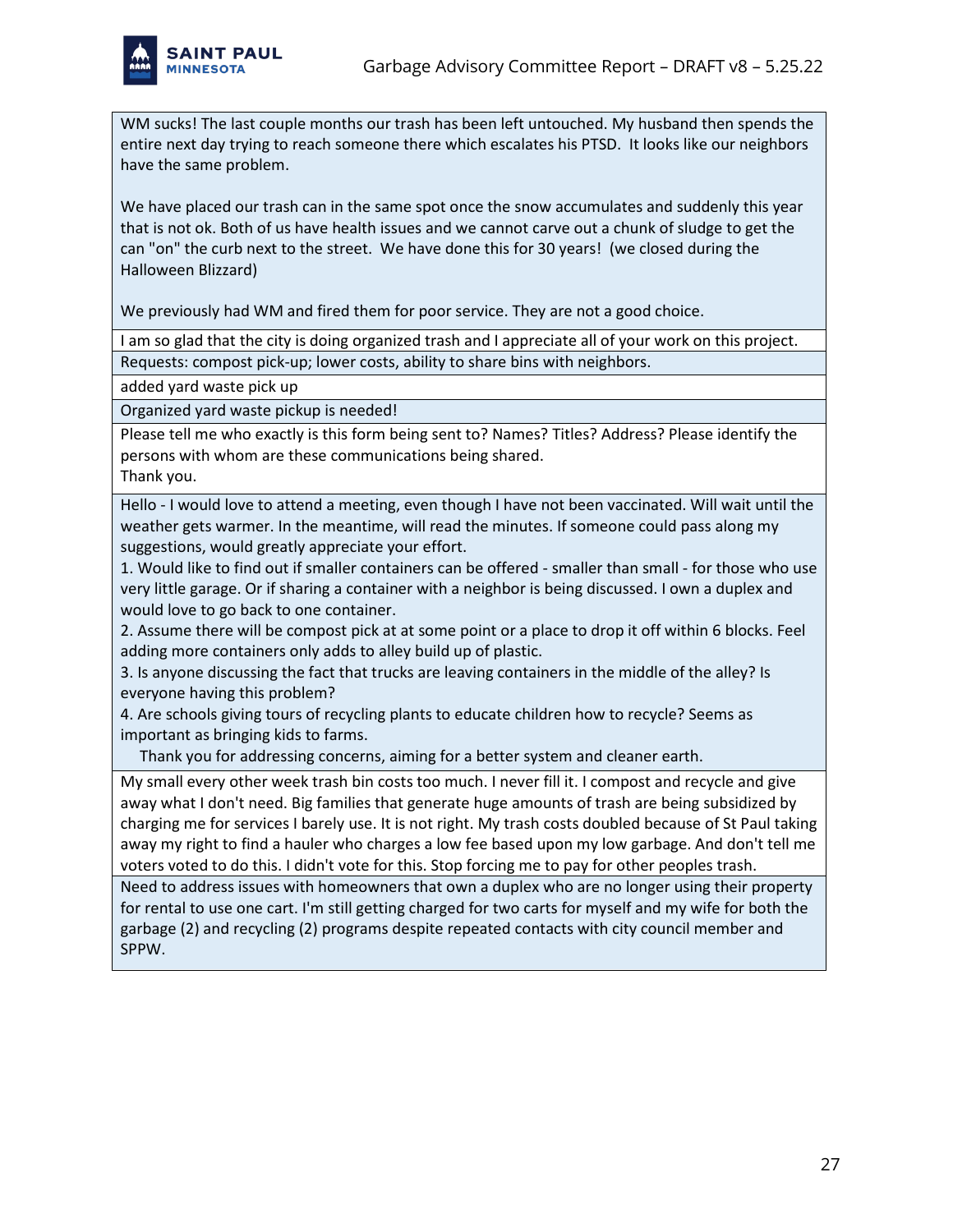

I am glad this committee is meeting and I hope you will do a better job of setting up garbage collection than was done in the recent past. I am a low-waster and used to have on-demand pickup from Highland. I needed pickup about once every 3-4 months with a normal cart. Now I have a small cart, which I put out about once every two months (even though I pay for bi-weekly pickup). Garbage pickup used to cost \$80-90 per year. Now it costs over \$200, especially since during Covid I wasn't able to travel and therefore put holds on pickup for a while. I am retired and have very little income, so this matters to me.

If the city really cares about the environment, they need to incentivize waste reduction. (By the way, I have a small recycling cart, and that only goes out to the curb once every 4-6 weeks.)

I am also irritated that I have to pay for the picking up of bulk items when I've never tossed a bulk item once in the 20+ years that I've lived here. I shouldn't have to pay for that.

Those are the issues touching me directly, but I am also bewildered by the ridiculous rules requiring every household to have a cart, not allowing sharing, filling our alleys with new carts when the old ones worked just fine (how is that environmentally responsible?), and not allowing plans that fit the situations.

My alternate week pickup with a small container is only \$3 difference per quarter. Should be much less, esp since I rarely fill my container. For years I shared with my neighbor and am now compelled to pay more by having my own service.

Households that produce low waste are subsidizing everyone else. Since county and state goals demand reduced waste in the next decade, costs should be allocated based USE (eg those those generating it). Those who do not, should be REWARDED. Even Minneapolis gives you choices with significant differences between size and frequency of collection.

A small base fee per quarter, say \$25, makes sense for everyone. THEN have different levels of service, that are optional in case people want to share. Fewer pickups and fewer stops by trucks reduces carbon production, noise and air pollution.

Lastly, all garbage containers should be MANDATED to be made of 100% post consumer waste plastic. Period. Since they aren't recyclable, may as well be responsible on the upstream side.

Thank you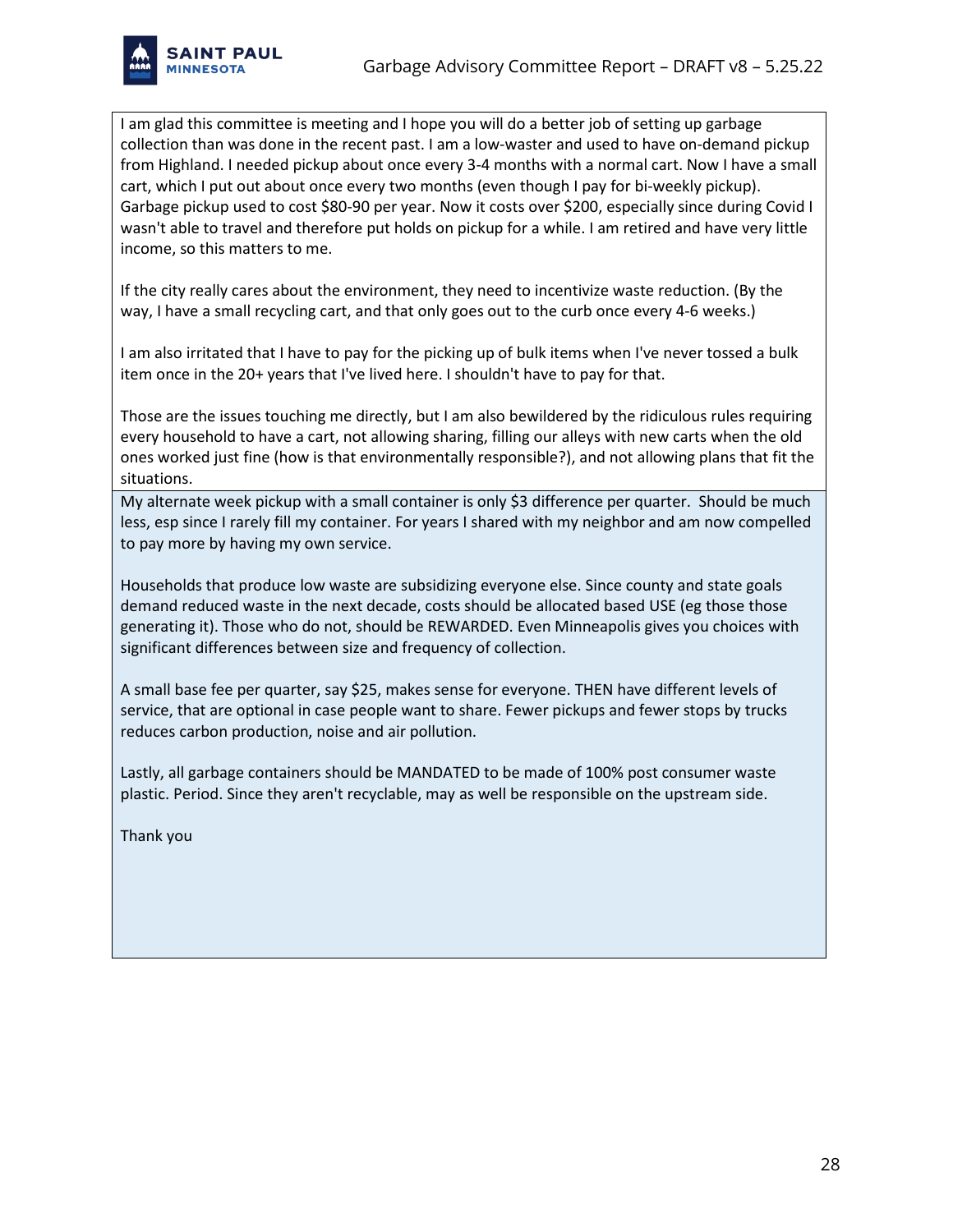

Thank you for your work! The apartment building at the T of our alley has a dumpster that is chronically over-filled. Their pick up date is Tuesday and garbage tends to pile up over the weekend. I've called to complain, but the city tells me that if we call on Friday or Monday, they likely won't come out and cite them because the pick up is so soon after they receive the call. What's more, they are allowed to overfill their dumpster as long as the trash doesn't spill out (which it frequently does). As homeowners, we (thankfully) are not allowed to heap our cans to overflowing. In the interest of the environment and all of us, please can we hold everyone- apartment building owners too- to the same standard of more sanitary disposal?

I am totally against mandatory sign up. Before this I was not paying a thing to dispose of my limited trash. I compose and recycle I have trash pick up every two weeks and at times never fill my bin. If they wish to continue this they should give us the option to sign up for this service. I am a senior citizen own my home and this fee I pay could be of better use to me. I did not vote for this program. What gives mayor Carter thee authority to do this. Not happy with his leadership. Thank you all & hopefully you can help me and others to change this.

I believe St. Paul is better for having organized trash collection. As both a resident and a landlord I have received EXCELLENT service from both Highland Sanitation and Republic Services. As the "alley plowing organizer" for my two block alley bounded by Thomas Liquor and Speedway, populated with both multi and single family housing, I'm familiar with the space challenges large recycling bins present, especially in winter. In my fantasy world people could share but I understand the challenge that presents. Some bins are over-flowing and some are empty but, as much as I encourage redistribution, neighbors can be territorial over their bins. My student tenants in our four-plex and duplex are willing to cooperate with each other. I believe we can do better than the one-size-fits-all but it would require EVERYONE'S cooperation. Ten years on the MGCC Board has taught me that it's not possible to make everyone happy, so why not stir the pot a little more? I would be VERY happy to have St. Paul collect organic/food compost. PLEASE add that to your trash contract. THANK YOU FOR YOUR SERVICE TO THE CITIZENS OF ST. PAUL. I'm praying for you.

Can we please make the process for temporary service holds more user friendly? I tried to initiate the process on the Waste Management website but that was not possible. (Even though you can pretty much do everything else on their website.) So I got the city's hold request form but was unable to find out where to send it to. So I called Waste Management and, after waiting on hold, a person there gave me the e-mail address to send it to. I e-mailed them the form and didn't hear anything back for over a month, despite the fact that the form says they will respond in 7 business days. So I called there today and they said they never received it. Then they searched their e-mails and claimed they got my e-mail but the form was not attached. In fact, I checked my sent items and the form was definitely attached. It feels like they are trying to make this process too difficult to bother with.

Waste Management is a waste of money. I put in an order to pick up old couch on Tuesday, not done, called said they would pick up Wed. not done, Called Thursday I was told they would pick it up. Poor poor poor service. It's so sad we aren't able to pick our own garbage hauler and sad the city can't pick a local service like Bergquist. Moving out of St.Paul soon!!!!!!!

Are we paying taxes for the garbage collection even though we pay for our own garbage removal through our Townhome Associatiion?????????????????????

As much as possible please keep the number of haulers using our alley down to one per week.

Curbside compost and yard debris pick up please.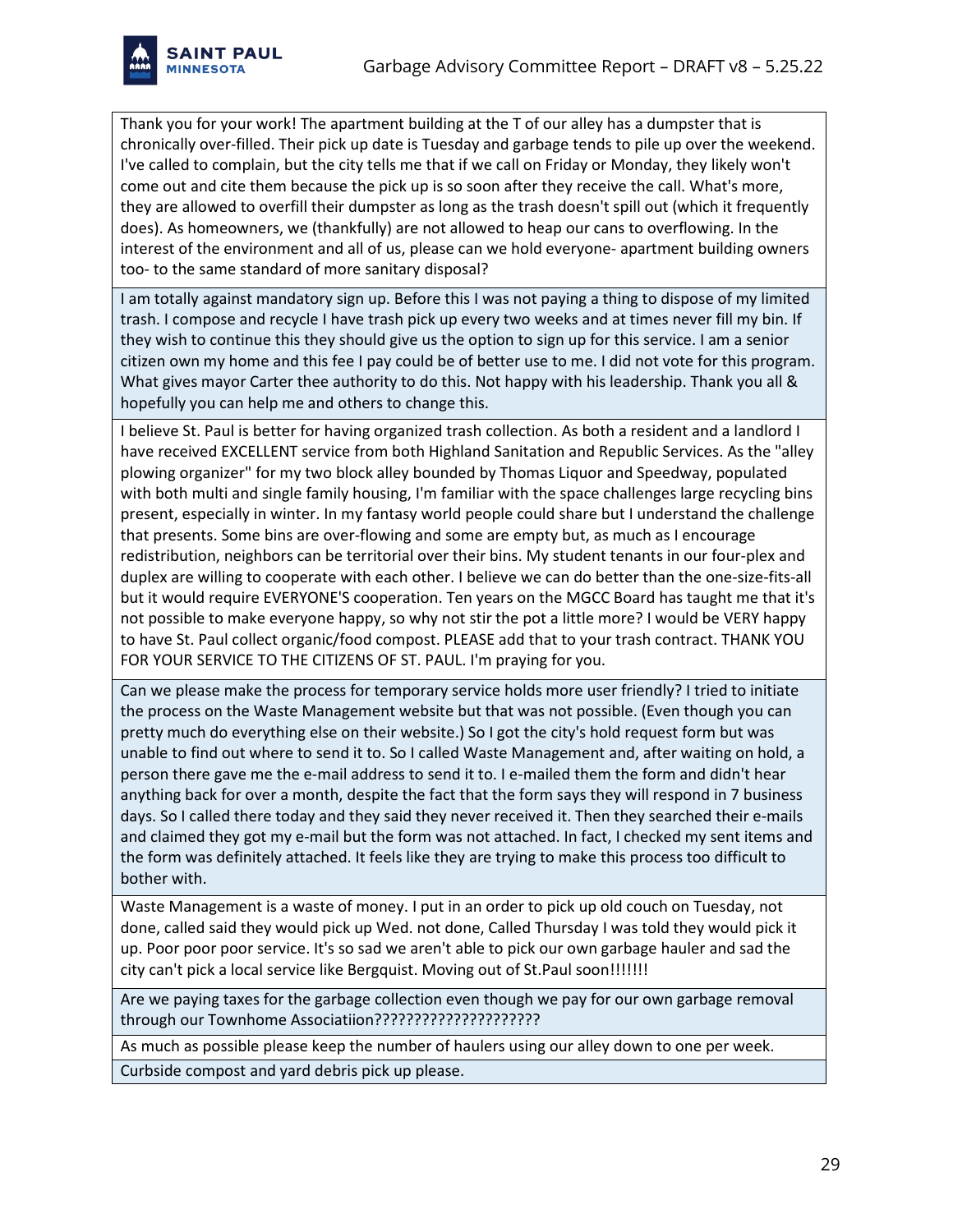

Our HOA was required to participate for 8 of our 50 units. The HOA covers the costs, however the wear and tear on our streets is unacceptable, not to mention having 8 units with different vendor and rules. Revisit this! ALSO, it was pushed as less garbage on the streets, yet all I see is old furniture, garbage bags, etc. We have so many complaints of people dumping garbage bags into our bins on a private road. While I like the service of Waste Mgment over the HOA chosen Republic, it is very damaging to our private roads to have three companies on it on one day every week. REVISIT THIS!

I have Republic. I don't have a complaint about my service. However, I am charged for 2 small containers with every other week pick up. I am single and live alone. My house is listed as a duplex from some time in the very remote past. I have lived here 34 years and the folks I bought it from lived here. I think the City deciding what type of pick up is appropriate is extremely wrong. There are folks who used to share pick up for 2 to 3 households; folks who own a business and took their garbage to their work location where they were paying for service; some older folks whose children picked up their garage and put it in with theirs. All of this is no longer allowed. I say if you don't have a mess by your garbage, then whether or not you need the service of what type of service is required should be up to the resident.

We feel that the list of approved items we're allowed to throw away with this service is too limited. We compost our food waste, so besides that the only thing we can get rid of is essentially retail packaging. If we were allowed to get rid of basic construction waste (i.e. sheet rock, lumber, etc.) It would be a much more useful service.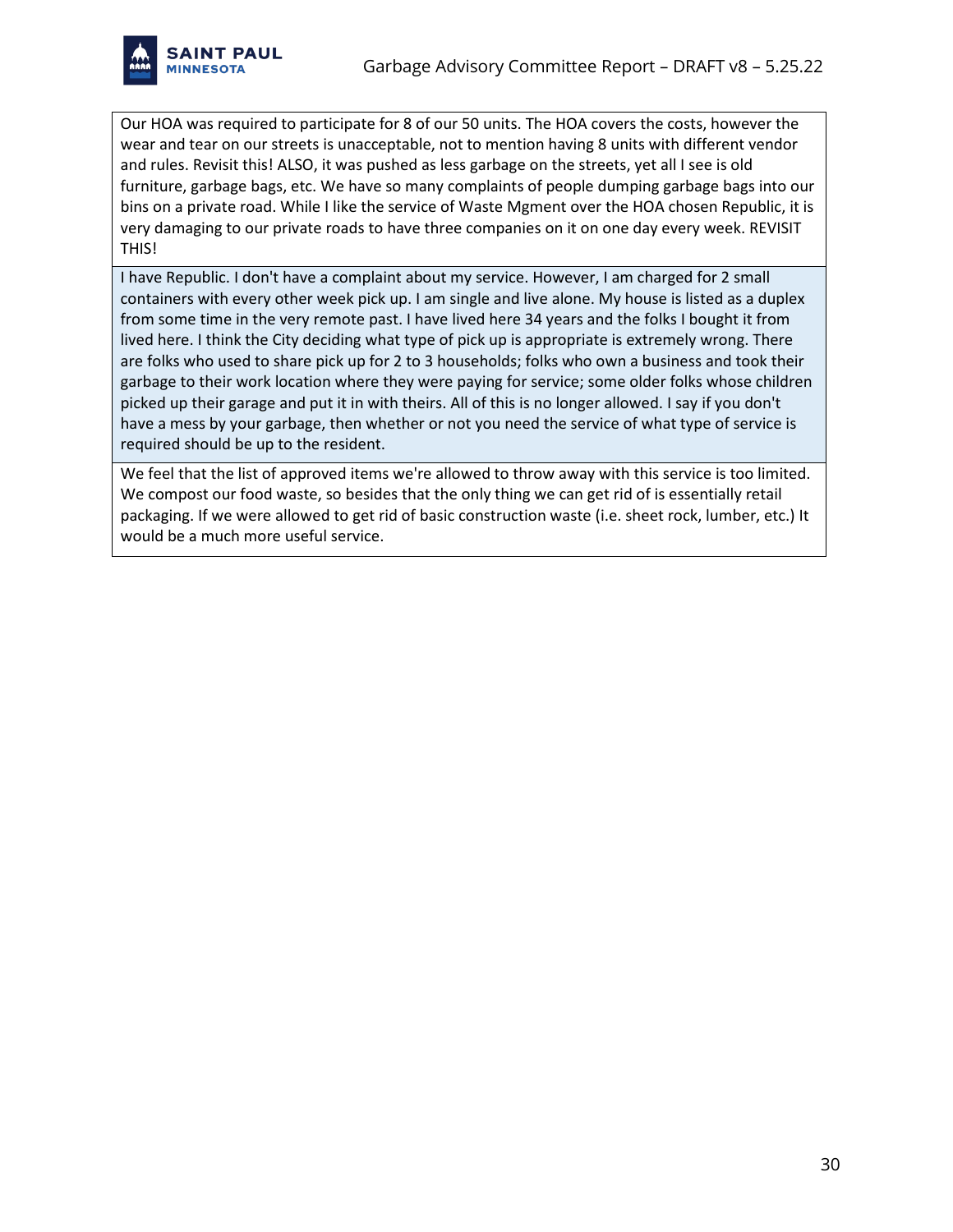

First of all, I'd like to thank the members of the Garbage Advisory Committee for their participation and service. Your volunteerism in the cause of service to our city is laudable.

I'd request that your committee advise the mayor and council that reduction of waste or conservation is not a serious goal of the organized trash program. The city should strike that presumption from its talking points about the trash program.

If the city really wanted to encourage households to be low-wasters, there would be incentives to reduce trash or recycle. Instead, an analysis of the cart pricing shows that low-wasters are subsidizing those households where there is little or no attempt to reduce either their trash or organic garbage.

Also, there seems to be some on the committee who believe that those who strive to be "low-waste residences" are somehow "privileged" because they make the effort to live a greener lifestyle compared to others. Reading the city's original Legislative Text about the reasons for setting up the original trash program, there is also a baseless assumption reflected in the Text (and shared by some on the committee) that those who proclaim to be low-wasters are simply dumping their trash illegally. There is NO EVIDENCE to support either idea.

Rather, low-wasters, no matter how much they recycle or reduce their actual trash, and no matter if they opt for the smallest cart picked up every other week, subsidize other residents in two ways: 1) If they do use the smallest cart, picked up every other week, their cost per unit of trash is higher than heavier users (up to three times higher).

2) There is the assumption that a low-waste household would put out their small cart each and every time bi-weekly per the rules. That's a baseless assumption.

I have stated that, for 26 years, I have taken my 30 gallon metal trash can to the Twin City Refuse transfer station about once every three or four MONTHS. I still do this and have never used the 35 gallon cart provided me. This practice costs me about \$16-20/YEAR! I have also composted my organic garbage for those 26 years.

With this in mind, if I WERE to use the city's 35 gallon cart, it would be placed on the curb once every three or four months for collection---resulting in higher profits for the hauler because of their lower labor costs over a year + they'd pay no tipping fee for my trash in Newport. Therefore, I am subsidizing everyone else who doesn't follow this plan.

So...back to my original premise: the city talks about trash reduction but isn't willing to really incentivize it. is anyone's green consciousness rewarded by the city? It's not--in fact, we're stigmatized as "privileged" or "illegal dumpers" and penalized for it.

If this committee IS serious about incentivizing households to reduce their waste, they'll recommend to the mayor and council to allow low-wasters to opt-out or to share carts with a neighbor. Those suburban cities where opt-ing out is allowed can and do penalize scofflaws who violate the spirit of the opt-out agreement. To deter any possible illegal dumping the opt-out fee (plus fees paid for any violations found) could be used for investigation and enforcement.

You may contact me with any questions. Thanks for considering my points on this matter.

Curbside compost pick up please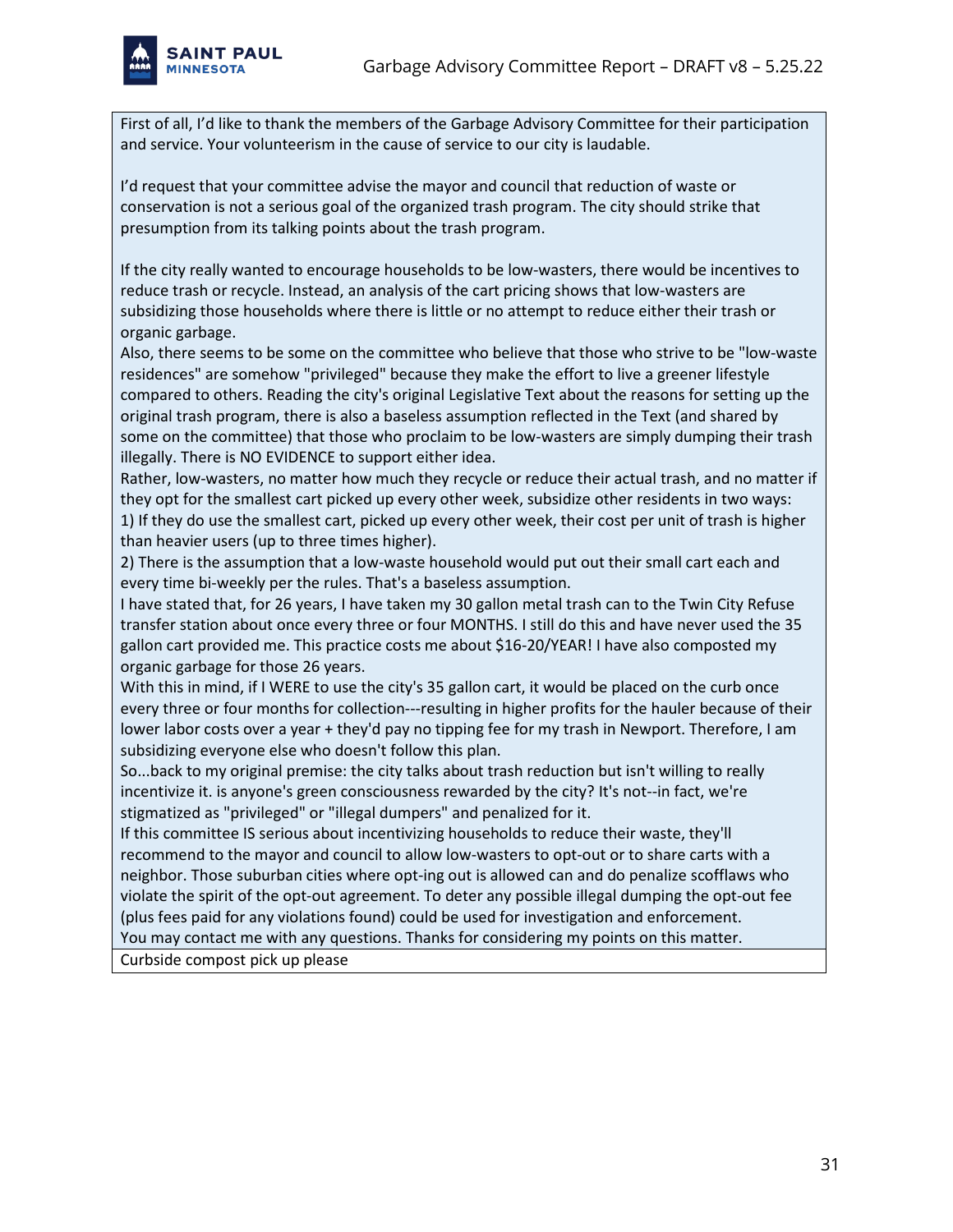

GET RID OF HIGHLAND SANITATION. TERRIBLE COMPANY TERRIBLE SERVICE. It does not make sense to put a 5% late fee on bills as that is way to high just like the SPW. Landlord do not aways find out to its to late if a tenant has not made on-time payments.

The sanitation company should have no legal right to put anything on your taxes as it is not a government business. The homeowners should have a right to choose who they have for service and the prices that you have

contracted with them are more than they should be. You give a company a easy way to make more money in a day buy monopolizing the whole neighborhood. The amount should actually be less.

Let the people have more options and let the people paying the bill for these services have a choice. Highland sanitation only has one person, the owner Sue that you can get answers from... I sent in a hold letter and followed all the rules and the city employees recommended I send it certified, is this a good practice, should I send my payment certified. they never credited me my time on hold, They never send return envelopes with invoices but my payments have always gotten there... The city is in the middle and this causes headaches for those of us who are responsible in following the rules. I should just be able to call the company direct and put my service on hold.

Like Minneapolis St. Paul should have a voucher system for dumping up to 2,000 lbs. Free. the trash service says nothing but garbage, what about a ceiling fan, tearing up a sidewalk, old pieces of carpet.

I am a strong believer in zero waste, and have been recycling since the 70s. I compost food waste or feed it to my chickens, I reuse unwanted items, give them away or donate. The new Buy Nothing website has been great for allowing people to give items away for others to use. Before this current contract, my garbage hauler was Berquist and Son. I used them on an on-call service. When my can was full, I called and they picked it up and they were very generous in taking the odd bulky item. I paid around \$20/quarter. I have refused to pay for current garbage collection. I have the least expensive option, but it is still \$264.68 per year compared to \$80/year previously. I now haul my own garbage down to Twin City Refuse on Water Street. Last year, I paid a total of \$85 for all garbage that came from my household and I paid nothing to Waste Management in protest. Those fees were added to my property taxes. I not only do this on principle because this contract offered absolutely no incentive to recycle, but because I am trying to live on Social Security at around \$21,000 a year. And there are so many people with low incomes that would benefit by sharing a can. Why are those people who generate the least amount of garbage not being rewarded for that? Everyone knows that we are destroying the plant with garbage and there is no incentive for people to stop this behavior until there is some way of making those who generate the most garbage feel some pain. This should include the excessive amount of packaging that makes up so much volume in our garbage collection and the microplastics pollution found in polar regions, oceans and even in babies' lungs. Public responsibility needs to start somewhere, and you have the power to make a difference. Please use it.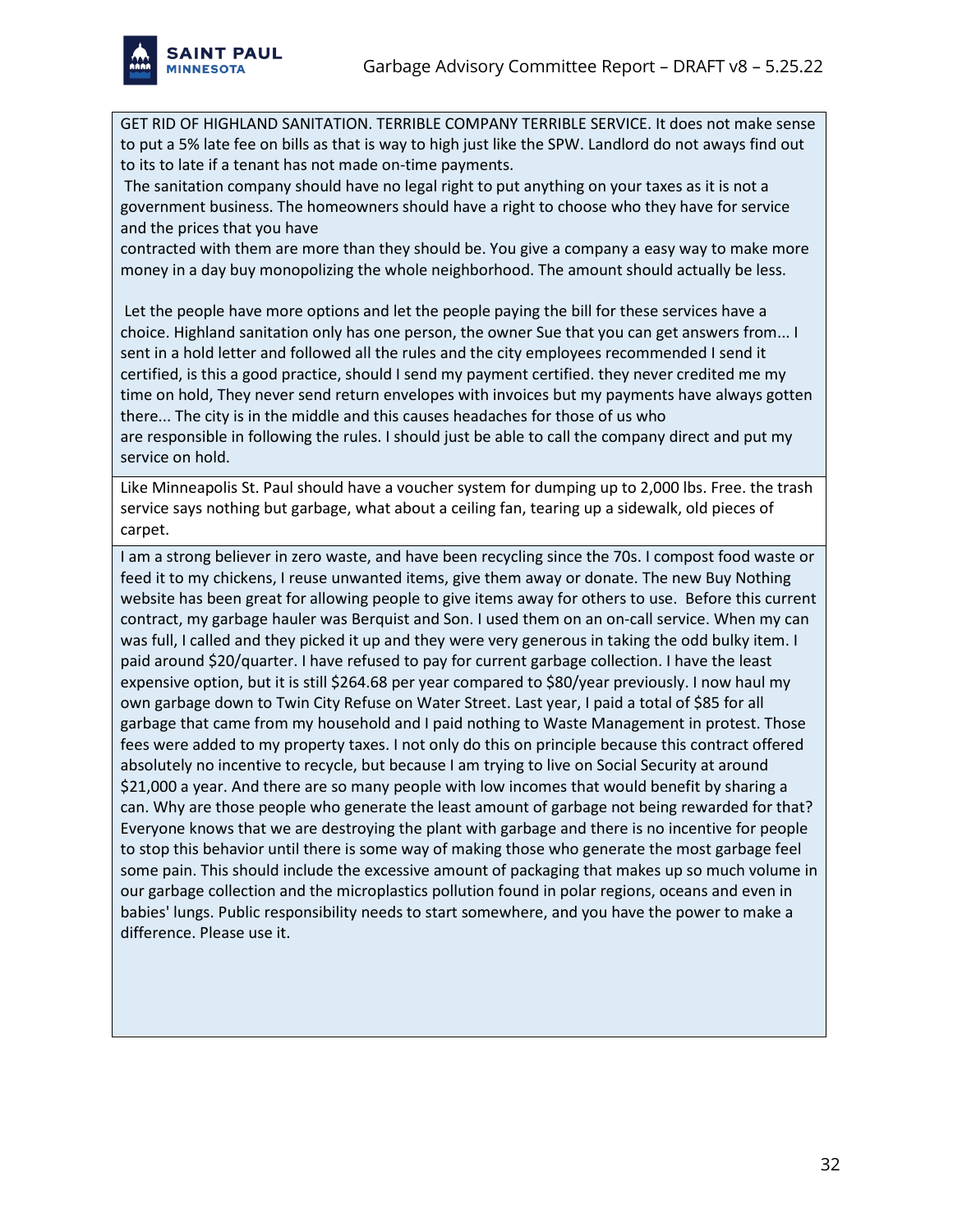

Prior to the garbage collection program, I took my trash to Twin City Refuse every 2-3 months and paid \$7 for two 30 gal. trash bags. Total cost in a typical year: \$28-35. I now pay \$60 per quarter for trash collection, though I place a service hold for 2 quarters, as permitted. Total yearly cost: \$120. Even opting out of 6 months a year, my cost is several times what I previously paid. Having one hauler does reduce noise and traffic and I applaud that. However, I am concerned that the system penalizes those of us who generate very little trash.

I am concerned about the quality of pickups since the change. My alley is cluttered with broken and chewed-up garbage bins that sit in the way of traffic or are overturned after pickup. There is always debris left behind when windy or bad weather as the arm of the truck swings the bin into the truck. The reliance on one driver, not being able to get out of the truck to remedy errors, and the condition of the bins are problematic.

The lack of options for picking up bulk items makes this program costly with more debris left out in the alley.

Pricing - for me - I would like to see lower costs for every week's pickup

I would like the city to end the contract and go back to the free market approach where we choose our own trash haulers. This current system is way too expensive. I will vote accordingly.

Thank you

I would like a way to "opt out" of the mandatory garbage collection. I live alone and compost ALL food as well as recycle non food items. I don't have a need for garbage pick up at my house. I maybe generate one bag of trash every 6 months and I would be happy to take that to the dump myself. OR... I would love to 'pay for what I use' in terms of trash pick up. If I don't have trash to pick up, I would rather not be charged. Could we calculate what we pay by the amount of trash we generate? That might be a very good way to get people to be more mindful of their trash.

I own a 4plex and am required to have 4 carts so our prices have almost doubled. We don't need 4 carts. We only use 2 or 3 each month. We are paying for an extra cart we never use. We also do not have room in our driveway to put out 4 carts and 3 recycling carts with the required space between them (we have an 11ft driveway, and would need twice that for 4 trash & 3 recycling carts. This policy discourages people from recycling & composting as there is no monetary benefit to throwing less in the trash.

We live in a duplex! Only a couple times since inception have we used the 2nd garbage can we need to pay for & we only used it since we had it. However, families on our block consistently overflow garbage & rarely can they put the lid on their can fully down! Waste Management would have enough history now to know who need one or two garbage cans. We recycle & we keep organic items from the landfill by composting too! By now haulers have evidence on who uses what.

We want the option to eliminate our mandatory garbage can. Please include this when you negotiate with haulers again!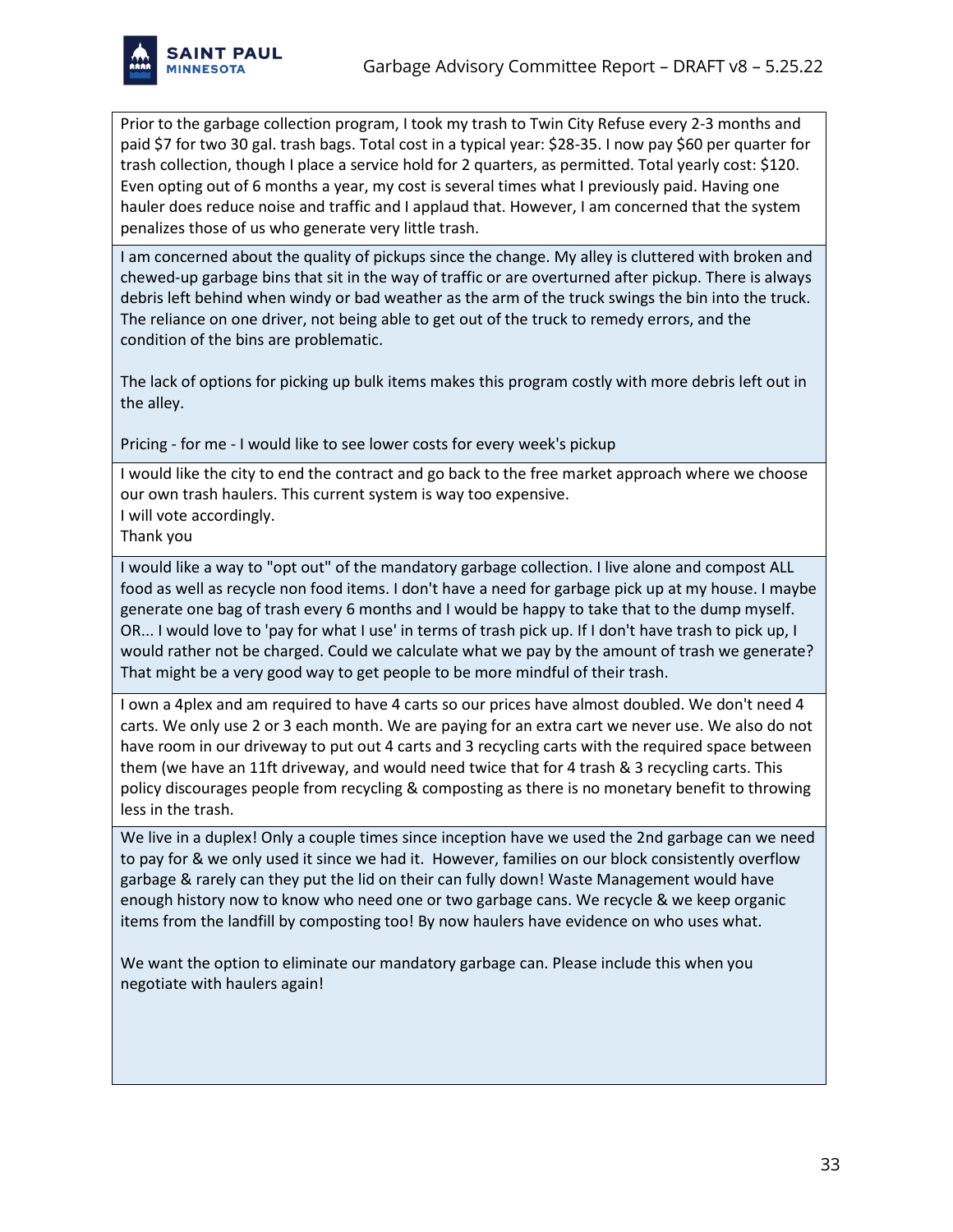

My cost went up roughly \$45 per bill for the same size trash container. Included in the city wide program I get to "set up for big ticket items" to be picked up once or twice a year for free. However I never have used that option, and probably never will.

My questions are:

1) How can I be charged \$180 per year more for the exact same service and not be irritated. This was a concern and question that I had asked during the force of making us tax payers switch to something that "is better for everyone", without a clear answer. Then making, or forcing me to have a garbage collection at an added cost. I could dispose of my trash cheaper myself by bringing it to any of the refuse locations within St.Paul.

2). Seeing I have not needed to use the "big ticket item pickup" that is offered, I should receive a rebait, or a credit to my account for not having to use it. I am paying for a service I do not need or will not use, and if I do use it I will gladly pay the cost! But since we have been forced to be on this "garbage" waste program, I would like to see a credit or rebate for not using this "option". For example if I have not used that option for 2 year, make 2 bills a "zero" balance, essentially making one mailed out bill free of charge for each year the service is not used.

I am for the program and I do not support a opt-out version. The is a communal issue, and we should ALL be part of it. We own and live in both parts of our duplex. We managed to get it arranged that we have only two cans, but it took a lot of yelling and screaming to get to that point. Please get this fixed so it will be equal for all.

Is it really true that the City has spent \$26M on this program? It was my understanding that the City would, for a fee, facilitate the program by collecting the fees and pay the haulers. Where did all that money go?

Garbage is a huge American environmental problem and heavy wasters need to be charged appropriately for the mindlessly excessive waste they create. If families are producing giant overflowing garbage canisters every week, they need to PAY the MOST for their waste. Please stop sympathizing with, accommodating and validating heavy waste lifestyles and instead educate and incentivize people to produce less garbage and reward them by a smaller bill. Leaders need to lead on this matter - we are running out of landfills and those are horrible anyway. Having a tight budget or a family doesn't mean you can't recycle and be mindful of your waste. Please stop pandering to people's excuses and charge 3-10 times more for the giant canisters and next to nothing for the small ones - and offer educational material and programs about creating less waste and why its important. Most people only care about their bill anyway, so make it high if they are excessive waste producers and less if they conserve and you will have begun the change.

Great program. The city FINALLY did it and consolidated it into a unified pickup system. Thank you for getting rid of SO many trucks running up/down our streets & ally's every friggg'n day. 1-truck for trash, 1-for recycling … that's it! I'd like to see better (lower) pricing options for low trash generators, maybe correlate the amount of trash picked up per household vs their recycling, charge more for people that make no effort to recycle, less for those that do. Also, go after the recycle thief's that rob the city of the aluminum value. We still have WAY TOO much dumping going tho esp. in the low income neighborhoods such as the St Paul East Side. I'm calling in furniture/trash dumps weekly just in my narrow travel corridors. We need cheaper large item pickup/drop off options, and more marketing of the benefits/options to households…and not just direct mail, use billboards etc.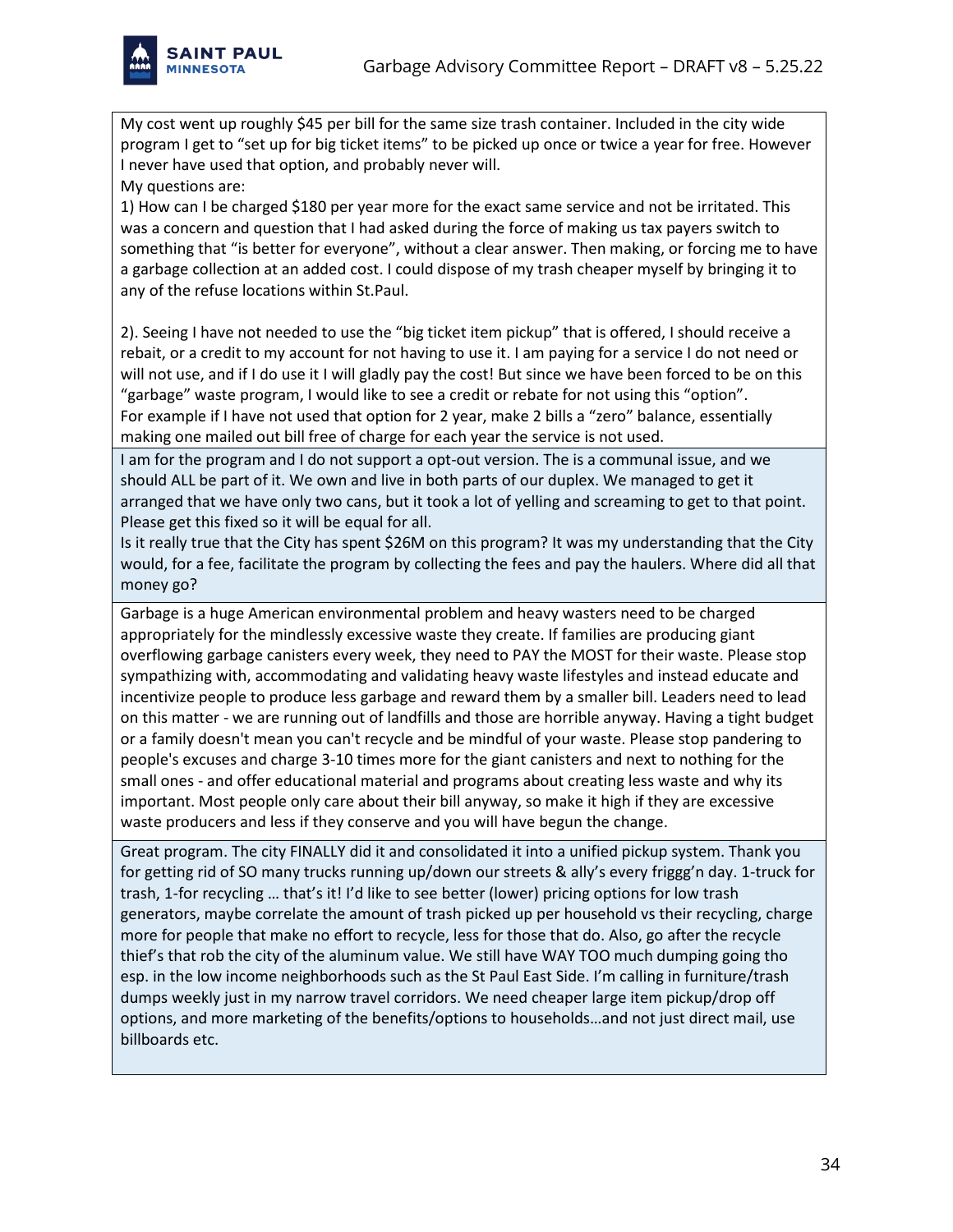

As owners of several properties in Saint Paul, 959, 969, 957 and 942 Beech Street, we have been frustrated with the trash program as it was initially negotiated. We would like to have an option for sharing a large can between our units instead of being required to have 2 carts for a duplex. The prices are also more than we are paying previously, so we would like them to be negotiated down. We also shouldn't be paying for the 3 bulky items a year as a part of the plan. These are rarely used and are driving up the costs of the program. This can be an option for people to pay for when they schedule a pickup, or we can bring them to the dump themselves. I imagine the idea behind this was to cut down on bulky items left out, but since they have to be scheduled, it has not changed anything for our renters. Another idea I had would be an option to bring bulky items to dump sites for free. This could cut down on the dumping that happens if there is a place where people can legally do it themselves.

Please end the cities contract. We can get garbage service on our own for less.

No increase in cost, The City shouldn't be making any money.

I wish to opt out of the city of Saint Paul garbage program. Since I recycle most of materials I consume, I hardly ever use the service.

The new contract has to eliminate the one can per unit idiocy. If one large can serves the needs of the address it doesn't matter the number of units. One large family could have 6 to 8 members and a duplex, triplex or 4plex could have the same amount of garbage produced. Opt out and sharing should be available. As a single person I shared with a neighbor for years and only produced one grocery bag sized amount every 10 days.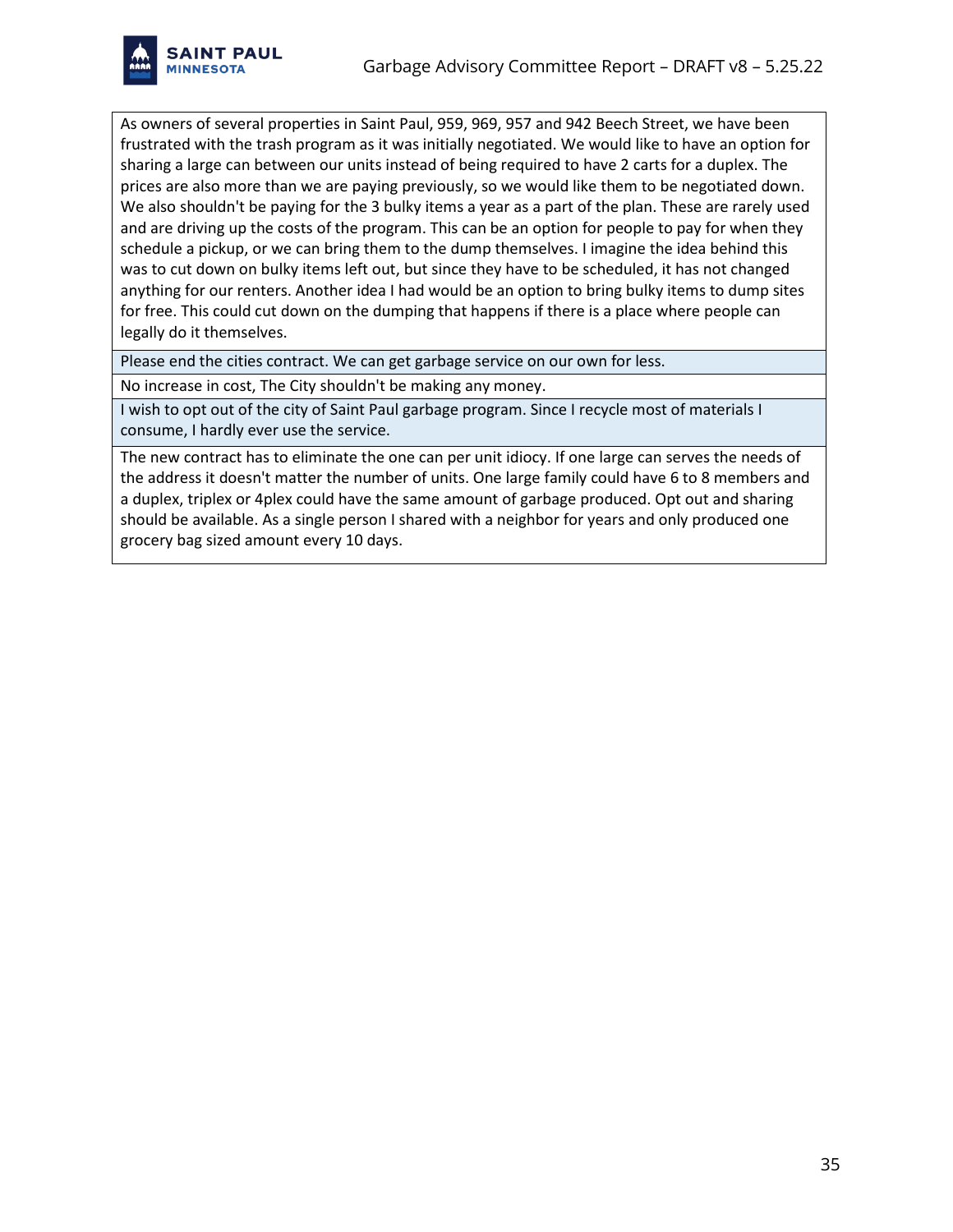Dear Garbage Advisory Members: I want to advocate the committee begin the process of creating a City of St Paul trash collection program that is run by the City, hires City employees, and includes a fair program that allows residents to share trash receptacles to cut costs. Fewer stops will reduce wear and tear on equipment and to make such a major change in sanitation policies, you will need citizen allies. A program that would provide tax breaks for those who generate less waste would result in more public support for such a change.

I feel strongly about this issue for two main reasons. First, I do not want my money going to Waste Management (WM). I'm very careful how I spend my money. I go to great lengths to avoid bad actor companies and services that treat workers like second class citizens. At present, due to some business arrangement, I am now forced to do business with WM, a corporation that exists far below the standard of a bad corporate citizen. Their employees are treated very poorly and their antiunion rhetoric is pervasive.

Further, WM continues to support Republican Congressional representatives who voted to overturn the 2020 presidential election. Now, through St Paul broken sanitation collection policies--I know, a process that was broken a long time ago--my money goes to support anti-democracy Republicans.

You have a chance to get this right. The City should have its own sanitation program--from start to finish, as most other large cities have. Make the investment in equipment and do it right. Hire workers who will be able to choose union representation freely without fear of retribution and termination. WM's anti-union campaign, if the workers can risk the wrath of management, would rival that of Amazon's, and I could be forced to support that anti-worker effort as well.

Please do the right thing, stop supporting vulture capitalist companies like WM and more importantly, stop supporting a broken policy that forces your citizens to do the same.

With Great Sincerity and Appreciation

I own a 4plex and am forced to pay for 4 carts when I only need 2 or 3. My trash costs have doubled and I'm paying for what I don't use. 1 or 2 large carts would be less expensive and would be more than enough. I should be able to decide the capacity I need just like I easily did with the previous system.

Please disband this foolish Garbage Program; we don't need our city wasting time on wasting our HARD EARNED MONEY. Our city leaders have successfully wasted millions on this unnecessary service. Let the citizens of this city use whoever they chose to haul their trash! We've been doing it before and our trash should not be ANY of our city leader's business!!! Let the free market work like it always has. Too many unintended consequences happen whenever government gets their hands on our money. Fix our damn streets and take care of the basics in our city and quit wasting our money!!!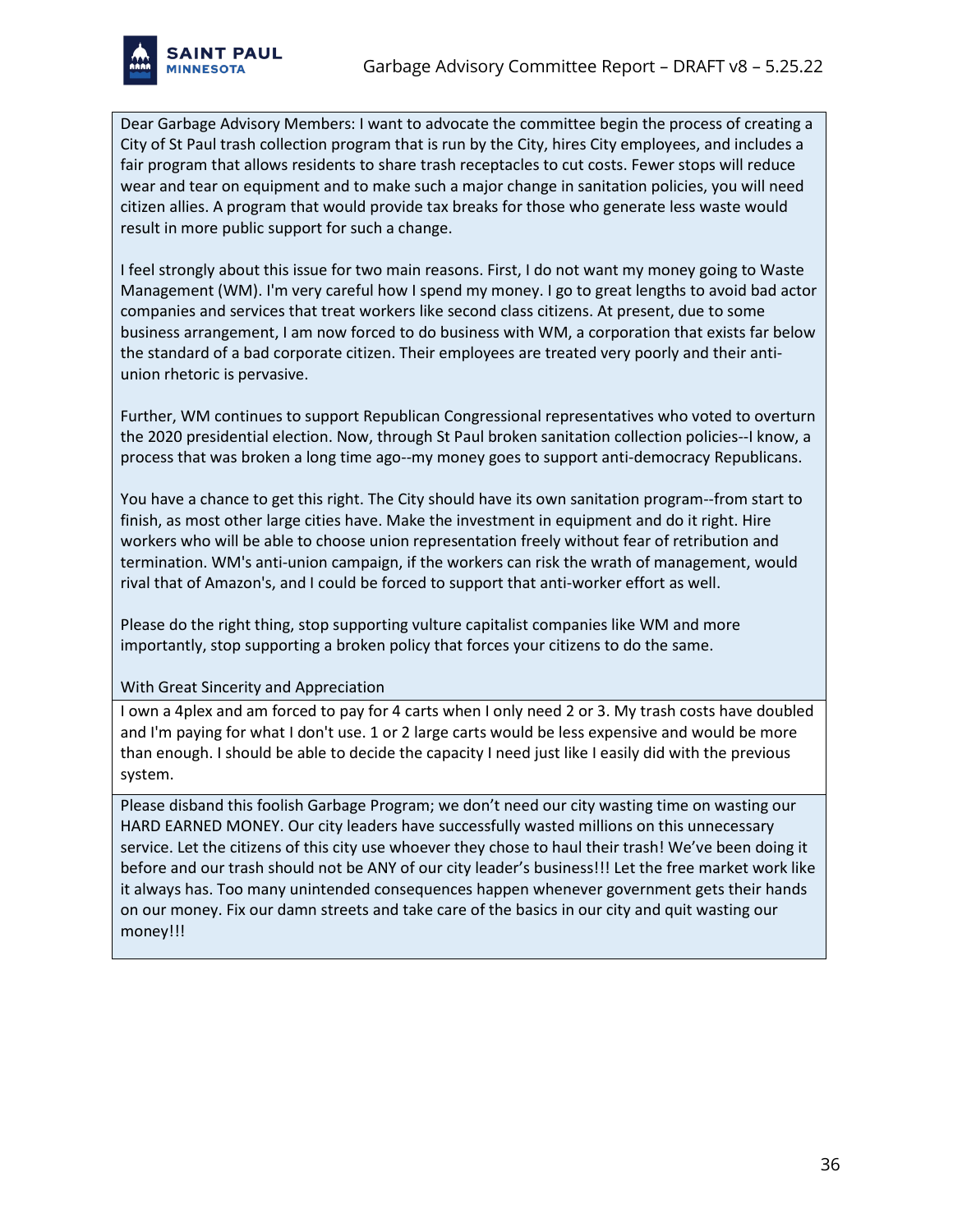

The current trash contract has inflicted an unnecessary financial burden on our household. We compost, recycle, reuse, and conscientiously try to reduce waste. Because our family of four occupies a duplex, we have been required to pay for two trash bins—even though we fill less than one small bin each week. This arbitrary, inflexible requirement is not only wasteful but also patently unfair!

Change the system/contract/law to allow residents to opt out or to select and pay for only what they need!

I would love to be able to obtain a different hauler. I would also really enjoy getting a small dumpster garbage can back at my 4 plex instead of 4 over flowing garbage carts out in tge street every week plus 3 recycling bins in the street every other week. That's way to many carts out there and not enough for all my tenants trash for a week. I cannot put any more garbage cans out there as there is no more room. Tge price is also ridiculous

I hate this system, trash pick up is sporadic at best.

The price is too high, I'm a disabled senior.

Stop this price gouging by this take over of services.

We are not happy with Waste Management. They have no local customer service. You have to call an 800 number, and that rep won't know anything about St. Paul. Just a representative example: EVERY single January we have to call to remind them to pick up our Christmas tree, even though it's part of their contract to pick it up, and we aren't supposed to have to call. But they seem surprised every time. I really miss our old hauler, who had local agents who picked up the phone right away and knew where we lived and could quickly radio our driver if there was an issue. I would never in a million years choose the evil empire Waste Management but yet here I am. I'm not opposed to the citywide contract but please give local haulers an edge, and please consider customer service (or lack thereof) before you lock us into these undesirable relationships with haulers who know nothing about St. Paul and care even less.

Dump the city-controlled garbage program! It is really expensive and awful. We don't need the size of service the city is now requiring, our costs went WAY up, and we are forced to send our money to a huge company based in IOWA at a much higher cost than the local company we were doing business with. The argument about truck noise is bogus. Delivery trucks run constantly here. We need someone going through our alleys (a daily trash truck would be great!) because of all of the increased vandalism and theft we now get in the alley. This city-run program is a failure that is increasing our garbage hauling costs and our property taxes. Kick it to the curb and let us make our own decisions again, so we can support local and save money.

Provide better incentives for reduced trash. We have very little trash. (2-3 small-medium sized bags / month). Even with 2x / month pickup there's very little savings vs weekly pickup. Focus on encouraging all of us to reduce our trash. With city (& backyard), composting, Farmer's Markets (less packaging) - it's viable as a city for us to drastically reduce waste. Some ideas: Let people call when they need a pickup; allow 2-4 households to share cost of pickup; let people opt out, The overall goal should be waste reduction.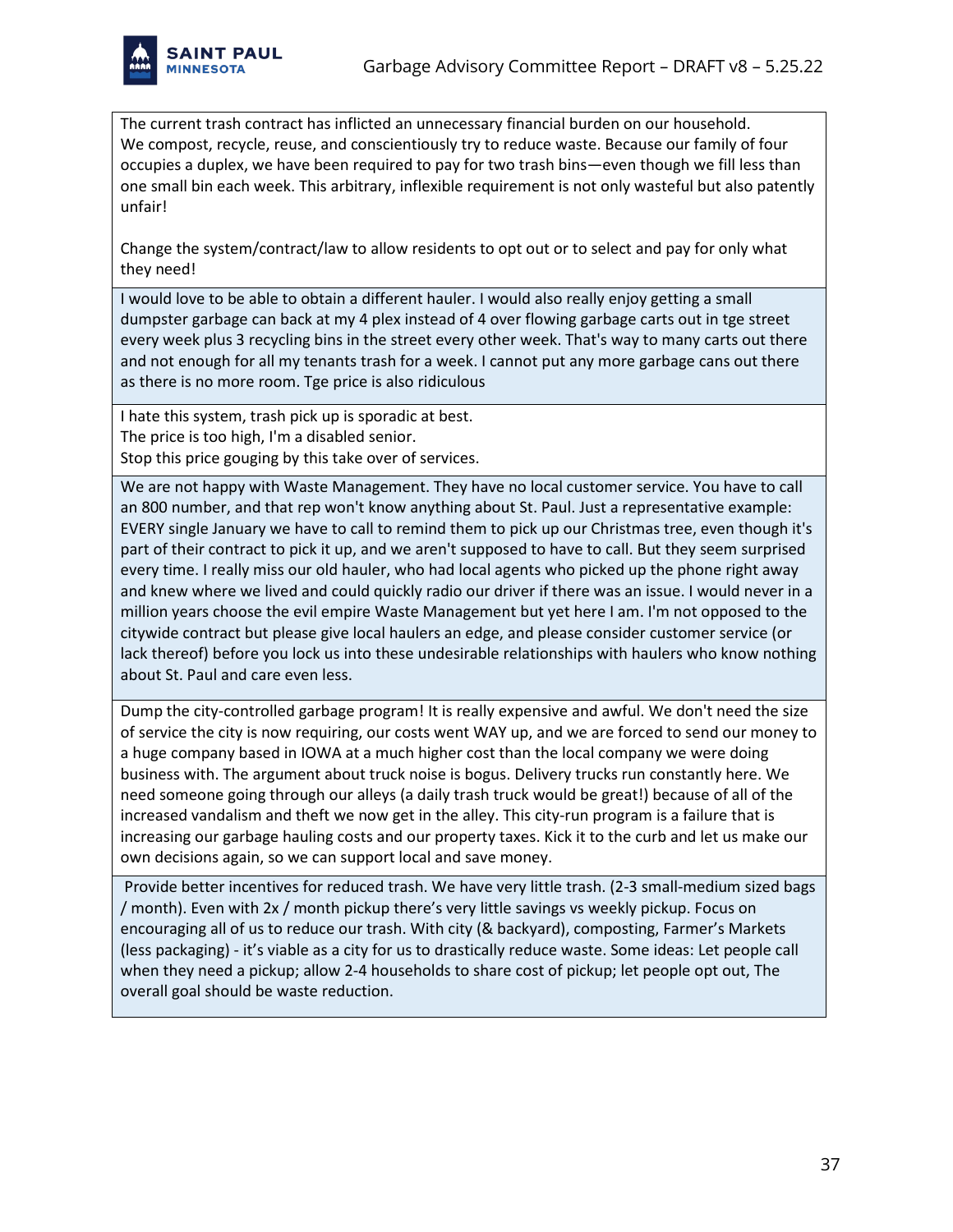

I would like to know why we pay so much but get so little in return. In Minneapolis, for example, people can cut up and bundle their branches. Here, you have to haul them to a compost site, and some of them don't take branches. Not to mention, that not all homeowners have cars or drive. Or you can pay at least \$120 extra for it, which is a lot of extra money for many of us. In Minneapolis, you can put large items out pretty much as often as you want to. Here, you get two or three items a year. I would bet that most landlords here will not let their tenants do so because they might need those disposal spots for stuff that tenants leave behind. So I wonder if this garbage program really cuts down on illegal dumping. I definitely preferred my old service, a local business that was driven out of business to a national company like Waste Management. I don't feel the city had the right to force people to hire a business service that they didn't want.

#### Added to document on 5/18/22

I appreciate the effort for coordinated garbage collection. There needs to be a simple mechanism for people to share bins, not be charged more to have smaller bins (its crazy to pay more for less), etc. I live in an association and some of us are in the general St. Paul collection arrangement and some of us are not. It should be the same for anyone in the association. Please make this system more user friendly and equitable.

I live in a 50 unit HOA and because of the ordinance, 8 of our 50 units are required to use the city ordinance garbage service. The HOA pays for all the rubbish removal. What a nightmare and an additional expense to the HOA. The 8 units have to pay out of pocket to Waste Management and then ask the HOA to reimburse them every quarter. The bills are a lot more than the other 42 units through Republic. The wear and tear of having three trucks coming down our private road has also been noted. This ordinance was not properly thought through. There should have been a provision regarding the 4 connected units or more when it relates to an HOA and some type of exemption. We tried with our rep, the mayors office, and any other person that would listen to our appeal; no one would own this mistake or help correct it, even though all admitted it was wrong. Now we have 4 units on each end of our private road that have different rules pertaining to garbage while the other 42 in the middle do not, including disposal of 2 large items per year. The extra expense for the same service has affected the HOA and their budgeting/improvement needs. FIX THIS FOR THE HOA's IN THE CITY! HOA's are dictated by governing documents, yet this ordinance conflicted 8 homeowners and caused financial loss.

Trash is a municipal service, we should treat it like one and have the city provide that service. Right now, we're exporting tax dollars outside the city and even outside the state. Let's create a bunch of family wage, union jobs right here in Saint Paul, and provide the service ourselves.

This trash program has been outrageously expensive for the services received. Compared to nearby cities with programs we are paying a ridiculous amount for less. A thorough review and comparison of programs should be done and the best option for residents, not the haulers out the city, selected with options to opt out and actual consequences for the hauler (s) when they fail to fulfill their commitments.

I understand that each household must contact their hauler to get a damaged bin replaced. There are numerous ones in my alley (between Hamline and Syndicate) that are truck damaged and squirrel damaged and should be replaced. I am sure most of the families don't know they can call the hauler for a replacement and it is most likely a low priority on the long list of tasks each family needs to do in a given day, week, or month. Could this be handled by the hauler with the truck driver noting bins that are damaged or broken and reporting them to the person accountable for replacing bins? They have become an eyesore not only on pick-up day, when the bins are left lying on their sides or lids open and askew but all week long as they are filled with bags and squirrels.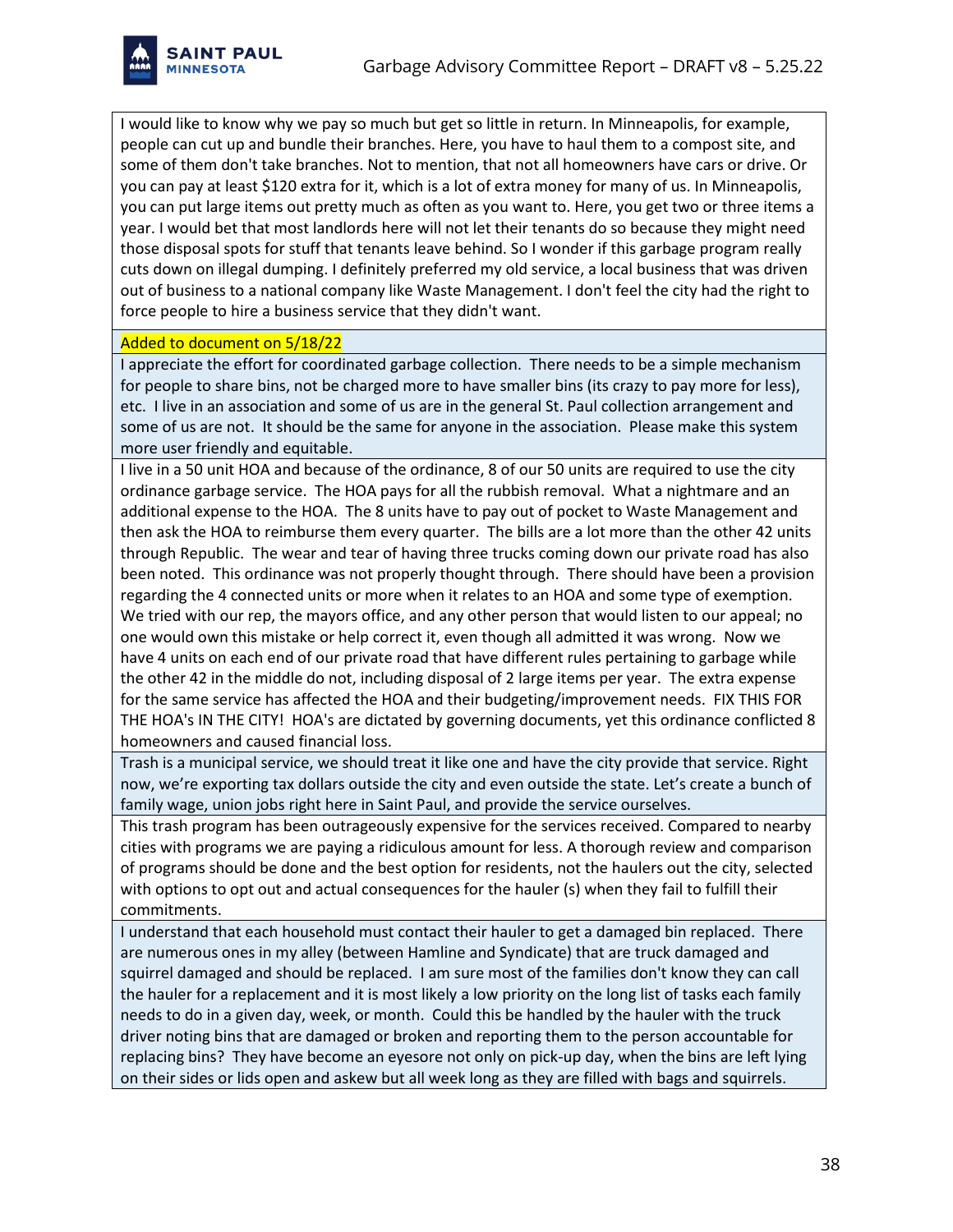

I am not disappointed by our company, but am disappointed that my choice was taken away. For over a decade our one block alley of 13 homes, researched LOCAL trash haulers for the most reasonable price and settled on one. It was easy to have an agreement when all the customers were in one block, and we could get and support a local hauler. I don't believe we were the only ones doing that either. We had one truck per week. Instead of working with the community members who wanted to build community that way, the City stepped in, and even when Carter knew he was wrong, and eventually shoved the City's idea down community members pocketbooks. Many community members have been unable to resolve billing issues with their company, or have been disrespectfully told that they didn't miss a pickup at their house, or if they did, the hauler would be back in a few days, only to be called and told that the hauler would get the garbage next week and if there was too much, they would charge them for it. Many people still don't know the process they are allowed for large item disposal - another glaring gap in communication. I personally have called on dump pieces of furniture and tires 4 or 5 times, so getting the excessive dumping in communities obviously has not stopped or even diminished. There are no options in the current contract set aside for anyone who has numerous large items to dispose of. There isn't support of local haulers, as had been agreed upon in advance of the contract being signed. The vetting of companies like Waste Mgmt obviously was not done, as they are notorious for gobbling up small local trash businesses, and at the time of "negotiations" had already agreed to buy Advanced Disposal, which they proceeded to do without notice to their customers, while also negotiating with a conglomerate in Canada, now also, I believe, to no longer exist in St. Paul.

Then there was the treatment of those customers who shared their garbage cans because they had so little garbage. They weren't rewarded by the city for being environmentally conscious, but rather penalized and told that they had to have their own can. The same happened with duplexes and other multiple housing units who no longer operated as duplexes or needed a can for each unit, one can for each unit, even when they were told there was only one family and that there was no need. Cans set empty but still had to be paid for by the customer. No exceptions were made. Absolutely no forethought went into the conscientious intent of being a good caretaker of the earth and minimizing waste through the intentional decisions of the customer.

I could go on, but you can tell by my many paragraphs of experiences, that I am not happy with how the City dealt with their challenge.

Plus it is my understanding that there's one million dollars still on the table from collections from our annual "contributions" for this contract. I do not want that to go into the general fund. Perhaps the city could use some of the money to take a communication course and explain it's shortcomings and resolutions. Or to learn how to vet companies who bid on contracts. Or how to build community.

Just my thoughts on the contract!

Should have an option to opt out , shouldn't be subject to a 28 dollar fee for this program which I get nothing for , hoping to leave this rundown city and this forced collection program is one of the main reasons …. Thank you

The trash contract as negotiated is a freaking mess. I strongly encourage you to make these changes:

\*Duplexes, tri-plexes, and four-plexes should be able to share a single bin, or a couple bins. There is no good reason to charge every household for its own bin when sharing makes more sense.

\*Contractors should have to meet some higher standards for customer service, web site transparency, and complaint response. From what I see now, there currently are none.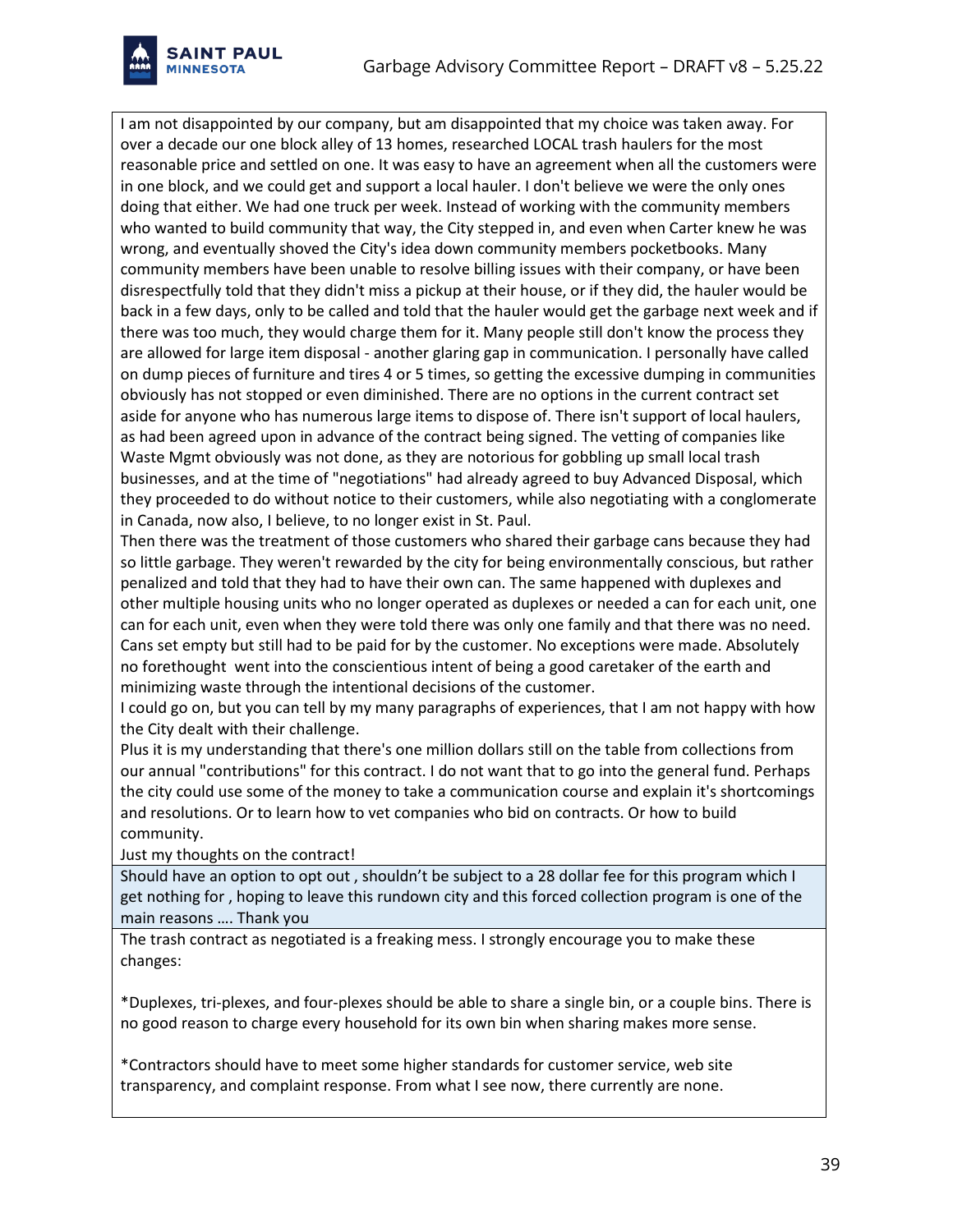

\*There should be a cap on price increases, or (better yet) contracts should include fixed prices for 5 years.

\*Rules and policies governing disposal of bulky items and Christmas trees need to be standardized for all vendors on this contract, then widely posted and obeyed.

\*I believe the City Council has badly mismanaged this contract. It needs regular oversight from the people who actually use it. It would make me feel better if the contractors had to answer to a public board consisting of private citizens and City staff, with at most one (1) Council member.

May I say, in passing, that Waste Management is an unethical vendor and has execrable customer service standards.

Please allow our four unit buildings to have less than four carts which we don't need and also don't have room for. Before the new trash program we had two large carts which served our properties well.

Please eliminate requirement that each unit of a 1-4 unit building must have its own trash bin. It adds unnecessary costs and contributes to higher rents as landlords recoup the expense.

We live in an association in Saint Paul comprised of 232 condimium units and 52 townhomes. All but one of the townhomes is in a group of four, one a group of five. We had one garbage hauler for the entire Association, because we are one community. We as homeowners contribute, through our monthly dues, to all costs related to the community including trash and recycling pickup. We don't pay the bill individually, our Association does.

When this trash program was instituted we were required to find a new hauler for the townhomes because of the 1 - 4 unit "rule". We tried to communicate that our governing documents state that we are one community, that we all contribute to items such as trash based on our particular cost center and percentage of ownership. We got absolutely nowhere. So, we have two haulers rather than one. The townhome trash costs doubled for us. Our costs are broken out to different cost centers so we have the privilege, if you will, of paying twice as much or more.

This was poorly thought out and I suspect poorly understood that Associations are one community, not individual homes on individual lots.

I don't know if this has been part of the discussion but would like the issue addressed and remedied.

We need to be able to opt out of organized garbage collection and be able to take our trash to whatever disposal site we choose to dispose of it.

Please. Please, get rid of the 1-4 unit rentals that have to have service. This is not right to force people to HAVE to have a trash can. It's obvious this is just a money grab. My rental properties do not have the space (or a need) for 2 containers per unit.

I would like to opt out.

Amnesty for those who have never used the service but have continued to be billed.

I've owned this building for over 30 years. I always took care of my own garbage. My cost was at a 1/3 of what I am paying now.

Now, with higher garbage cost, I have to up the rent to the tenants. I have to pass it along.